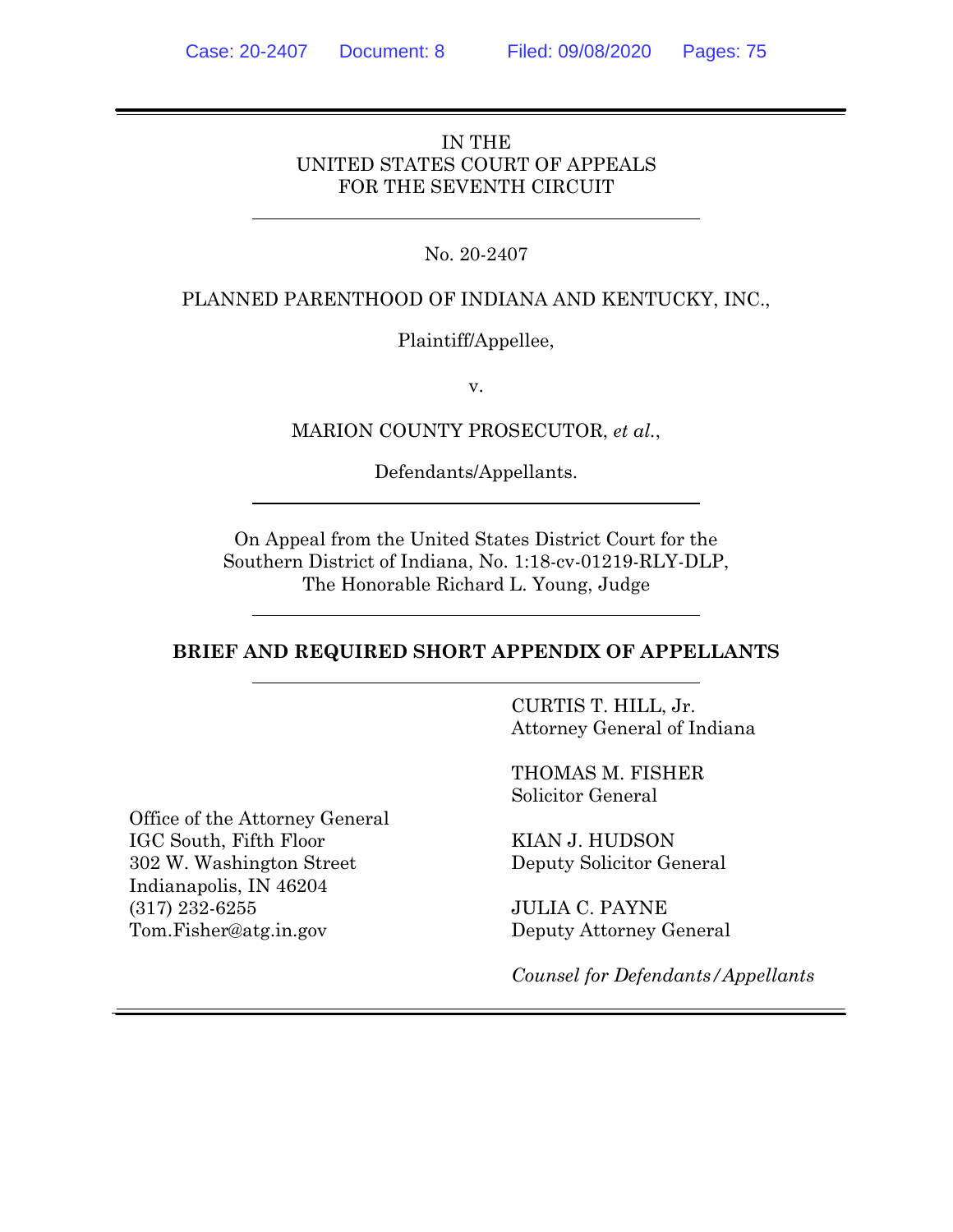# **TABLE OF CONTENTS**

| I.<br>"Arising from an Abortion" Adequately Describes Causation as                                                                      |
|-----------------------------------------------------------------------------------------------------------------------------------------|
|                                                                                                                                         |
| B. An ample core of complications fall within "arising from  an                                                                         |
| C. "Arising from" must inherently be informed by reasonable medical                                                                     |
| D. "Arising from" is a common way for statutes to denote causation  26                                                                  |
| II.                                                                                                                                     |
|                                                                                                                                         |
| B. "Any other adverse event as defined by criteria provided in the Food<br>and Drug Administration Safety Information and Adverse Event |
| C. Any vagueness with specific conditions can be remedied by severing                                                                   |
| III.<br>The Reporting Requirement Is Rationally Related to the State's                                                                  |
|                                                                                                                                         |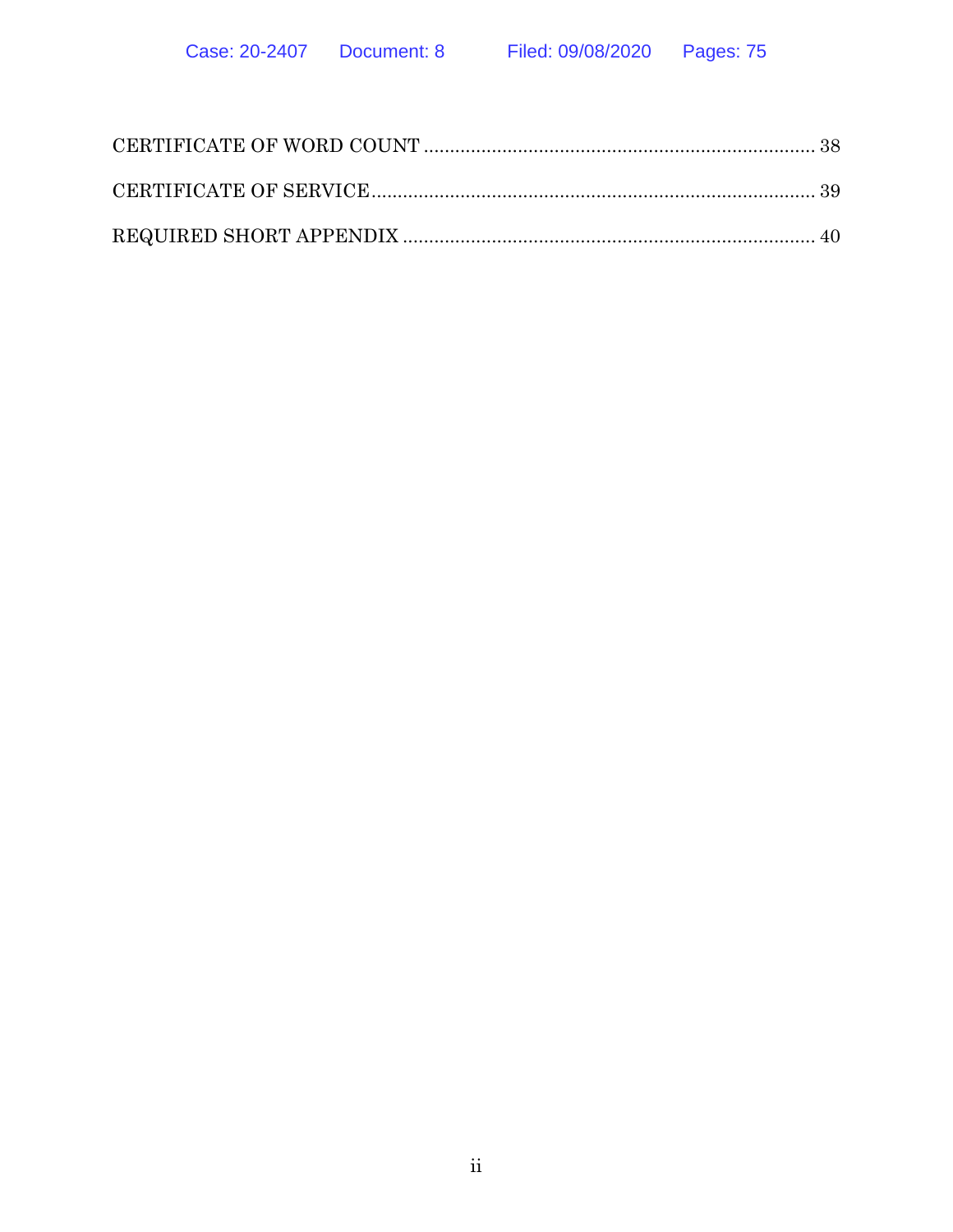**CASES**

# **TABLE OF AUTHORITIES**

| Hayden ex rel. A.H. v. Greensburg Cmty. Sch. Corp., |
|-----------------------------------------------------|
| Barr v. Am. Ass'n of Pol. Consultants, Inc.         |
| Beecham v. United States,                           |
| Box v. Planned Parenthood of Ind. & Ky., Inc.,      |
| CF&I Steel Corp. v. United Mine Workers of Am.,     |
| Cook v. United States,                              |
| Coplen v. Omni Rests., Inc.,                        |
| Ctr. for Individual Freedom v. Madigan,             |
| Dunnet Bay Constr. Co. v. Borggren,                 |
| Exxon Corp. v. Eagerton,                            |
| Fed. Land Bank of St. Paul v. Bismarck Lumber Co.,  |
| Gambino v. Music Television, Inc.,                  |
| Harris v. McRae,                                    |
| Karlin v. Foust,                                    |
| Kolender v. Lawson,                                 |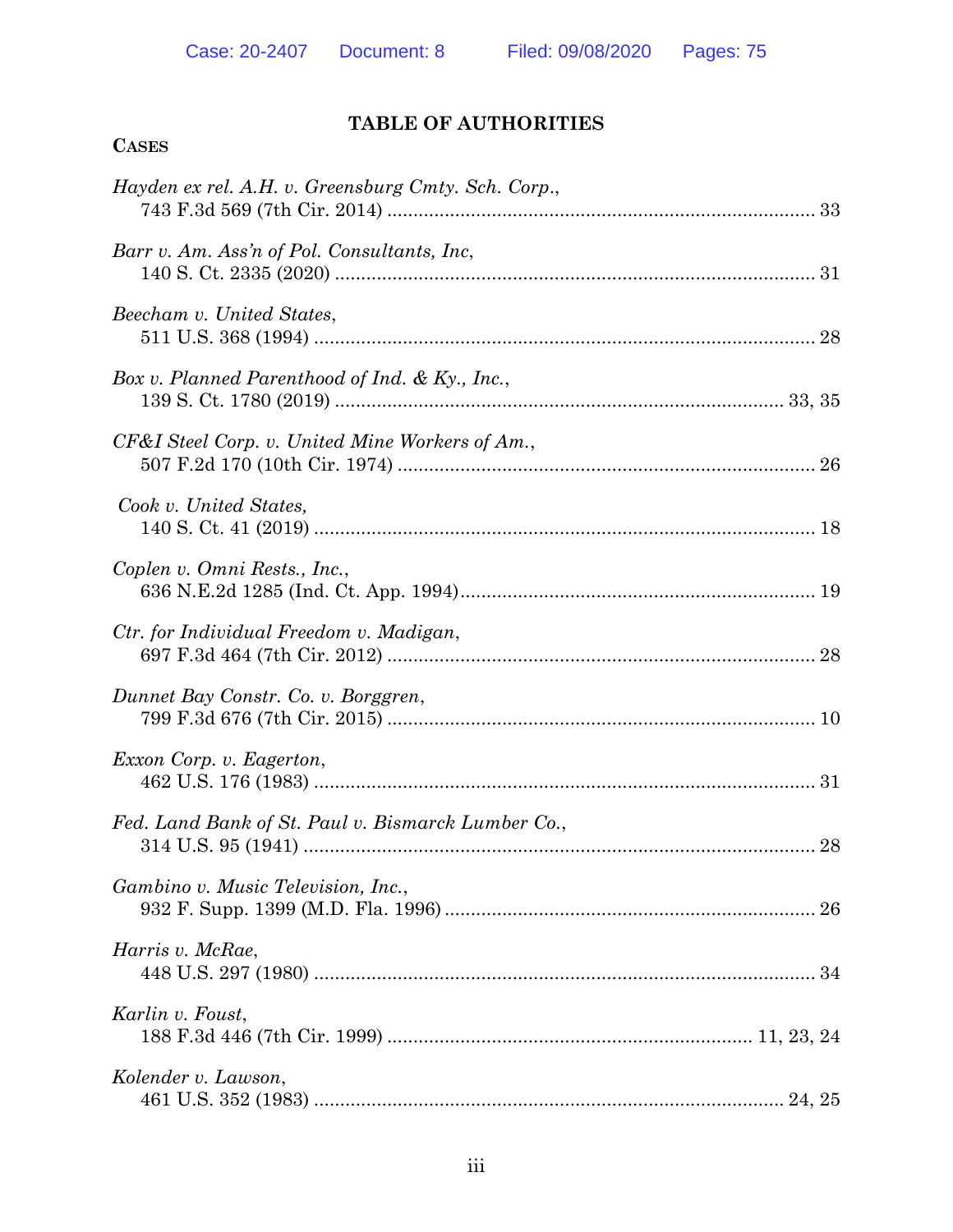| D.B. ex rel. Kurtis B. v. Kopp,                   |  |
|---------------------------------------------------|--|
| Lambert v. California,                            |  |
| Leigh v. Olson,                                   |  |
| Murphy v. Nat'l Collegiate Athletic Ass'n,        |  |
| Planned Parenthood of Se. Pa. v. Casey,           |  |
| Planned Parenthood of Se. Pa. v. Casey,           |  |
| Planned Parenthood of Se. Pa. v. Casey,           |  |
| Roe v. Wade,                                      |  |
| Seila Law LLC v. Consumer Fin. Protection Bureau, |  |
| Simopoulos v. Virginia,                           |  |
| Smith v. Goguen,                                  |  |
| Sprunger v. Egli,                                 |  |
| Spurling v. C&M Fine Pack, Inc.,                  |  |
| State v. Keihn,                                   |  |
| Stepniewski v. Gagnon,                            |  |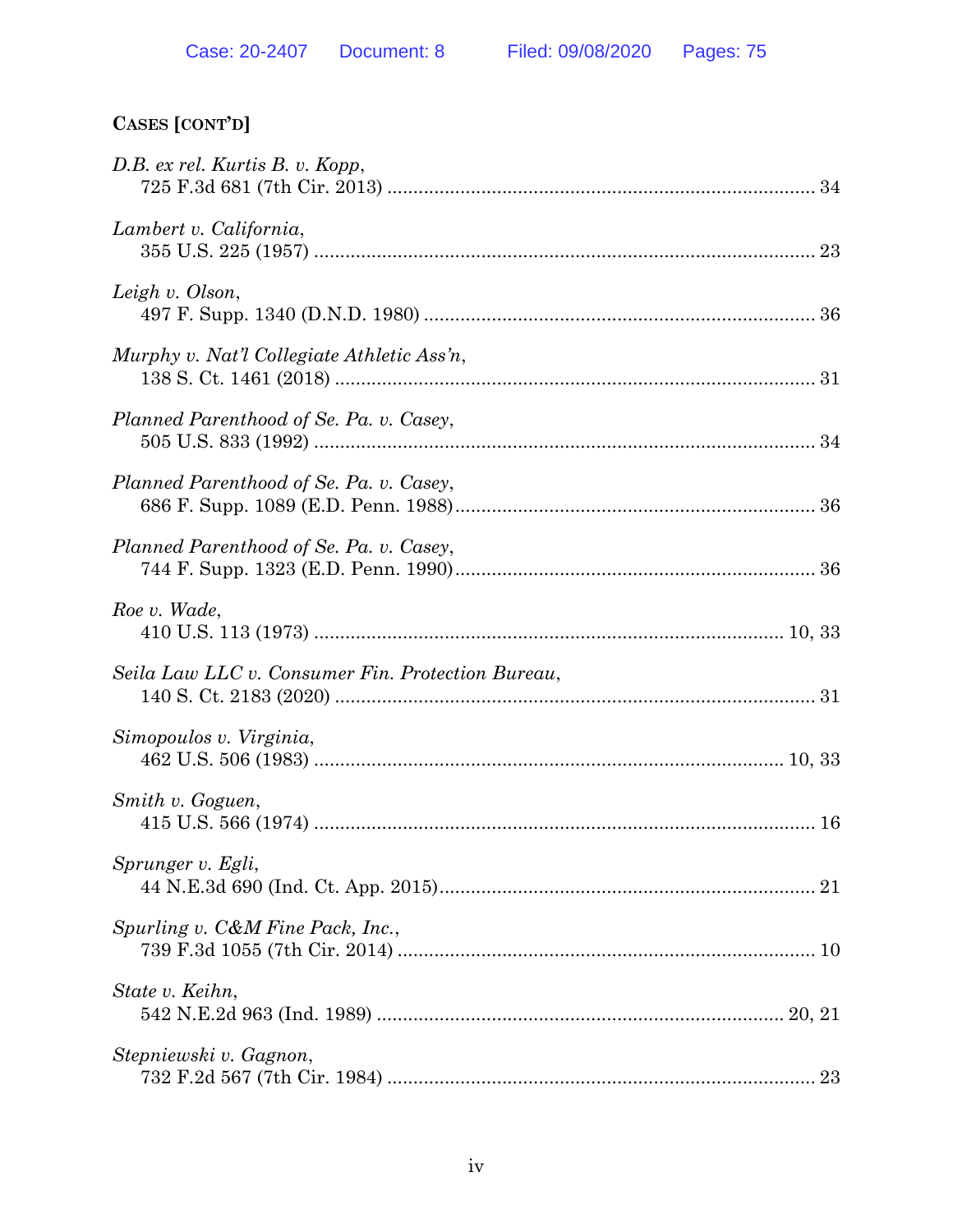| Tripp v. Scholz,                                             |
|--------------------------------------------------------------|
| <i>Trustees of Indiana University v. Curry,</i>              |
| U.S. Fire Ins. Co. v. Barker Car Rental,                     |
| United States v. Cook (Cook I),                              |
| United States v. Cook (Cook II),                             |
| United States v. Harriss,                                    |
| United States v. Johnson,                                    |
| United States v. Williams,                                   |
| Vill. of Hoffman Estates v. Flipside, Hoffman Estates, Inc., |
| Washington v. Glucksberg,                                    |
| Whitley v. White,                                            |
| Williamson v. Lee Optical of Okla., Inc.,                    |
| <b>STATUTES</b>                                              |
|                                                              |
|                                                              |
|                                                              |
|                                                              |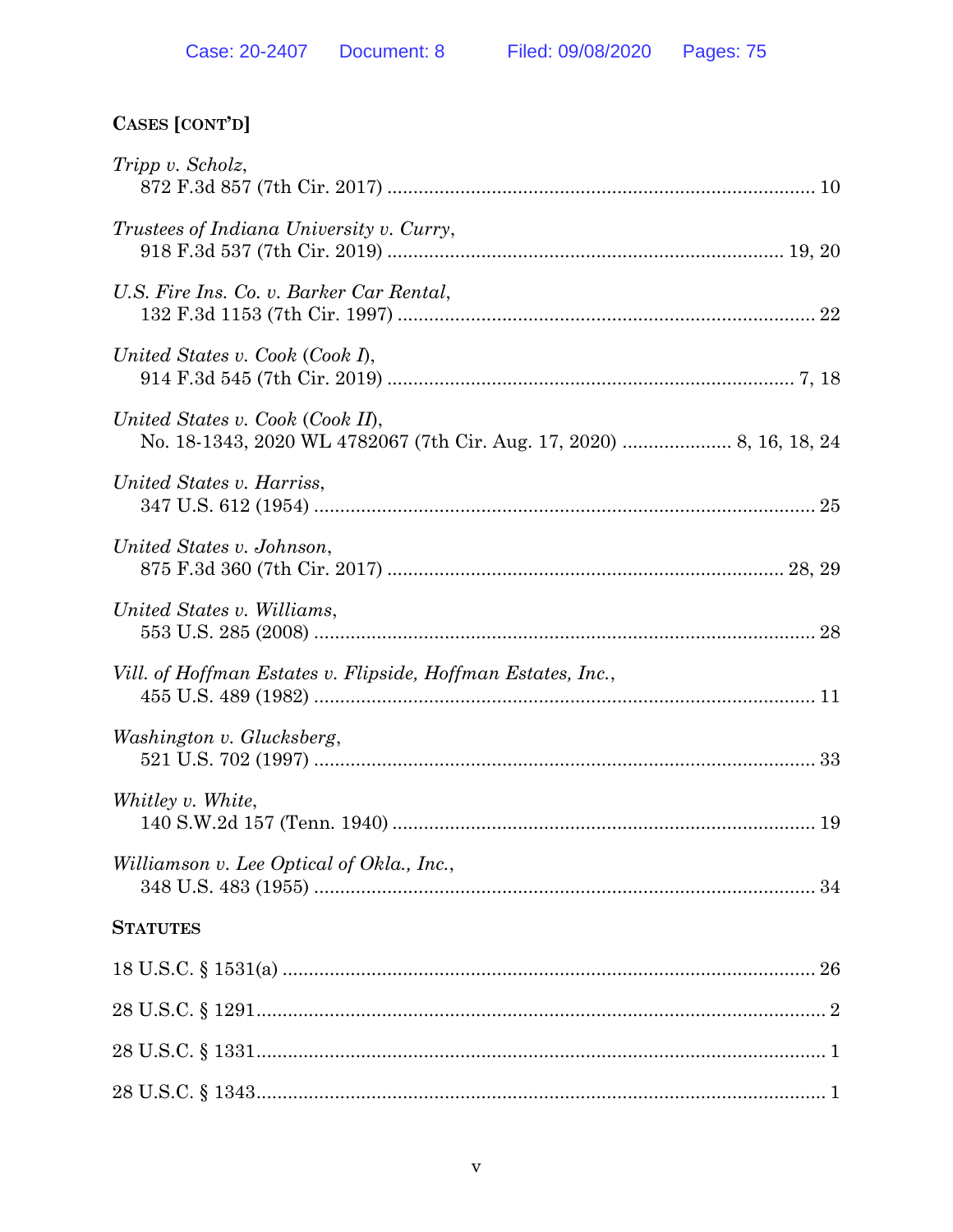| $\label{eq:Ind. Code 16-34-2-4.7} \mbox{Ind. Code § 16-34-2-4.7(a)} \mbox{}{\dots\,} \mbox{}{\dots\,} \mbox{}{\dots\,} \mbox{} \mbox{} \mbox{} \mbox{} \mbox{} \mbox{} \mbox{} \mbox{} \mbox{} \mbox{} \mbox{} \mbox{} \mbox{} \mbox{} \mbox{} \mbox{} \mbox{} \mbox{} \mbox{} \mbox{} \mbox{} \mbox{} \mbox{} \mbox{}$ |  |
|-------------------------------------------------------------------------------------------------------------------------------------------------------------------------------------------------------------------------------------------------------------------------------------------------------------------------|--|
|                                                                                                                                                                                                                                                                                                                         |  |
|                                                                                                                                                                                                                                                                                                                         |  |
|                                                                                                                                                                                                                                                                                                                         |  |
|                                                                                                                                                                                                                                                                                                                         |  |
|                                                                                                                                                                                                                                                                                                                         |  |
|                                                                                                                                                                                                                                                                                                                         |  |
|                                                                                                                                                                                                                                                                                                                         |  |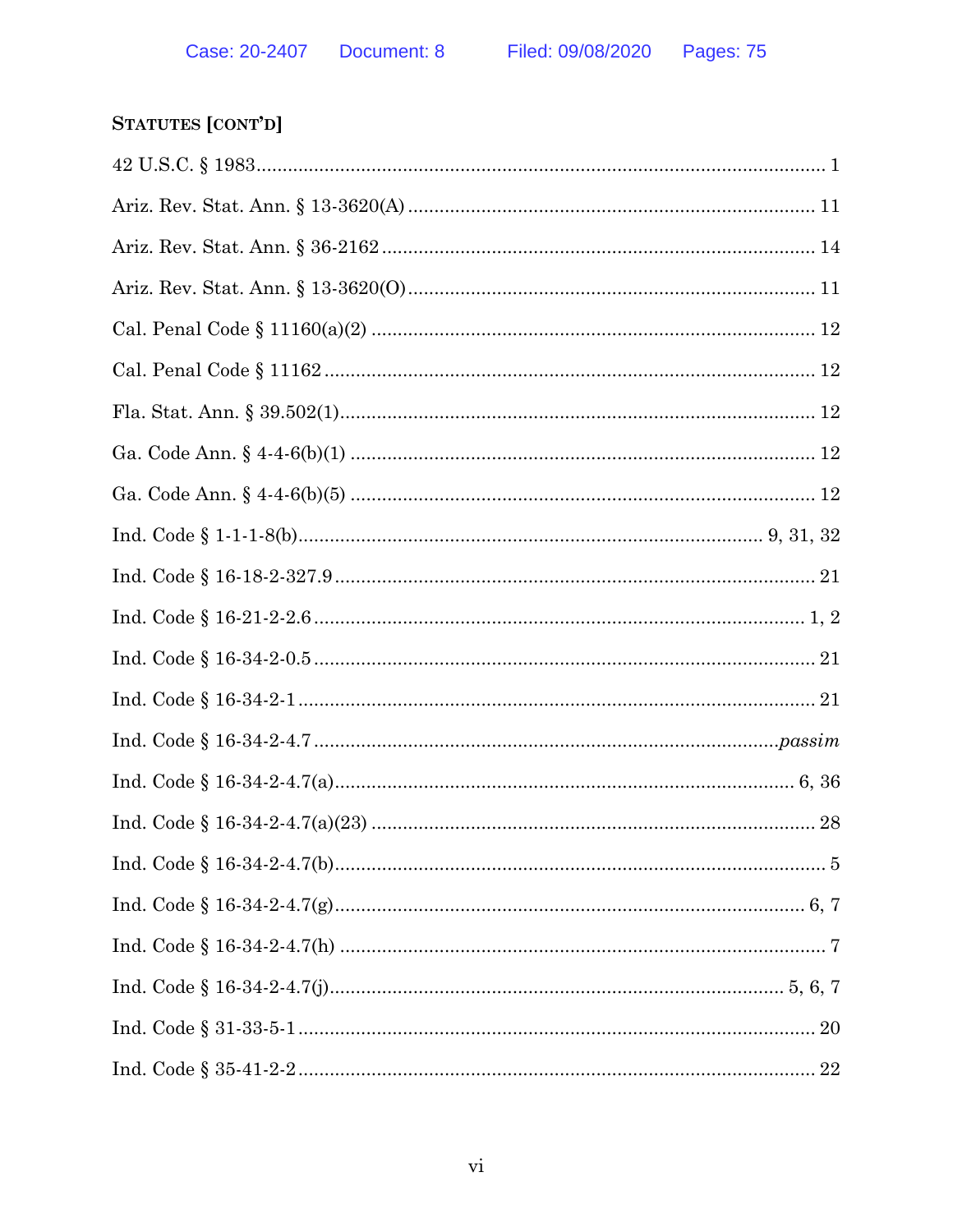# STATUTES [CONT'D]

| <b>OTHER AUTHORITIES</b> |
|--------------------------|
|                          |
|                          |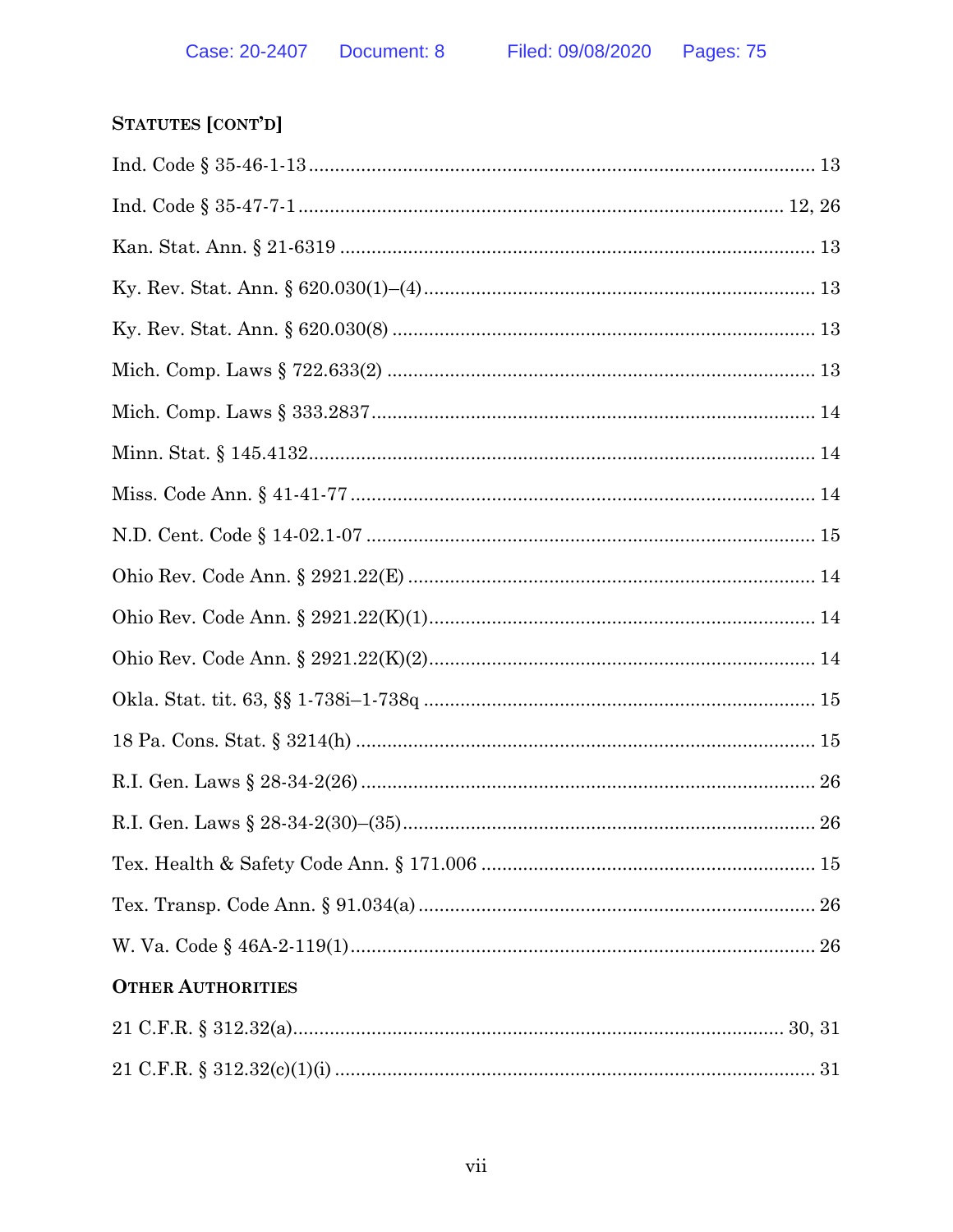# **OTHER AUTHORITIES [CONT'D]**

| Ranna Parekh, M.D., M.P.H., What Is Depression?, American<br>Psychiatric Association (Jan. 2017),<br>https:///families/depression/what-is-depression; Anxiety, Lexico, |  |
|------------------------------------------------------------------------------------------------------------------------------------------------------------------------|--|
| Risk Evaluation and Mitigation Strategies,<br>FDA (Aug. 8, 2019), https://www.fda.gov/drugs/drug-safety-and-                                                           |  |
|                                                                                                                                                                        |  |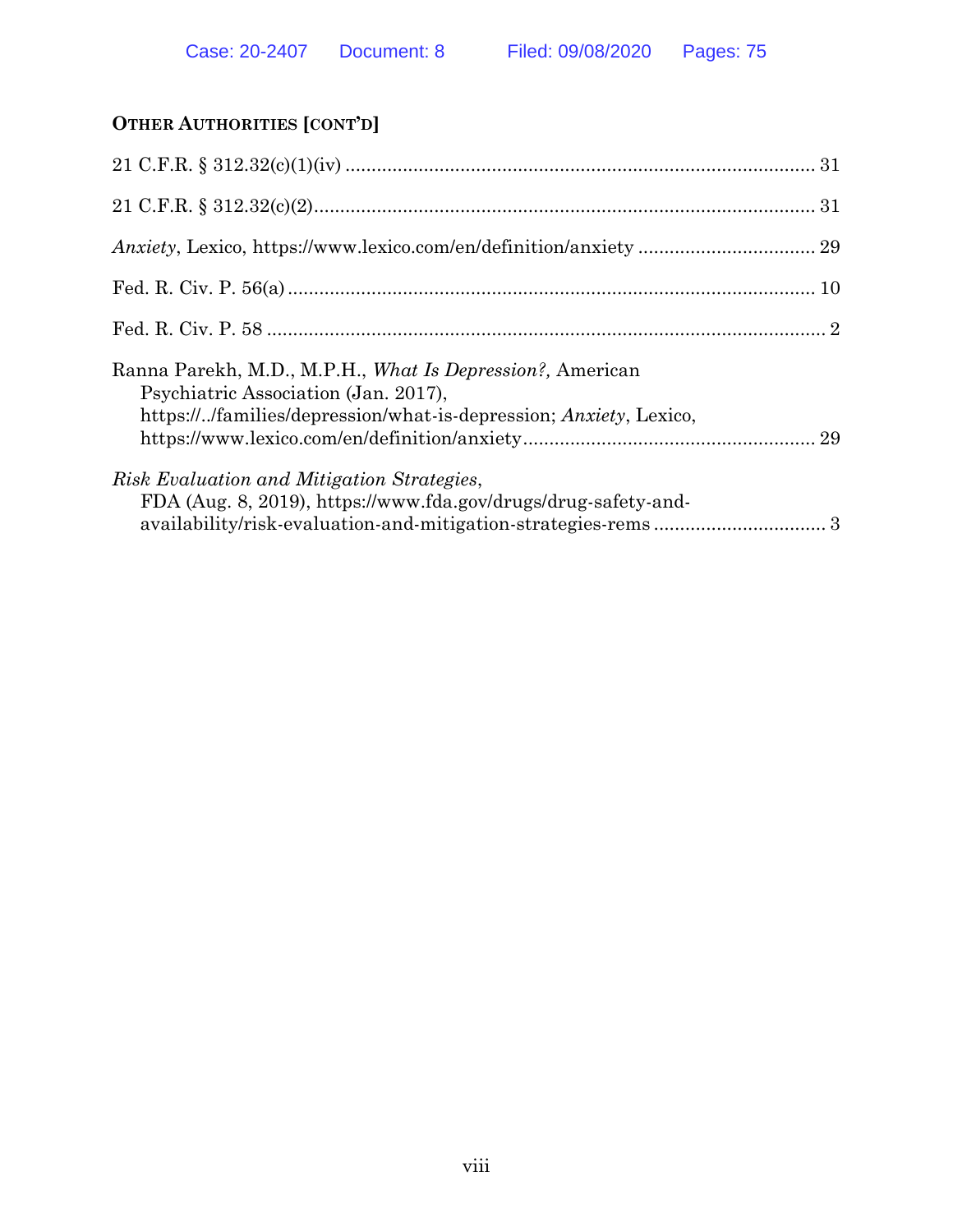#### <span id="page-9-2"></span>**JURISDICTIONAL STATEMENT**

<span id="page-9-1"></span>Planned Parenthood of Indiana and Kentucky, Inc. (Planned Parenthood), an Indiana corporation with its principal place of business in Indiana, filed this action under 42 U.S.C. section 1983 for injunctive relief against Defendants, the Commissioner of the Indiana State Department of Health and the Marion, Lake, Monroe, and Tippecanoe County Prosecutors, and Members of the Indiana Medical Licensing Board (collectively, "the State"). It sought invalidation of multiple provisions of Senate Enrolled Act No. 340 ("SEA 340"), including Indiana Code section 16-34-2-4.7 (the "Reporting Requirement") and Indiana Code section 16-21-2-2.6 (the "Inspection Requirement"). Appellants' Appendix ("App.") 11. Planned Parenthood claimed these provisions are irrational in violation of the Fourteenth Amendment and that the Reporting Requirement is unconstitutionally vague. *Id.* The district court had subjectmatter jurisdiction over this case under 28 U.S.C. sections 1331 and 1343.

<span id="page-9-0"></span>The district court issued final judgment in favor of the plaintiffs with regard to the Reporting Requirement, but in favor of the Defendants with regard to the Inspection Requirement on July 14, 2020. Appellants' Required Short Appendix ("Short App.") 23–24. On July 15, 2020, Planned Parenthood filed a motion to alter or amend the judgment in order to get an injunction against the Reporting Requirement. App. 231–33. On July 28, 2020, the district court issued an amended final judgment providing:

> The court, having GRANTED in part and DENIED in part Plaintiff's Motion for Summary Judgment and having GRANTED in part and DENIED in part Defendants' Motion for Summary Judgment, now enters final judgment in favor of Plaintiff and against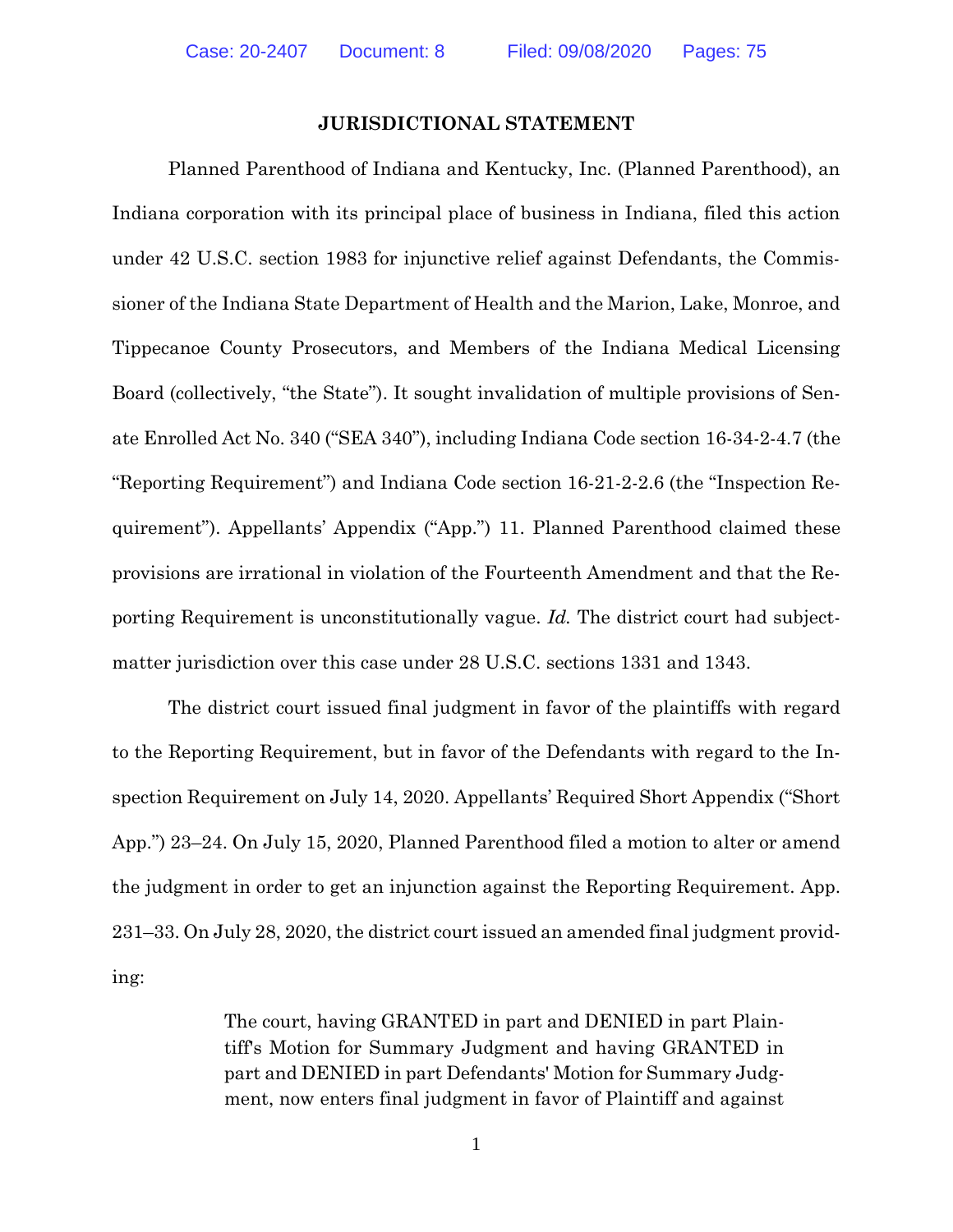Defendants on Plaintiff's claim that Indiana Code § 16-34-2-4.7 is unconstitutionally vague and, finding that all the requirements are met, enters a PERMANENT INJUNCTION preventing enforcement of the statute. Accordingly, Defendants, and all their respective officers, agents, servants, employees, and persons acting in concert with them are PERMANENTLY ENJOINED from enforcing Indiana Code § 16-34-2-4.7.

<span id="page-10-1"></span>The court also enters final judgment in favor of Defendants and against Plaintiff on Defendants' claim that Indiana Code § 16-21- 2-2.6 does not violate equal protection.

Short App. 25–26.

On July 30, 2020, Defendants timely filed a Notice of Appeal to the Seventh Circuit seeking review of the Amended Final Judgment Pursuant to Fed. R. Civ. Pro. 58 entered by the District Court on July 15, 2020. ECF No. 104. This is not an appeal from a decision by a magistrate judge. This Court has jurisdiction over this appeal of a final judgment by a district court under 28 U.S.C. section 1291.

## <span id="page-10-2"></span><span id="page-10-0"></span>**STATEMENT OF THE ISSUE**

May Indiana, consistent with Fourteenth Amendment vagueness doctrine, require doctors to report specified complications "arising from the induction or performance of an abortion"?

## **STATEMENT OF THE CASE**

1. Concerned that researchers have insufficient and incomplete statistical data to study the safety of abortion procedures and improve the quality of abortions, the Indiana General Assembly passed SEA 340, which included a provision requiring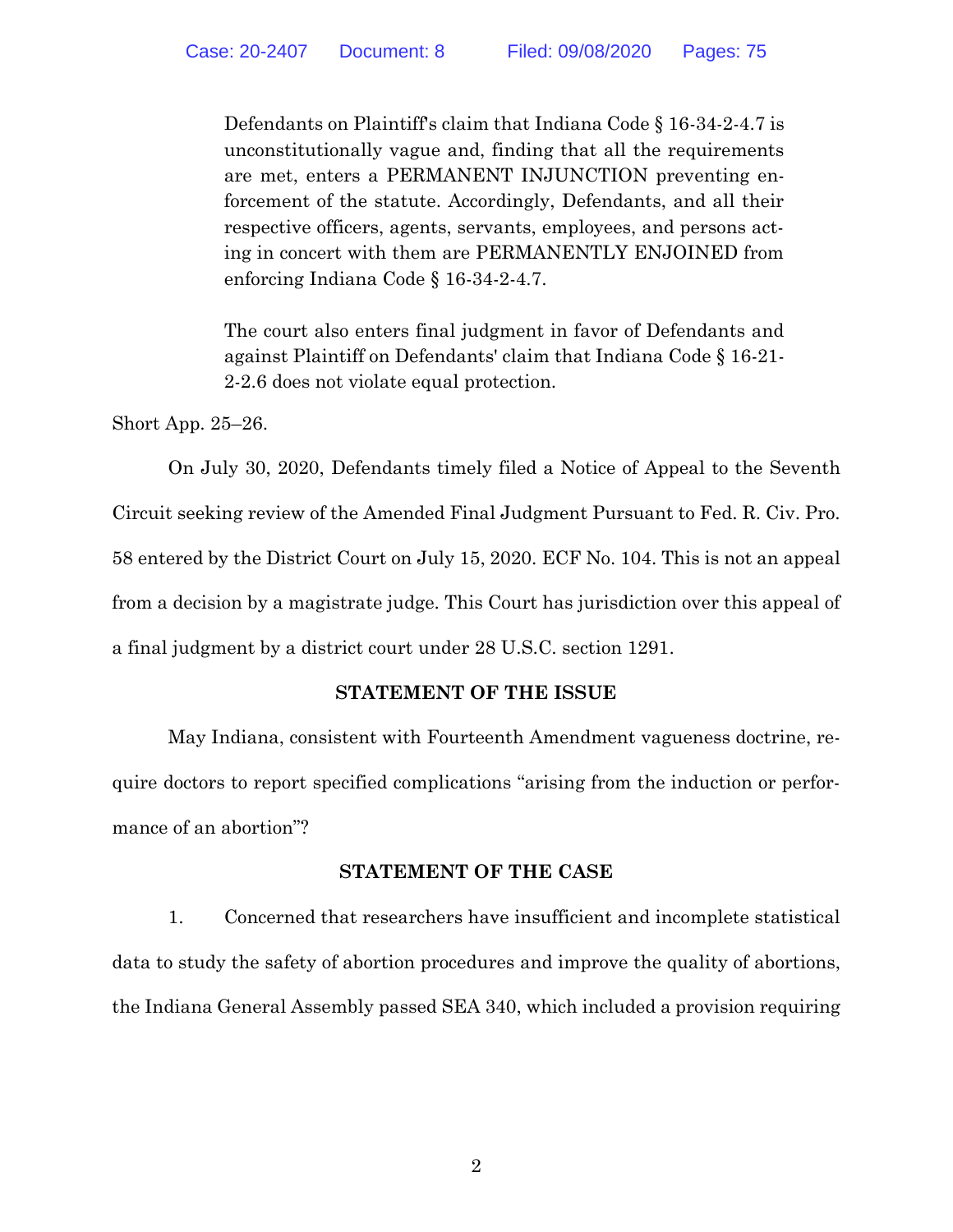physicians, hospitals, and abortion clinics to report "each case in which the person treated a patient suffering from an abortion complication." Ind. Code § 16-34-2-4.7. 1

<span id="page-11-0"></span>Planned Parenthood physicians perform chemical abortions up to ten weeks gestation using mifepristone and misoprostol, both of which are subject to FDA regulations, including special Risk Evaluation and Mitigation Strategies, which limit the circumstances in which providers may deliver mifepristone to patients. *See Risk Evaluation and Mitigation Strategies,* FDA (Aug. 8, 2019), [https://www.fda.gov/drugs/](https://www.fda.gov/drugs/drug-safety-and-availability/risk-evaluation-and-mitigation-strategies-rems) [drug-safety-and-availability/risk-evaluation-and-mitigation-strategies-rems](https://www.fda.gov/drugs/drug-safety-and-availability/risk-evaluation-and-mitigation-strategies-rems) (FDA drug safety program for medications with serious safety concerns that aims to prevent, monitor, and manage serious risks to reduce the frequency and severity of the event).

Serious complications sometimes arise from the performance of chemical abortions, including, but not limited to, infection, excessive vaginal bleeding, failure to terminate pregnancy, incomplete abortion, and even death. App. 27–29, 129–130. When an incomplete abortion occurs (the most common complication), the standard of care requires a suction dilation and curettage to remove the remaining tissue from the uterus, most commonly conducted in a surgical facility. *Id.* at 162–63.

Planned Parenthood also offers surgical abortions by aspiration. ECF No. 74 at 7. Aspiration abortion utilizes suction to remove the fetus from the uterus. App. 128. An abortion provider dilates the patient's uterus, inserts a suction tube through the cervix and into the uterus, activates a vacuum pump connected to the suction

 $\overline{a}$ 

<sup>&</sup>lt;sup>1</sup> While Planned Parenthood also challenged a separate requirement mandating annual inspections of abortion clinics, that requirement is not at issue in this appeal.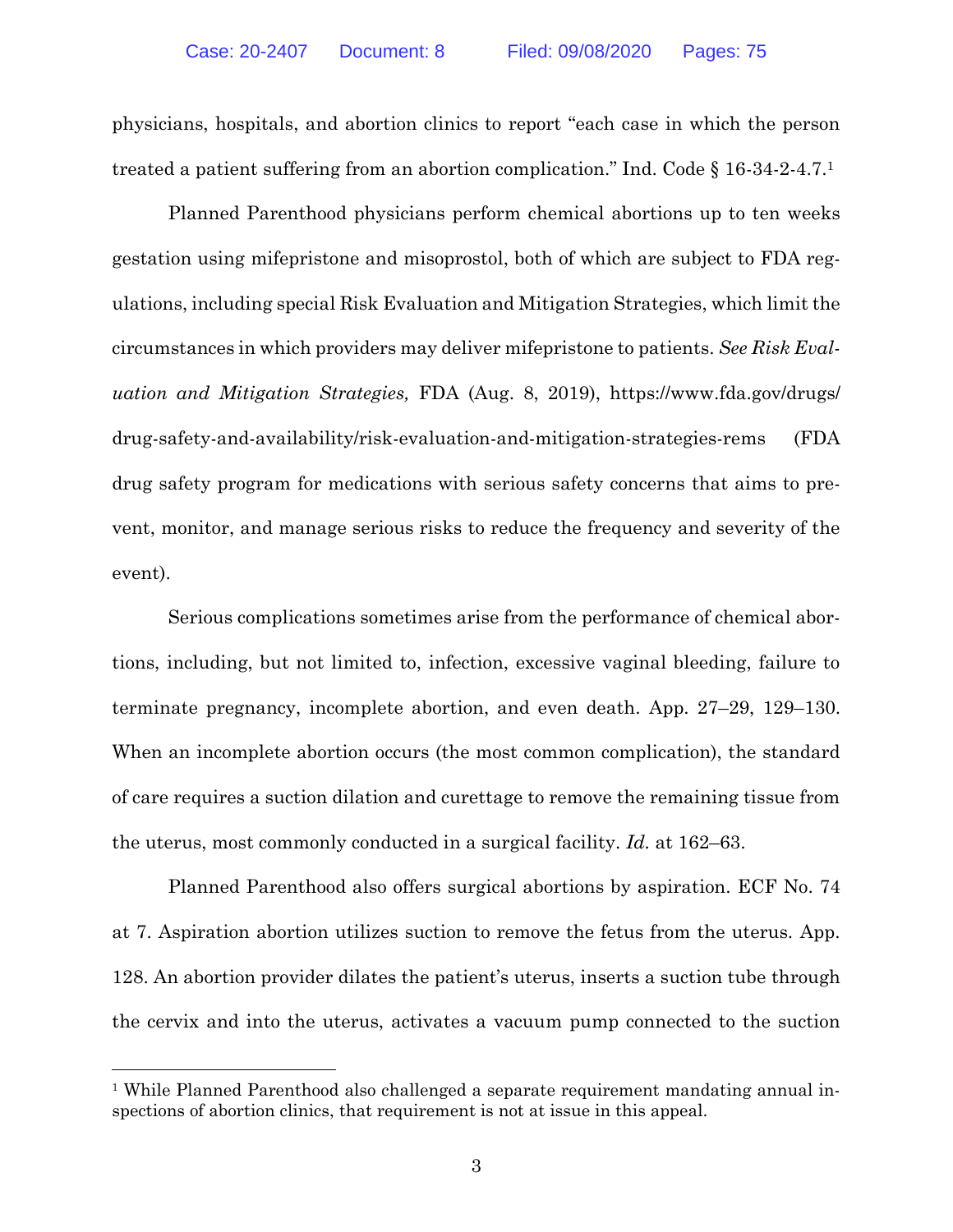tube, and removes the fetus, placenta, and umbilical cord. *Id.* Possible complications of aspiration abortion include uterine perforation, cervical laceration, infection, excessive vaginal bleeding, pulmonary embolism, deep vein thrombosis, cardiac arrest, respiratory arrest, renal failure, shock, amniotic fluid embolism, coma, and in some cases, even death. *Id.* at 27–29, 130–31. Aspiration abortion can also result in an allergic reaction from anesthesia (if used) or hemolytic reaction if the patient needs to receive a blood transfusion due to excessive bleeding. *Id.* at 27–29, 33–34.

Both chemical and aspiration abortions "can also have adverse consequences for a woman's psychological health." *Id.* at 27. Data from twenty-two studies show that abortion is "associated with moderate to highly increased risks of psychological problems subsequent to the procedure." *Id.* at 97. "[W]omen who had undergone an abortion experienced an 81% increased risk of mental health problems, and nearly 10% of all incidents of mental health issues were directly attributable to abortion," including increased anxiety, depression, alcohol use, marijuana use, suicide, and suicidal behaviors. *Id.* 

2. Under the Reporting Requirement as originally enacted, physicians, hospitals, and abortion clinics had to report "abortion complications," defined to include "any adverse physical or psychological condition arising from the induction or performance of an abortion." Ind. Code § 16-34-2-4.7 (amended eff. July 1, 2019). The statute went on to list twenty-six specific conditions that constituted reportable complications, but did not expressly say that the list was exclusive of other complications.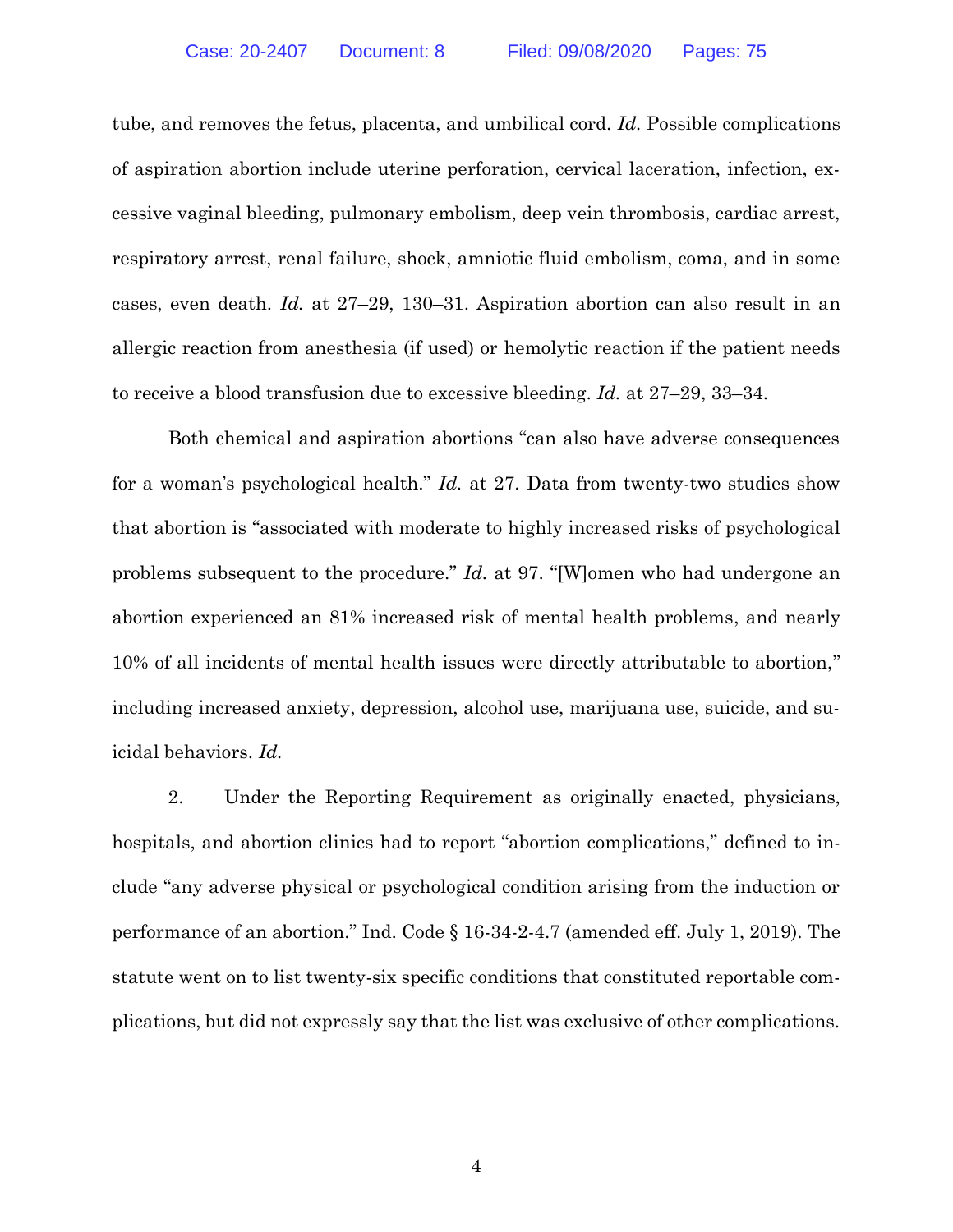<span id="page-13-0"></span>Failure to report an abortion complication was a Class B misdemeanor. *Id.* §§ 16-34-  $2-4.7(b)$ ,  $16-34-2-4.7(j)$ .

3. On April 23, 2018, Planned Parenthood filed this lawsuit and sought a preliminary injunction to enjoin the implementation of the Reporting Requirement on the grounds that the definition of "abortion requirement" is unconstitutionally vague and violates due process and equal protection rights. App. 11. The district court entered a preliminary injunction against the Reporting Requirement on June 28, 2018. App. 118. It held that the statutory definition of abortion complications was unconstitutionally vague because, while it listed specific reportable conditions, the "twenty-six examples are a non-exhaustive list." *Id.* at 111–14. The court explained that "the twenty-six enumerated conditions are so broad or vague that they do not remedy the uncertainty of the general definition of 'abortion complication.'" *Id.* at 113.

4. In response to the preliminary injunction, the General Assembly enacted House Enrolled Act 1211 in 2019, which narrowed the definition of "abortion complication." Rather than require a report of "*any* adverse physical or psychological condition arising from the induction or performance of an abortion," it limited the requirement to a tailored list of twenty-five enumerated complications. *Id.* § 16-34-2- 4.7 (amended eff. July 1, 2019) (emphasis added). The statute now reads, in relevant part:

> As used in this section, "abortion complication" means only the following physical and psychological conditions arising from the induction or performance of an abortion:

(1) Uterine perforation.

(2) Cervical laceration.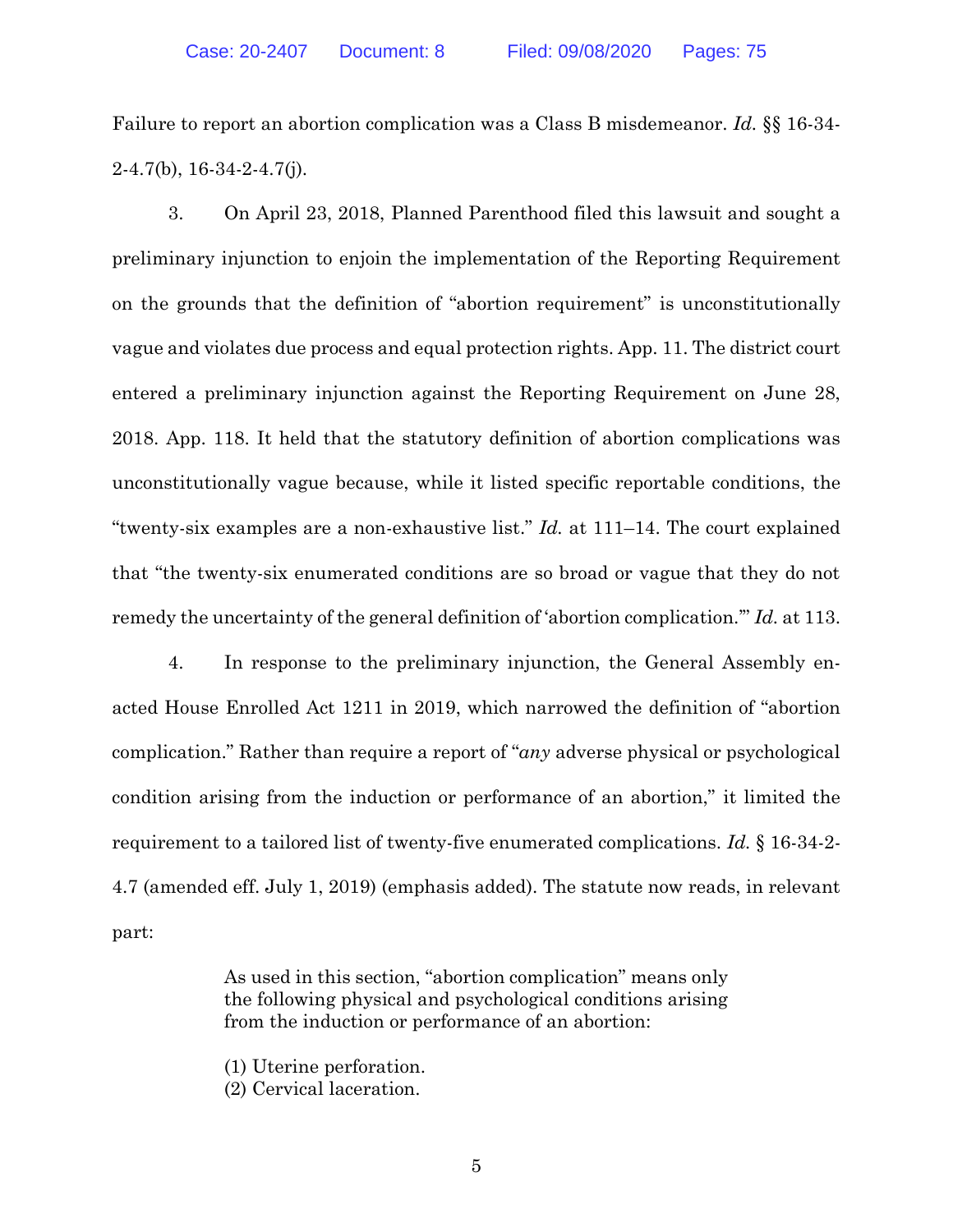(3) Infection.

(4) Vaginal bleeding that qualifies as a Grade 2 or higher adverse event according to the Common Terminology Criteria for Adverse Events (CTCAE).

(5) Pulmonary embolism.

(6) Deep vein thrombosis.

(7) Failure to terminate the pregnancy.

(8) Incomplete abortion (retained tissue).

(9) Pelvic inflammatory disease.

(10) Missed ectopic pregnancy.

(11) Cardiac arrest.

(12) Respiratory arrest.

(13) Renal failure.

(14) Shock.

(15) Amniotic fluid embolism.

(16) Coma.

(17) Placenta previa in subsequent pregnancies.

(18) Pre-term delivery in subsequent pregnancies.

(19) Free fluid in the abdomen.

(20) Hemolytic reaction due to the administration of ABOincompatible blood or blood products.

(21) Hypoglycemia occurring while the patient is being treated at the abortion facility.

(22) Allergic reaction to anesthesia or abortion inducing drugs.

(23) Psychological complications, including depression, suicidal ideation, anxiety, and sleeping disorders.

(24) Death.

(25) Any other adverse event as defined by criteria in the Food and Drug Administration Safety Information and Adverse Event Reporting Program.

<span id="page-14-0"></span>Id. § 16-34-2-4.7(a). Failure to report one of these complications remains a Class B

misdemeanor. *Id.* § 16-34-2-4.7(j).

<span id="page-14-2"></span><span id="page-14-1"></span>Under the terms of the statute, the Department must make the data collected

under the Reporting Requirement available to women and researchers. The Depart-

ment "shall compile a public report summarizing the information collected under this

section," annually, which "must include statistics for the previous calendar year." *Id.*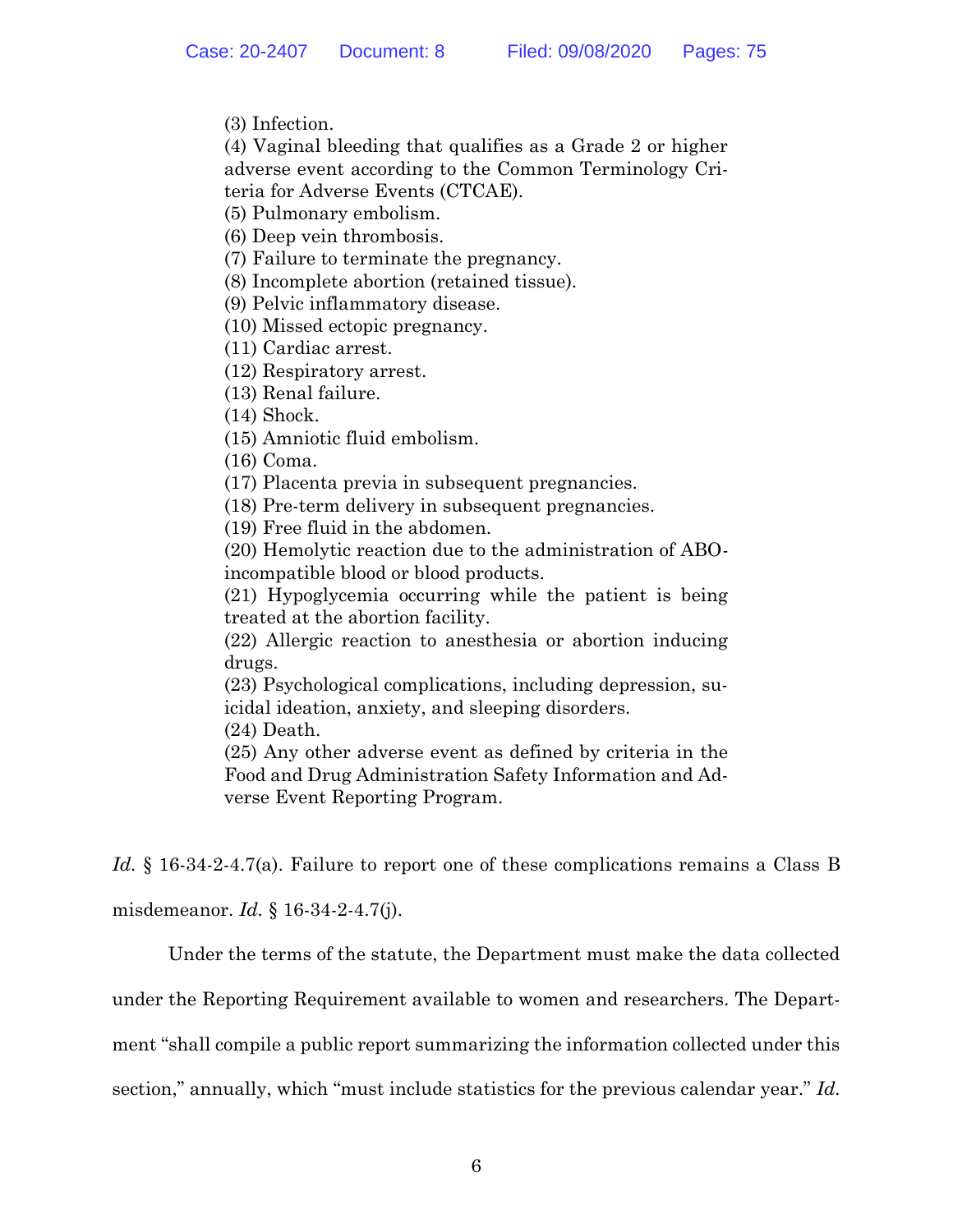$\S 16-34-2-4.7(g)$ . It shall also "summarize the aggregate data . . . and submit the data . . . to the United States Centers for Disease Control and Prevention for its inclusion in the annual Vital Statistics Report." *Id.* § 16-34-2-4.7(h).

<span id="page-15-1"></span>5. At the summary judgment stage, Planned Parenthood contended that, first, the Reporting Requirement is unconstitutionally vague. In particular, it contended (1) the overarching text requiring a report of complications "arising from" an abortion provides no meaningful guidance on what complications must be reported; (2) that "psychological complications" in condition 23 has no ascertainable meaning; and (3) "other adverse event" in condition 25 lacks specificity. ECF No. 74 at 21–23. Planned Parenthood also alleged that the Reporting Requirement violated equal protection and due process rights because the collection of abortion procedure complication data is singled out from other medical procedures which may result in similar complications, and the gathered data is "meaningless in a vacuum" without comparable data, such as from childbirth. *Id.* at 29.

<span id="page-15-0"></span>In response, the State argued in its cross-motion for summary judgment, first, that properly read, the Reporting Requirement has a "readily appreciable core of conduct." *United States v. Cook* (*Cook I*), 914 F.3d 545, 551 (7th Cir. 2019). It includes a *mens rea* requirement and demands no greater precision than any other criminal statute. Moreover, "arising from" is language commonly used in both federal and state statutes and has been upheld against allegations of vagueness. Second, the specific provisions Planned Parenthood contends are vague are not, and moreover, are severable and consequently have no bearing on the validity of the requirement to report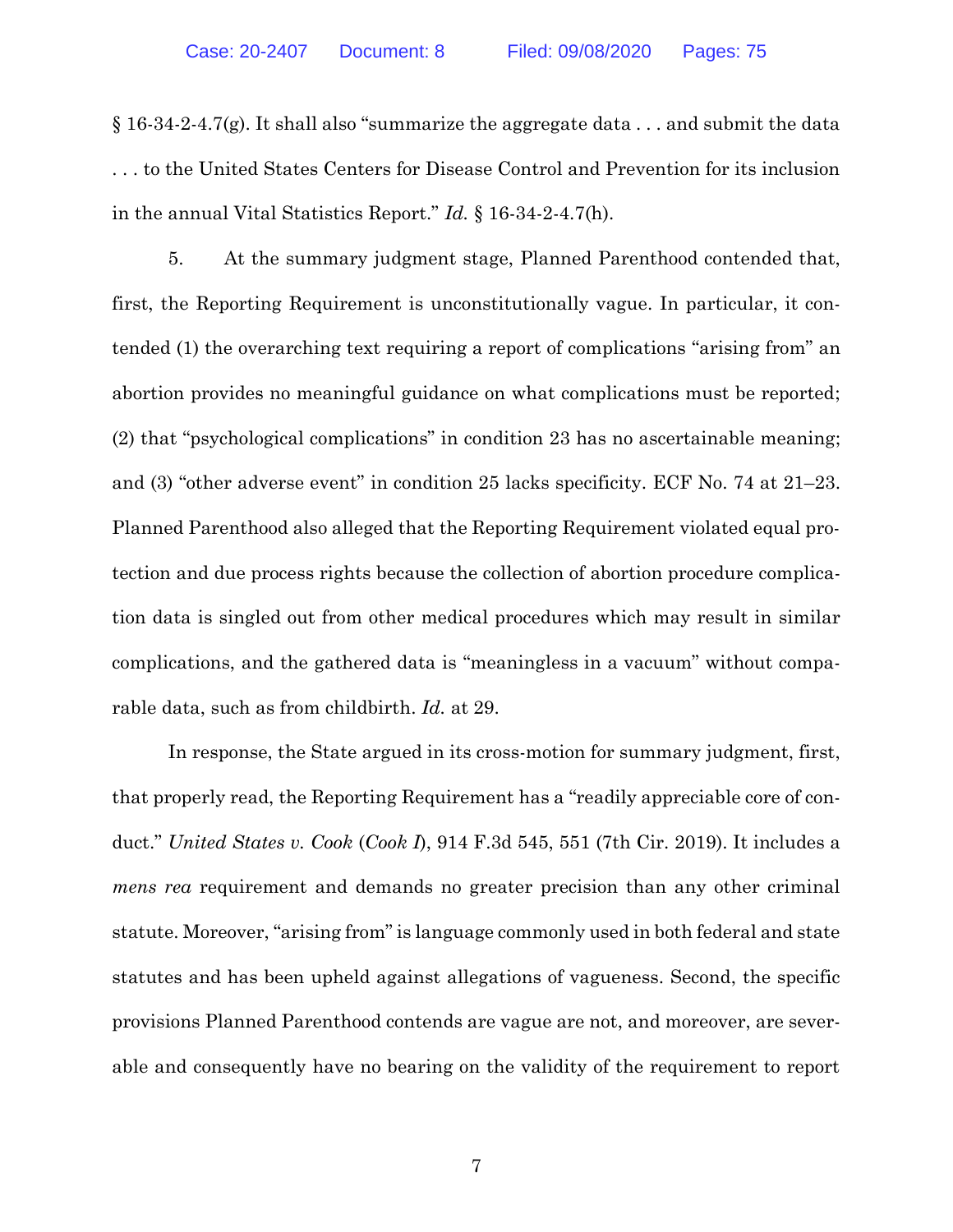the remaining complications. Lastly, the Reporting Requirement does not violate substantive due process rights or equal protection. The Reporting Requirement is rationally related to the State's compelling interest in protecting the health and safety of women. Furthermore, the Reporting Requirement does not single out abortion providers for special treatment, and regardless, the statute's distinction between abortion and other medical procedures is legitimate.

In its Entry on Cross-Motions for Summary Judgment, the district court ruled that the language of the Reporting Requirement was unconstitutionally vague, specifically "arising from the induction or performance of an abortion." Short App. 11. The court did not consider, however, whether the Reporting Requirement violated due process or equal protection rights. *Id*. at 17.

The district court entered its Final Judgment holding Indiana Code section 16- 34-2-4.7 unconstitutional but, at first, did not enter the final injunctive relief requested by Planned Parenthood. *Id.* at 21. Upon Planned Parenthood's motion, the district court amended its final order to enjoin Indiana Code section 16-34-2-4.7 permanently. *Id.* at 25–26.

#### **SUMMARY OF THE ARGUMENT**

<span id="page-16-0"></span>Requiring abortion providers to report specific complications "arising from the induction or performance of an abortion" prescribes a "readily appreciable core of conduct," and, therefore, cannot be facially invalidated as unconstitutionally vague. *United States v. Cook* (*Cook II*), No. 18-1343, 2020 WL 4782067, at \*4 (7th Cir. Aug. 17, 2020). Planned Parenthood admits that it knows how to apply the statute in most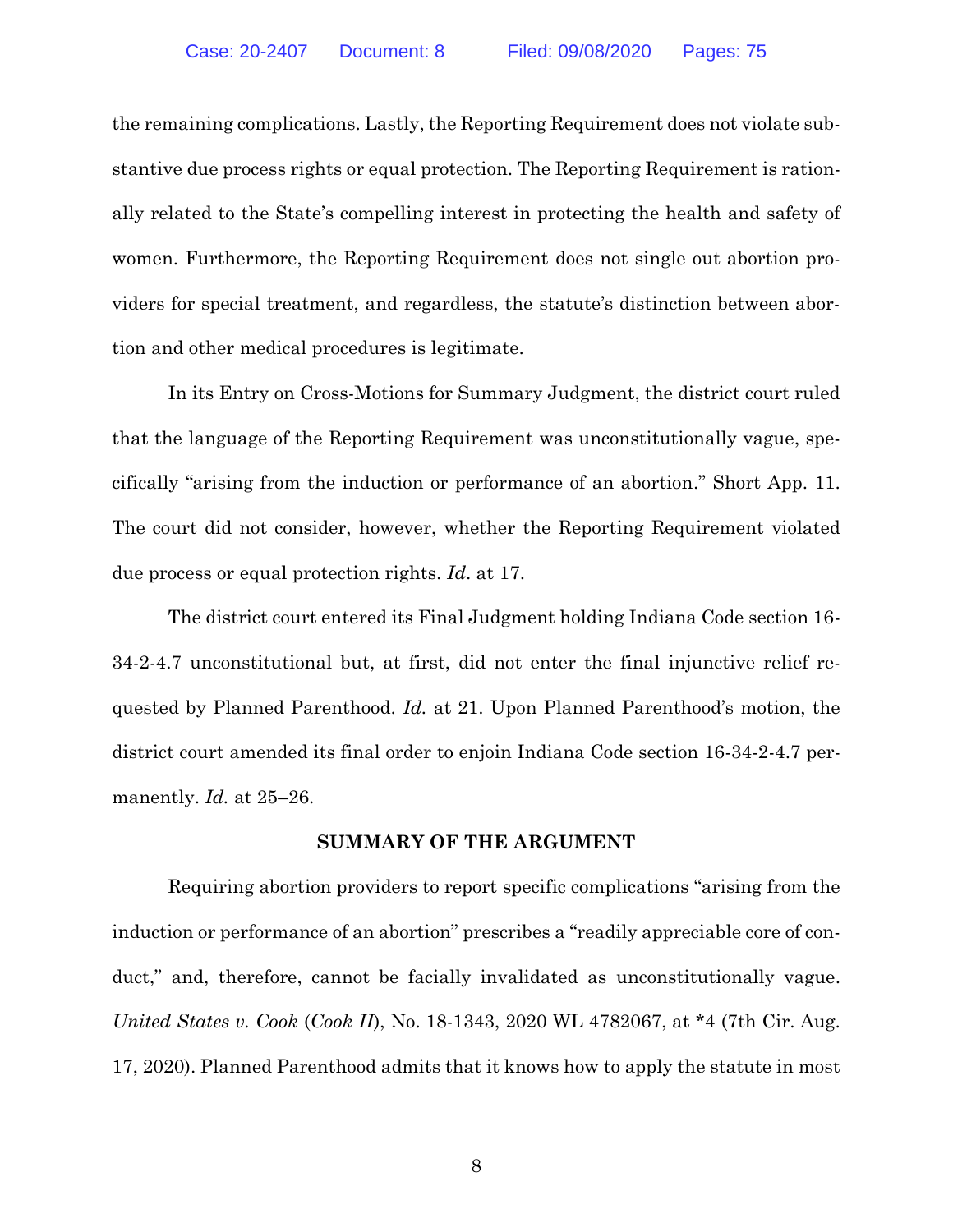situations, while positing hypothetical scenarios where the statute's application may be less clear. The ability to hypothesize marginally more difficult applications, however, is insufficient to render the statute unconstitutionally vague on its face, especially in a pre-enforcement challenge.

Any remaining concerns regarding the causal relationship between an enumerated medical condition and an abortion procedure are remedied by precedents holding that whether a medical outcome "arises from" a particular cause must be determined by reasonable medical judgment. Notably, state and federal statutes—even criminal statutes, and even statutes governing abortion procedures—commonly use the words "arising from" to denote a causal relationship that is the condition of some obligation; yet, the district court has cited no case holding that "arising from" is unconstitutionally vague in any other context.

<span id="page-17-0"></span>Moreover, neither "psychological complications" nor "adverse event," as used in the Reporting Requirement, is unconstitutionally vague. "Adverse event" is defined by federal law and the relevant psychological complications are listed in the statute itself*.* In any event, either specific provision may be severed, as Indiana has a statutory presumption in favor of severability. Ind. Code § 1-1-1-8(b). Here, the complications listed in the Reporting Requirement are entirely independent of each other, and severing an unconstitutional complication would not interfere with the purpose of the statute.

Lastly, while the district court did not reach the issue, the Reporting Requirement is rationally related to an important government interest and therefore does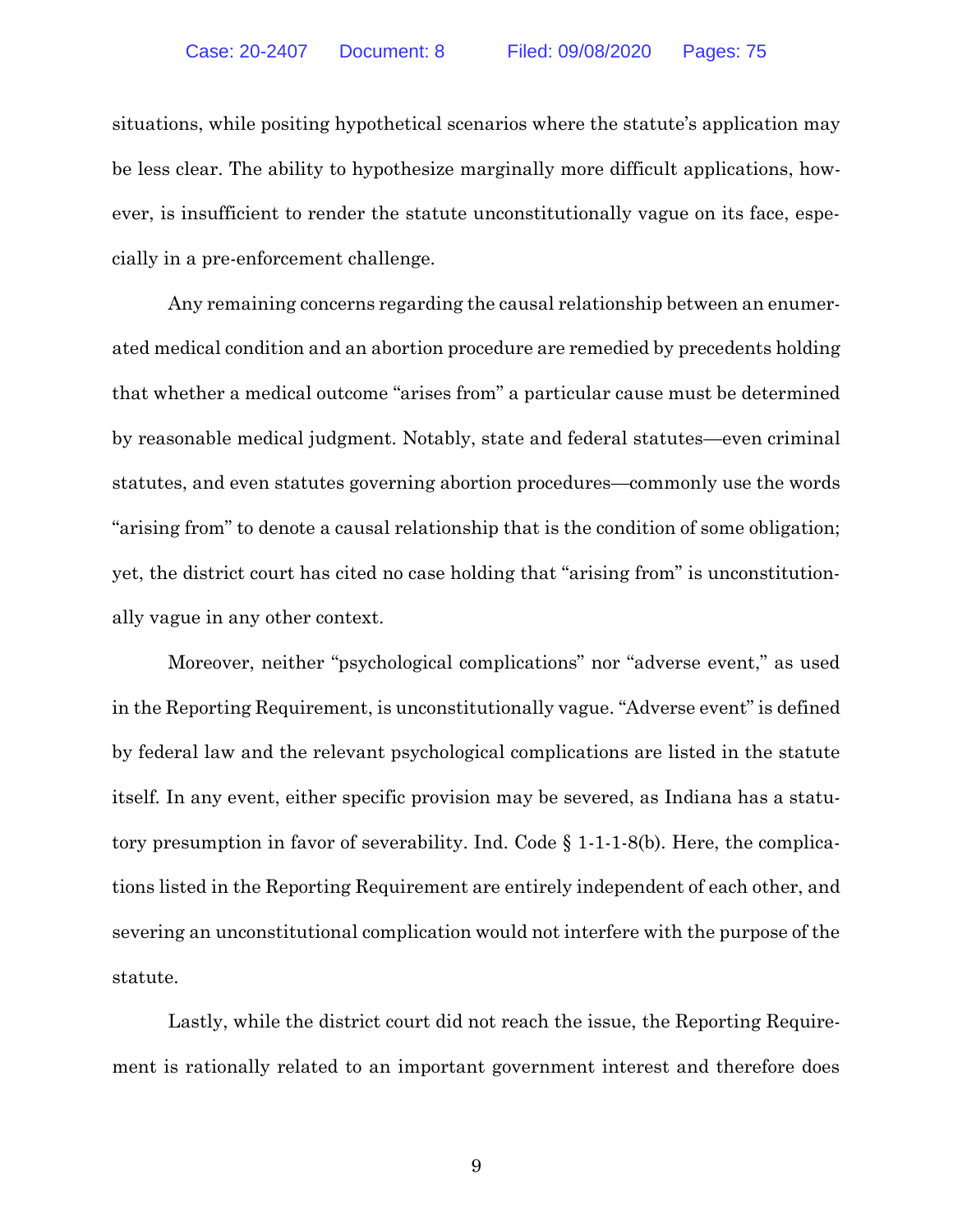<span id="page-18-1"></span>not violate either substantive due process or equal protection. The Supreme Court has repeatedly recognized that the State has a "compelling interest in 'protecting the woman's own health and safety.'" *Simopoulos v. Virginia*, 462 U.S. 506, 519 (1983) (quoting *Roe v. Wade*, 410 U.S. 113, 150 (1973)). The Reporting Requirement furthers that interest by providing more comprehensive data on the rate of complications for abortion as performed in Indiana. Moreover, the Supreme Court and Seventh Circuit have repeatedly confirmed the legitimacy of regulating abortion differently from other medical procedures, so the Reporting Requirement does not violate equal protection.

For these reasons, this Court should reverse the judgment of the district court.

#### <span id="page-18-4"></span><span id="page-18-2"></span>**STANDARD OF REVIEW**

<span id="page-18-3"></span><span id="page-18-0"></span>This Court "review[s] a district court's grant of summary judgment de novo." *Tripp v. Scholz*, 872 F.3d 857, 862 (7th Cir. 2017). "Summary judgment is appropriate if the movant 'shows that there is no genuine dispute as to any material fact and the movant is entitled to judgment as a matter of law.'" *Id.* (quoting *Spurling v. C&M Fine Pack, Inc.*, 739 F.3d 1055, 1060 (7th Cir. 2014) (quoting Fed. R. Civ. P. 56(a))). "Where, as here, the parties file cross-motions for summary judgment, all reasonable inferences are drawn in favor of the party against whom the motion at issue was made." *Id.* (citing *Dunnet Bay Constr. Co. v. Borggren*, 799 F.3d 676, 688 (7th Cir. 2015)).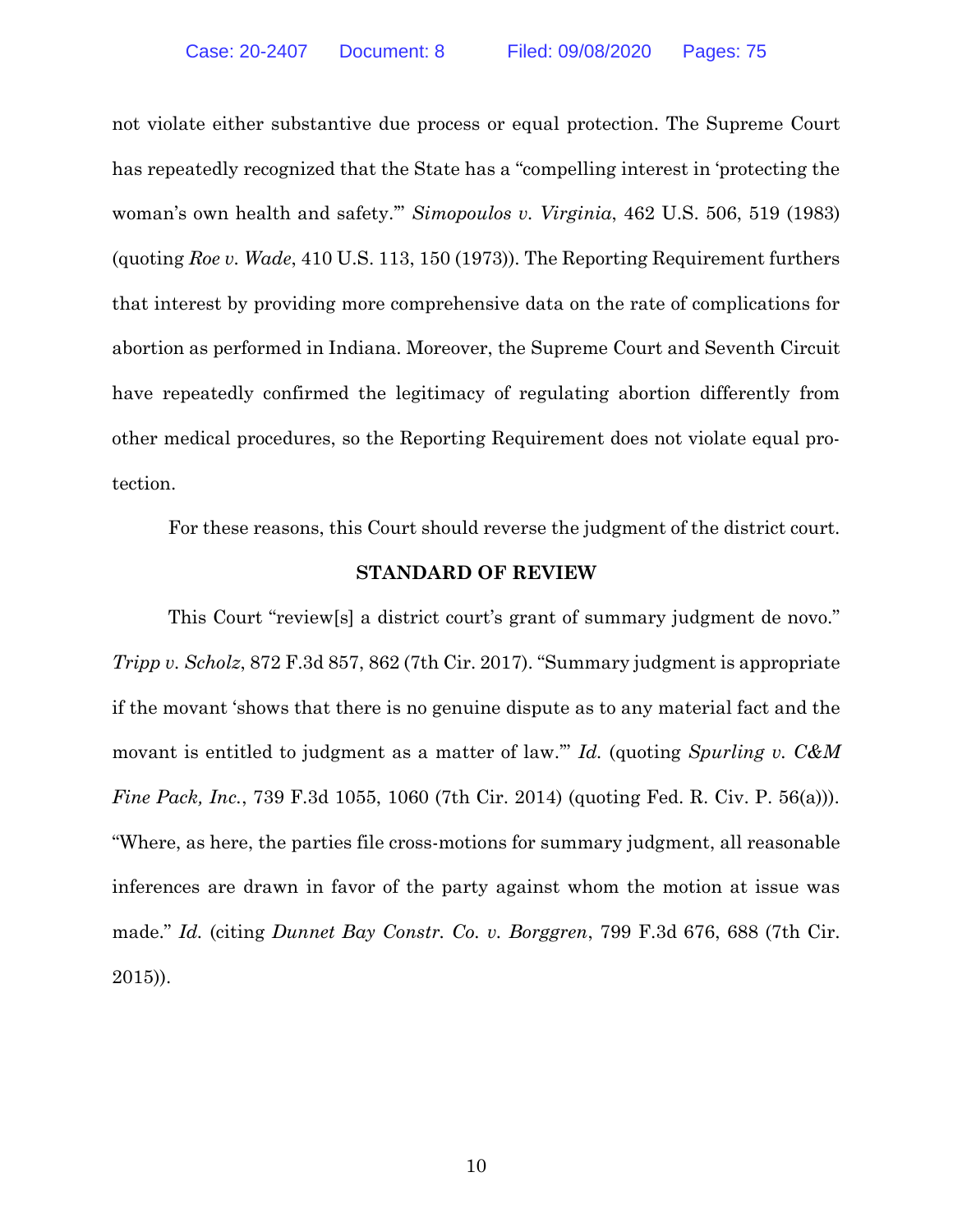#### **ARGUMENT**

## **I. "Arising from . . . an Abortion" Adequately Describes Causation as Determined by Reasonable Medical Judgment**

<span id="page-19-0"></span>A statute is unconstitutionally vague if "it fails to provide 'fair warning' as to what conduct will subject a person to liability" or it fails to "contain an explicit and ascertainable standard" in order to prevent "arbitrary and discriminatory" enforcement. *Karlin v. Foust*, 188 F.3d 446, 458–59 (7th Cir. 1999). Critically, "[t]he degree of vagueness that the Constitution tolerates—as well as the relative importance of fair notice and fair enforcement—depends in part on the nature of the enactment." *Vill. of Hoffman Estates v. Flipside, Hoffman Estates, Inc.,* 455 U.S. 489, 498 (1982).

#### <span id="page-19-1"></span>**A. Indiana's Reporting Requirement is hardly unusual**

Reporting statutes are not new, unexplored territory. Many criminal statutes require individuals and organizations to report adverse events in many different circumstances—such as child abuse, assault, or wounds from gunshots or other weapons—and thereby require the reporter to discern some causal relationship (all emphases added):

> <span id="page-19-3"></span><span id="page-19-2"></span> **Arizona:** "Any person who reasonably believes that a minor is or has been a victim of physical injury, abuse, child abuse a reportable offense or neglect that appears to have been inflicted on the minor by other than accidental means or that is not explained by the available medical history" must report this information to a peace officer. Ariz. Rev. Stat. Ann. § 13-3620(A). If the failure to report involves a reportable offense, the person is guilty of a class 6 felony. *Id*. § 13-3620(O).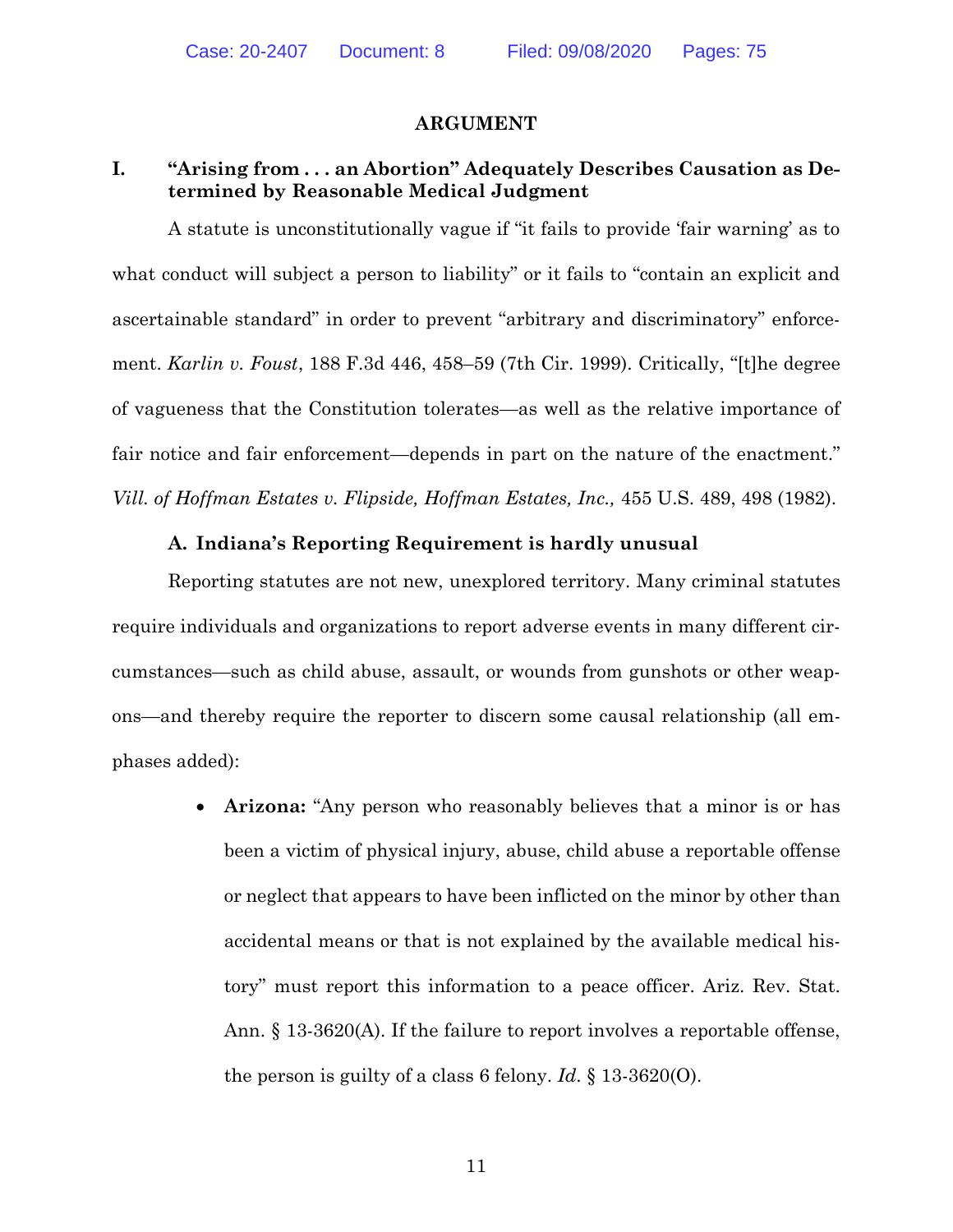- **California:** A health practitioner who treats "a person suffering from any wound or other physical injury inflicted upon the person where the injury is the *result of* assaultive or abusive conduct" must file a report and failure to do so is a misdemeanor offense. Cal. Penal Code §§ 11160(a)(2), 11162.
- <span id="page-20-0"></span> **Florida:** A person "who is required to report known or suspected child abuse, abandonment, or neglect and who knowingly and willfully fails to do so, or who knowingly and willfully prevents another person from doing so, commits a felony in the third degree." Fla. Stat. Ann.  $§ 39.502(1).$
- <span id="page-20-1"></span> **Georgia**: "Any person who makes a clinical diagnosis or laboratory confirmation of or who reasonably suspects the presence or occurrence of the following diseases syndromes, or conditions in animals shall" make a report. Ga. Code Ann. § 4-4-6(b)(1). The failure to report any disease, syndrome, or condition is a misdemeanor offense. *Id.* § 4-4-6(b)(5).
- <span id="page-20-4"></span><span id="page-20-3"></span><span id="page-20-2"></span> **Indiana:** A physician who fails to report "a bullet wound, gunshot wound, or any other injury *arising from* or caused by the discharge of a firearm" or a wound which likely or may result in death and is "actually or apparently inflicted by a knife, ice pick, or other sharp pointed instrument" commits a Class A misdemeanor. Ind. Code § 35-47-7-1. A person "who believes or has reason to believe that an endangered adult or person of any age who has a mental or physical disability is the victim of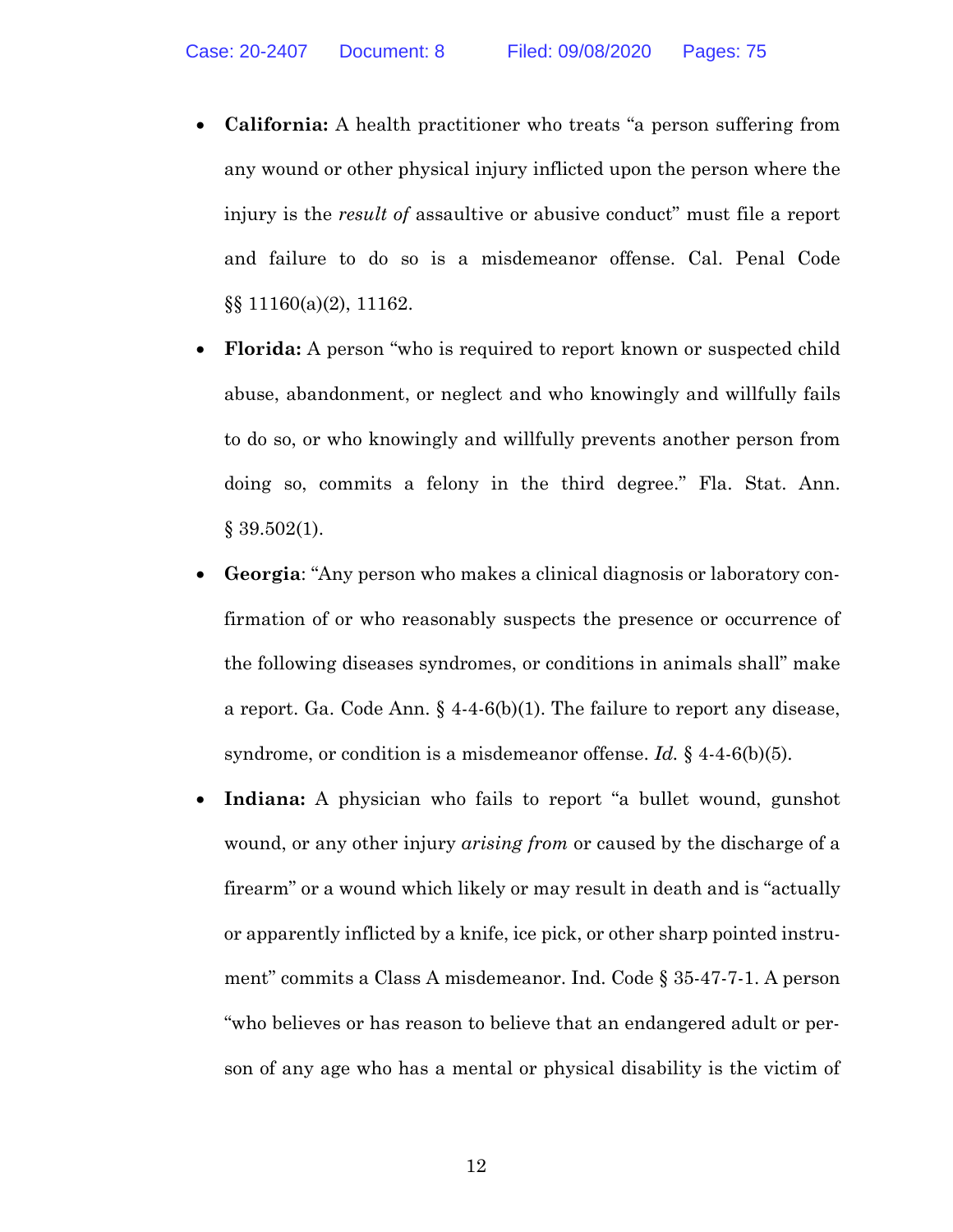<span id="page-21-0"></span>battery, neglect, or exploitation" and knowingly fails to report commits a Class B misdemeanor. Ind. Code § 35-46-1-13.

- **Kansas:** A physician's failure to report treatment of "any bullet wound, gunshot wound, powder burn or other injury *arising from* or caused by the discharge of a firearm" or any wound which "is apparently inflicted by a knife, ice pick, or other sharp or pointed instrument" results in a class C misdemeanor. Kan. Stat. Ann. § 21-6319.
- <span id="page-21-1"></span> **Kentucky:** Any person who knows or has reasonable cause to believe that a child is a victim of dependency, neglect, abuse, human trafficking, or female genital mutilation, and fails to file a report, is guilty of a Class B misdemeanor for the first offense, Class A misdemeanor for the second offense, and Class D felony for each subsequent offense. Ky. Rev. Stat. Ann. §§ 620.030(1)–(4), (8).
- <span id="page-21-2"></span> **Michigan:** A person who is required to report "an instance of suspected child abuse or neglect and knowingly fails to do so is guilty of a misdemeanor punishable by imprisonment for not more than 93 days or a fine of not more than \$500.00, or both." Mich. Comp. Laws § 722.633(2).
- <span id="page-21-3"></span> **Ohio:** A physician's negligent failure to report treatment of "a burn injury that is inflicted by an explosion or other incendiary device or that shows evidence of having been inflicted in a violent, malicious, or criminal manner" is guilty of a minor misdemeanor and a physician's who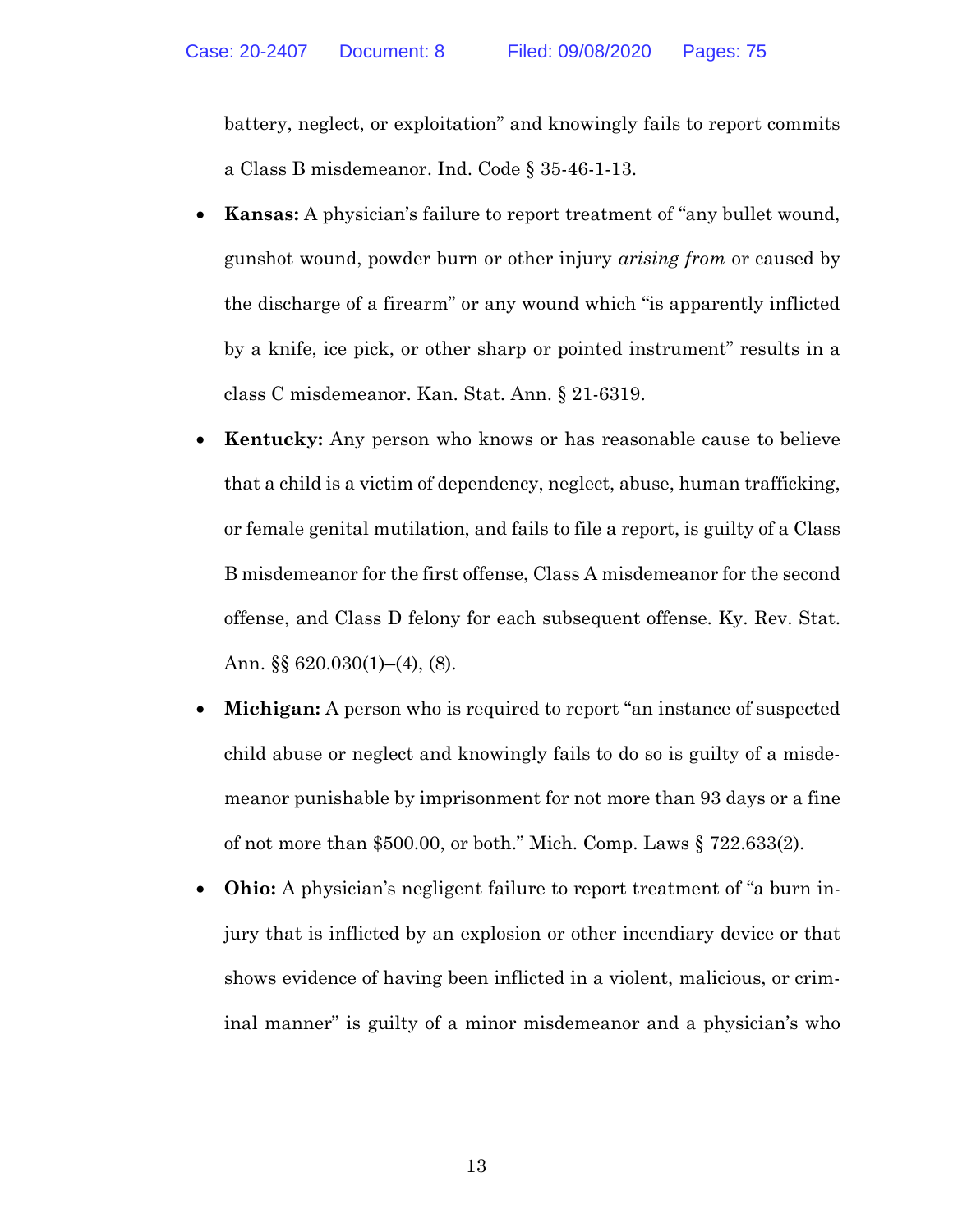<span id="page-22-4"></span>knowingly failed to report is guilty of a misdemeanor of the second degree. Ohio Rev. Code Ann. §§ 2921.22(E), (K)(1), (K)(2).

Even in the abortion context, eight other States require the reporting of abortion complications using statutory text similar to what Indiana uses—and certainly no more precise—to denote the required causal relationship, as follows (all emphases added):

- <span id="page-22-0"></span> **Arizona**: A health professional must file a report if a woman is "in need of medical care because of a complication or complications *resulting from* having undergone an abortion or attempted abortion." Ariz. Rev. Stat. Ann. § 36-2162.
- **Michigan**: A physician must file a report if the patient "suffers a physical complication or death that is a primary, secondary, or tertiary *result of* an abortion." Mich. Comp. Laws § 333.2837.
- <span id="page-22-1"></span> **Minnesota**: A physician "who knowingly encounters an illness or injury that, in the physician's medical judgment, *is related to* an induced abortion" must submit an abortion complication report. Minn. Stat. § 145.4132.
- **Mississippi**: A physician must file a written report if a patient "requires medical treatment or suffers death that the attending physician has a reasonable basis to believe is a primary, secondary, or tertiary *result of* an induced abortion." Miss. Code Ann. § 41-41-77.

<span id="page-22-3"></span><span id="page-22-2"></span>14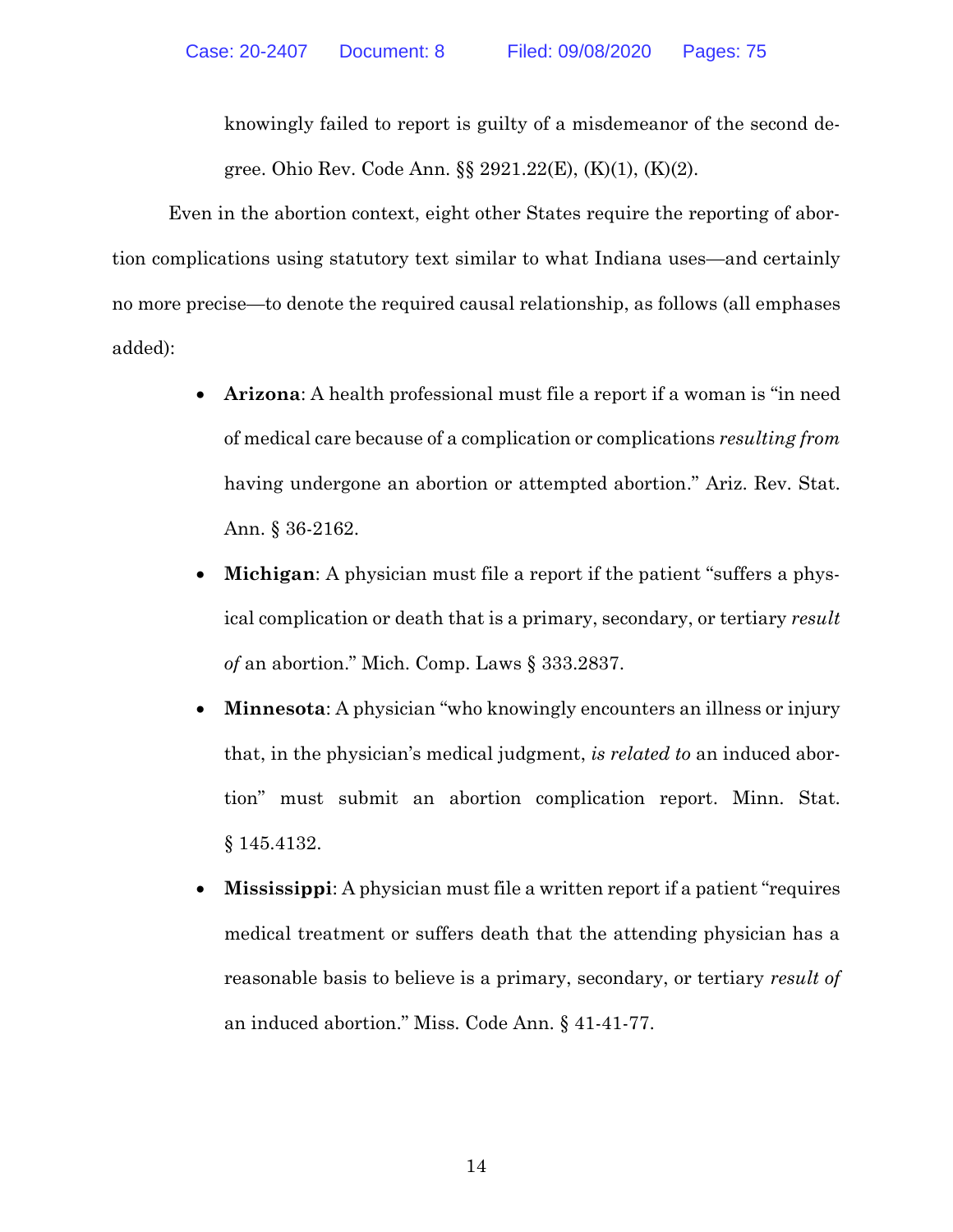- **North Dakota**: "If a physician provides an abortion-inducing drug to another for the purpose of inducing an abortion and the physician knows that the individual experiences during or after the use an adverse event, the physician shall provide a written report of the adverse event within thirty days of the event." N.D. Cent. Code § 14-02.1-07.
- <span id="page-23-0"></span> **Oklahoma**: A physician that "encounters an illness or injury that a reasonably knowledgeable physician would judge *as related to* an induced abortion" must submit a report. Okla. Stat. tit. 63, §§ 1-738i–1-738q.
- <span id="page-23-1"></span> **Pennsylvania**: A physician who provides medical care to a woman "because of a complication or complications *resulting*, in the good faith of judgment of the physician, *from* having undergone an abortion" must file a report with the department. 18 Pa. Cons. Stat.  $\S 3214(h)$ .
- <span id="page-23-3"></span><span id="page-23-2"></span> **Texas**: A physician must submit "a report on each *abortion complication* diagnosed or treated by that physician not later than the end of the third business day after the date on which the complication is diagnosed or treated." Tex. Health & Safety Code Ann. § 171.006.

Indiana's Reporting Requirement is, therefore, not unusual or particularly suspect under vagueness doctrine.

## **B. An ample core of complications fall within "arising from . . . an abortion," making a facial challenge inappropriate**

The Indiana Reporting Requirement's use of "arising from" to denote causation contains an ascertainable standard that provides guidance to physicians and abortion centers through twenty-five enumerated conditions. In the vast majority of cases, the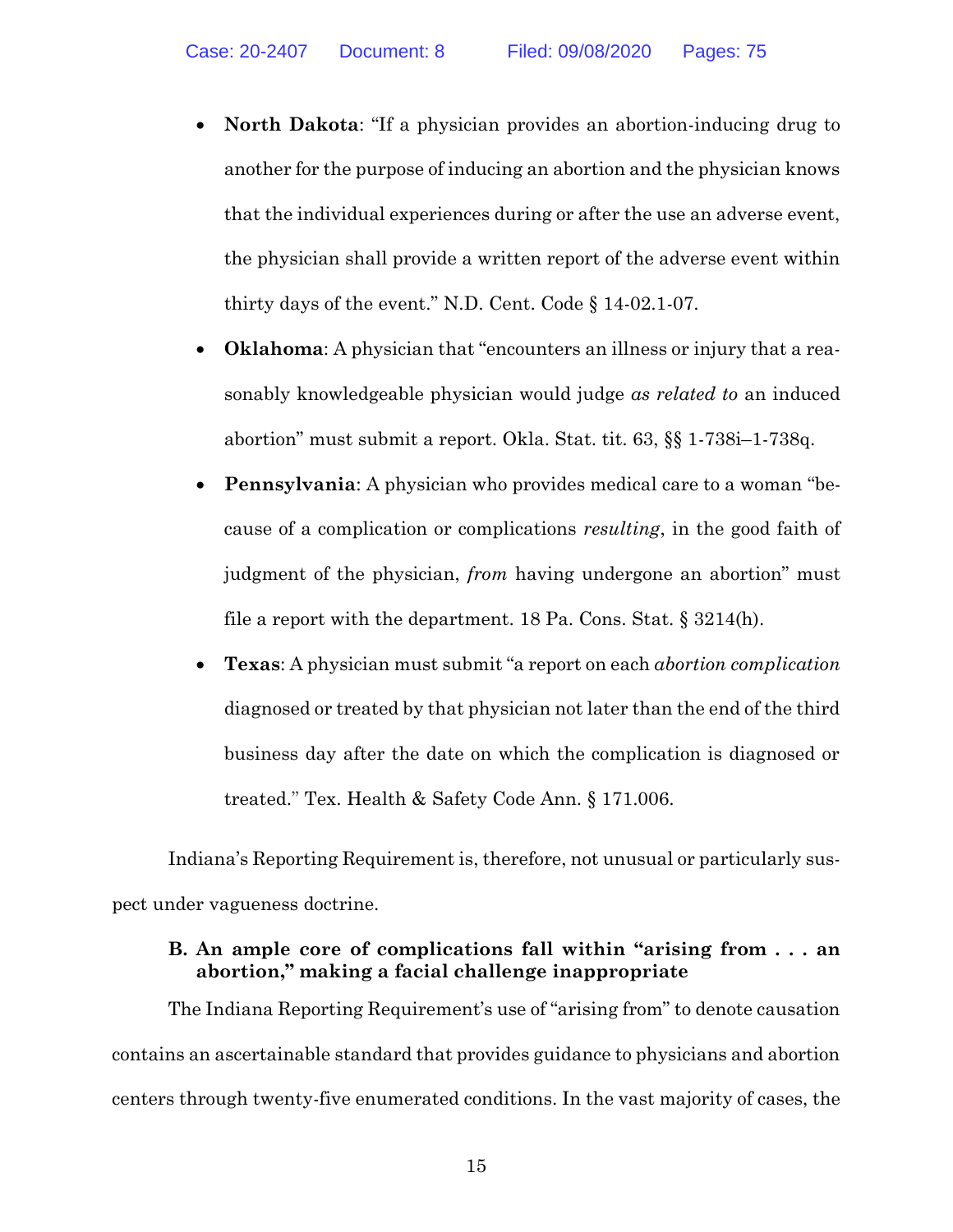"arising from" standard will not cause physicians to wonder whether to report one of the enumerated conditions, and that is all that is required to survive a facial vagueness challenge.

<span id="page-24-1"></span>As this Court recently reaffirmed, the Seventh Circuit has identified three categories of statutes for purposes of a vagueness challenge: (1) statutes that "implicate[] activities protected by the First Amendment," *Cook II*, 2020 WL 4782067, at \*3 n.4,  $(2)$  statutes that "simply ha[ve] no core and lack[] any ascertainable standard for inclusion and exclusion," *id.* at 3, and (3) statutes that have a "readily appreciable core of conduct," but "posits uncertainty as to whether the statute might apply to certain hypothetical facts." *Id.* at \*6. Only the first two categories of statute may be challenged facially (the third category permits only as-applied challenges), and Planned Parenthood does not contend the First Amendment is implicated.

<span id="page-24-0"></span>So, the big question in this case is whether the Reporting Requirement falls into the second ("no core") category. This category identifies a statute as vague "not in the sense that it requires a person to conform his conduct to an imprecise but comprehensible normative standard, but rather in the sense that no standard of conduct is specified at all." *Smith v. Goguen*, 415 U.S. 566, 578 (1974). The district court held that this description fits the Reporting Requirement, where, in the court's view, the "conduct intended to be covered by the statute itself is subject to uncertainty." Short App. 7–8. It stated that "[q]uestions of causation are at the heart of Planned Parenthood's challenge to the statute, and the statute fails to establish clear standards for whether certain conduct falls within its ambit." *Id.*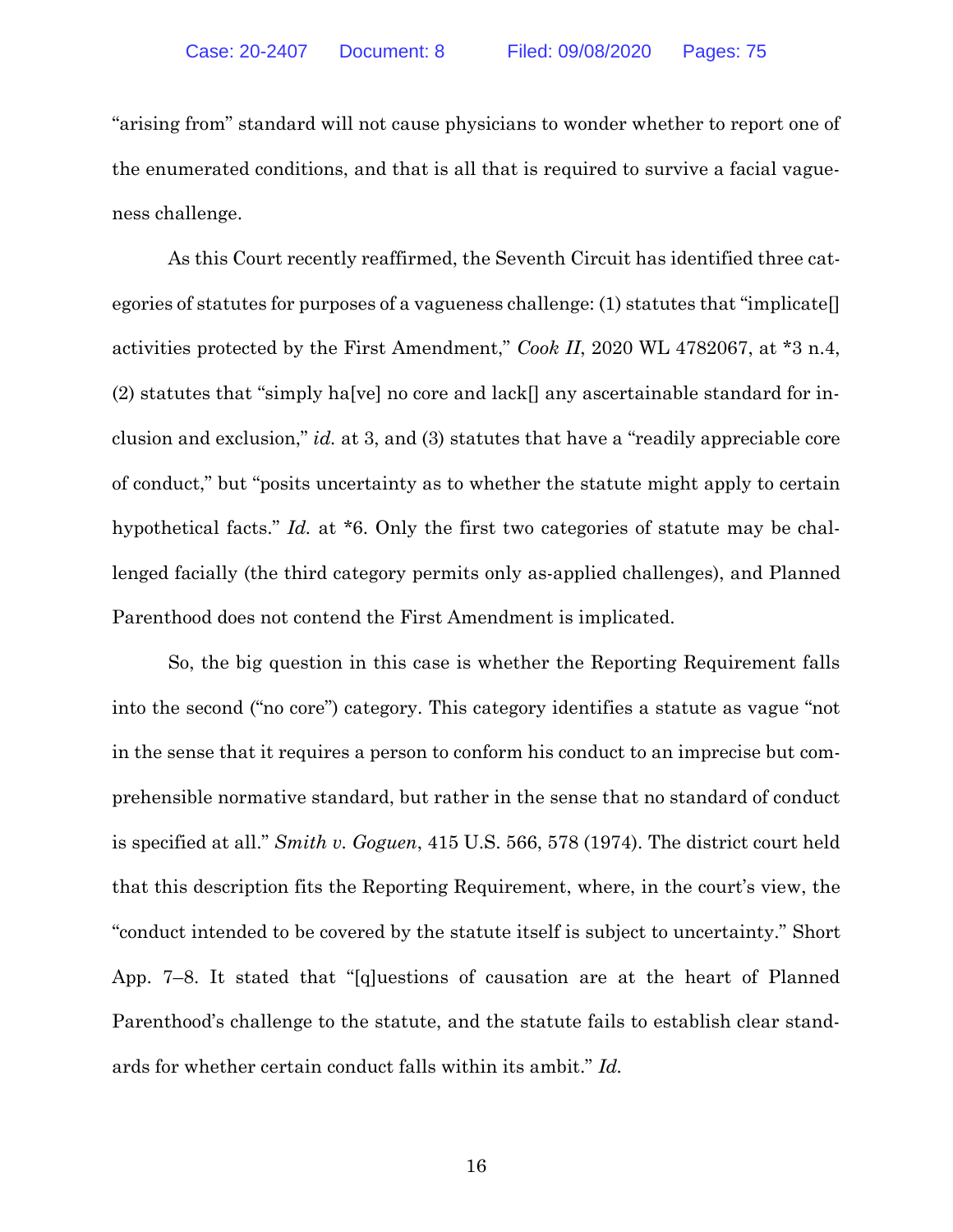But a readily appreciable core of conduct subject to the Reporting Requirement *does* exist: the report and disclosure of a complication or adverse event, delimited by twenty-five enumerated conditions, arising from—*i.e.,* caused by—the performance of an abortion procedure. Even Planned Parenthood agrees that several of the complications listed in the statute can be easily connected with abortion including "infection, significant bleeding beyond what is expected and normal, an incomplete abortion (meaning that the uterus has retained the products of conception or an ongoing pregnancy), and, in the case of surgical abortions, infection, significant bleeding, retained tissue, and uterine perforation or cervical laceration." ECF No. 74 at 9–10.

In addition, the State's expert Dr. Christina Francis explained how each reportable complication might result from abortion and testified that conditions observed in the midst of an abortion such as a missed ectopic pregnancy, allergic reaction to abortion-inducing drugs, hemolytic reaction from incompatible blood, cardiac arrest, respiratory arrest, renal failure, shock, coma or death of the woman (to name a few) may obviously "arise from" the abortion and be reportable. *See* App. 27–28, 31, 34. What's more, complications arising well after the abortion, such as psychological complications, are likely to be discovered by psychiatrists or other physicians who work elsewhere, and they will be the ones who must assess whether those complications arose from the abortion and must be reported. So even if Planned Parenthood's physicians would hypothetically disagree with that assessment, they would not be exposed to legal liability.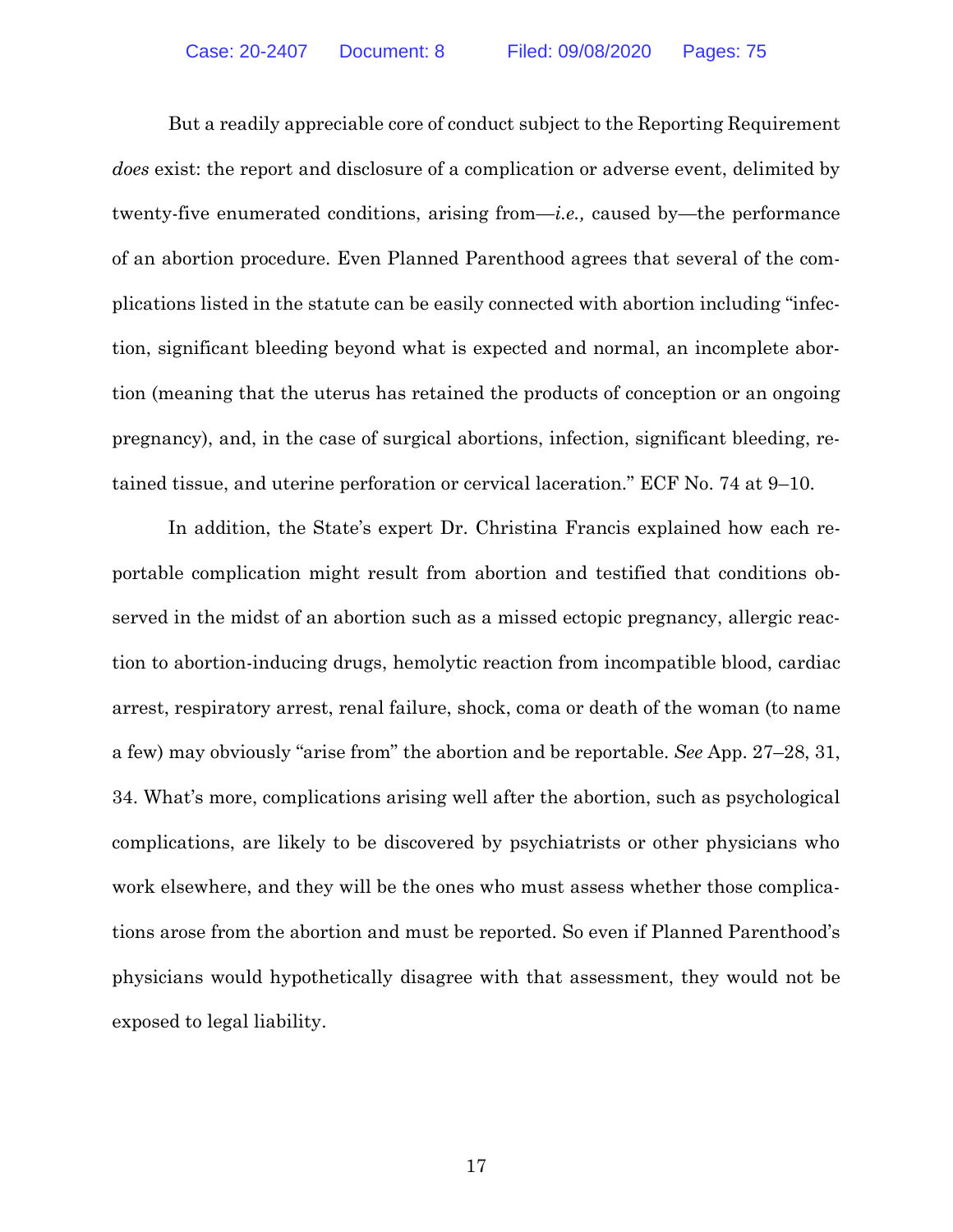In the same way, complications like "placenta previa" and "pre-term delivery," which Planned Parenthood claims do not "constitute complications of abortion," ECF No. 74 at 22, do not pose a vagueness problem, because, if Planned Parenthood is correct that they never occur after an abortion (or if its physicians never encounter them even if they do occur), then Planned Parenthood need never report them. Or if, in particular situations, its physicians are uncertain about whether a sufficient causal connection exists, they can be sure about discharging their statutory obligations by filing the report.

<span id="page-26-1"></span><span id="page-26-0"></span>At the very least, any uncertainty about whether some specified conditions are reportable in some circumstances is an insufficient basis to declare the whole statute facially invalid. That is, the statute provides certainty "as to the essence of what [it] forbids," and is not, on its face, constitutionally vague. *See Cook II*, 2020 WL 4782067, at \*6. The district court relied on an older iteration of *Cook* that was vacated by the Supreme Court. *United States v. Cook* (*Cook I*), 914 F.3d 545 (7th Cir. 2019), *vacated by* 140 S. Ct. 41 (2019). But just last month, this Court reaffirmed that even though "it may sometimes be difficult to determine if an individual's" conduct falls within the statute, such uncertainty "does not signify that the statute is impermissibly vague." *Cook II*, 2020 WL 4782067, at \*6.

In the district court's view, the Reporting Requirement is vague because, unlike the statute in *Cook*, it "ha[d] not been previously interpreted to provide greater specificity." Short App. 9. First, however, Indiana case law has already given additional guidance that "arising from" should be understood as "connoting the source,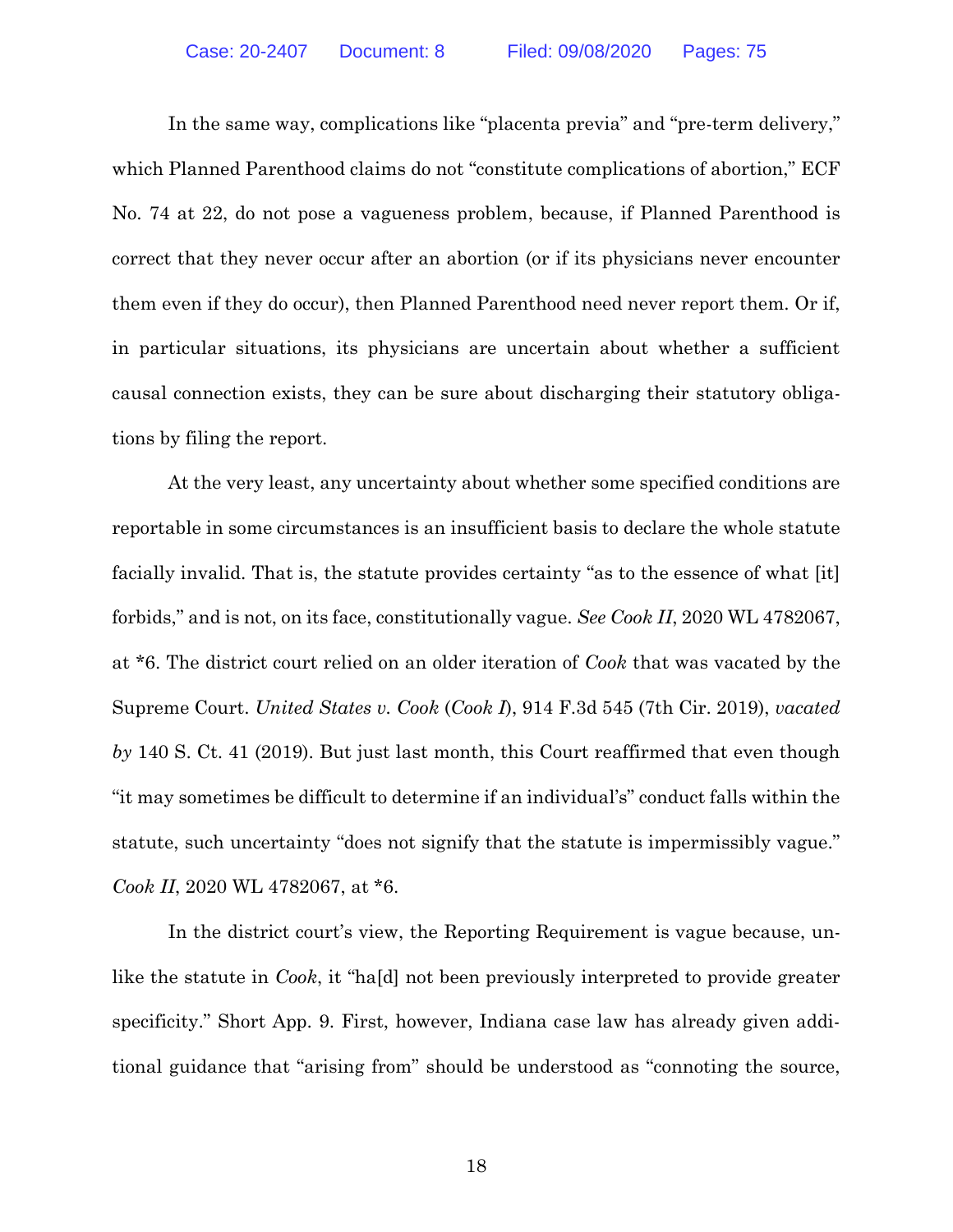<span id="page-27-2"></span><span id="page-27-0"></span>relating back to and tying up with the origin, basis or cause." *Coplen v. Omni Rests., Inc.*, 636 N.E.2d 1285, 1287 (Ind. Ct. App. 1994) (citing *Whitley v. White,* 140 S.W.2d 157, 162 (Tenn. 1940)). Under *Coplen*, a complication would "arise from" an abortion procedure if the complication "relat[es] back to and t[ies] up with the origin, basis or cause"—in this instance, the abortion procedure. *See Coplen*, 636 N.E.2d at 1285. So, if a physician observed a complication that would not have arisen (nor worsened) but for the performance of an abortion procedure, then such complication must be reported. The mere possibility of difficult judgment calls in marginal situations is not fatal to the statute.

<span id="page-27-1"></span>Second, this Court, in *Trustees of Indiana University v. Curry,* 918 F.3d 537, 540 (7th Cir. 2019), expressly rejected the idea that a statute with some marginal uncertainty can be upheld only if state courts have already provided an interpretation resolving that uncertainty. There, this Court upheld a statute that prohibited "transfer" of fetal tissue, despite "some uncertainty at the margins" as to the meaning of "transfer." *Id.* This Court rejected as "fundamentally inconsistent with the Supreme Court's approach" the argument that some uncertainty renders a statute vague, observing that, otherwise, "every time a court needs to decide a tough question about just how far a statute reaches, it should declare the law unconstitutional." *Id.* at 541. Rather, "a core of meaning is enough to reject a vagueness challenge, leaving to future adjudication the inevitable questions at the statutory margin." *Id.*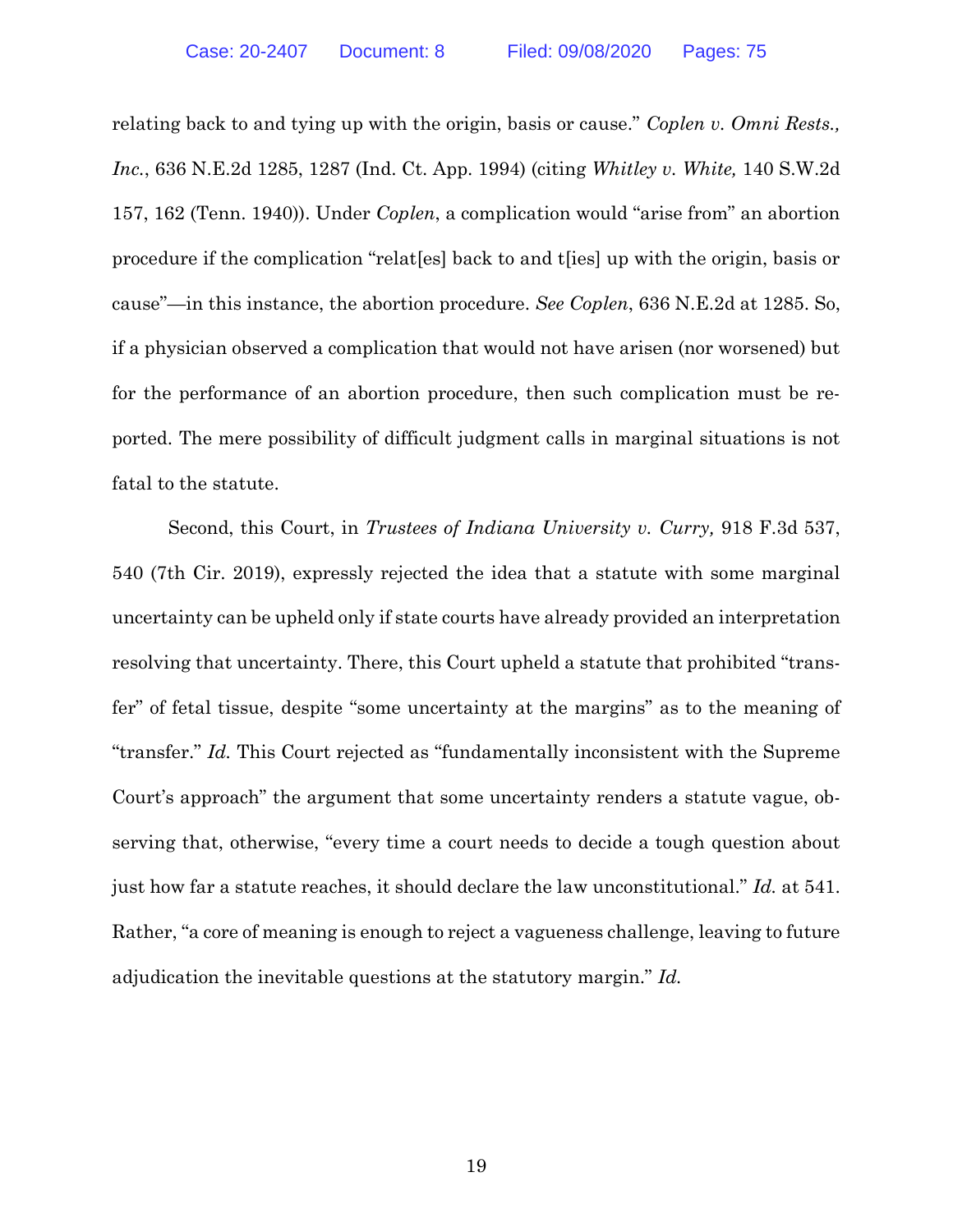<span id="page-28-1"></span>Critically, this Court in *Indiana University* said that, rather than pursue a facial declaration of invalidity, anyone regulated by a statute with marginal uncertainty who is worried about possible applications should file a declaratory judgment action for a definitive interpretation by the state courts. *Id.* Planned Parenthood could follow that route here. It understands what "arising from means" for the vast majority of common adverse events enumerated by the statute. If it is uncertain about others, such as "[h]ypoglycemia occurring while the patient is being treated at the abortion facility," it can file a declaratory judgment action in state court asking for a judicial interpretation of the statute. The drastic remedy of facially invalidating a state statute capable of many agreed-upon applications is unnecessary.

# **C. "Arising from" must inherently be informed by reasonable medical judgment, which further remedies any uncertainty**

<span id="page-28-2"></span><span id="page-28-0"></span>The "arising from" standard is necessarily based on the physician's reasonable medical judgment. This standard may be read into the statute based on analogous Indiana reporting statutes. The Indiana Supreme Court has said that, absent some indication that the legislature intended for a criminal statute to impose strict liability, courts should presume "a culpable mental state is an intended element in criminal offenses for which the culpability is not specified by statute" and that looking at "similar or related statutes" is one factor in determining the appropriate standard. *State v. Keihn*, 542 N.E.2d 963, 967 (Ind. 1989). For instance, an analogous Indiana reporting statute imposes a duty to report child abuse and neglect if an individual "has reason to believe that a child is a victim." Ind. Code § 31-33-5-1. Indiana courts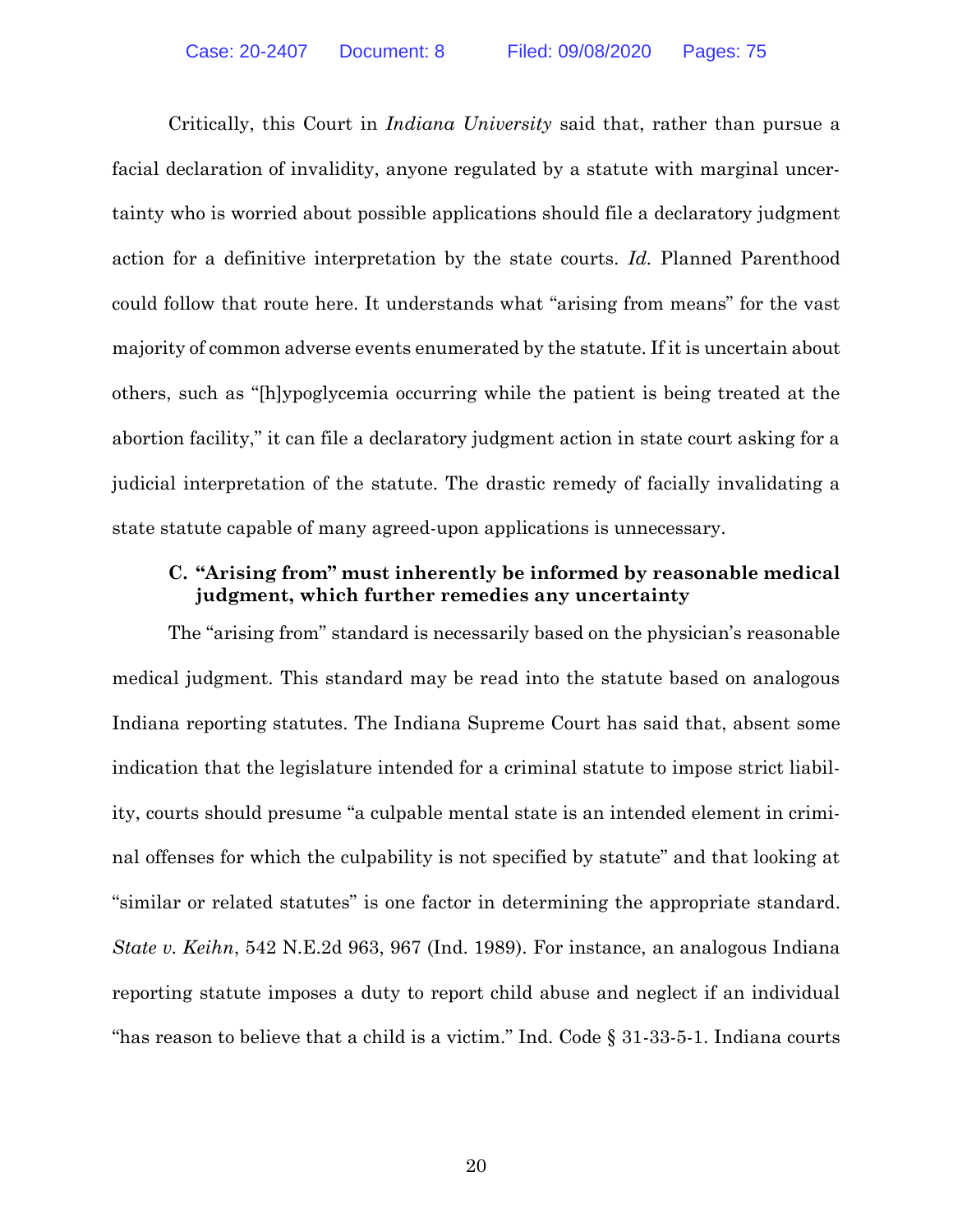<span id="page-29-0"></span>have said that "'Reason to believe,' for purpose of the reporting statutes, 'means evidence that, if presented to individuals of similar background and training, would cause the individuals to believe that a child was abused or neglected.'" *Sprunger v. Egli*, 44 N.E.3d 690, 693 (Ind. Ct. App. 2015).

<span id="page-29-4"></span><span id="page-29-3"></span><span id="page-29-2"></span><span id="page-29-1"></span>The Reporting Requirement at issue here is similarly susceptible of construction that takes into account the background and training of the reporter for purposes of understanding what must be reported—namely that whether causation exists between the abortion and the complication depends on the "reasonable medical judgment" of the physician in charge. Other abortion statutes contain a similar standard. *See* Ind. Code § 16-34-2-1 (the physician's determinations of whether to perform an abortion is based on *professional, medical judgment*) (emphasis added); Ind. Code § 16-34-2-0.5 ("[T]he physician shall terminate the patient's pregnancy in a manner that, in a physician's *reasonable medical judgment*, would result in the best opportunity for the fetus to survive.") (emphasis added); Ind. Code § 16-18-2-327.9 (A "serious health risk" is defined as a *reasonable medical judgment,* a condition exists that has complicated the mother's medical condition and requires an abortion to prevent death or a serious risk of substantial and irreversible physical impairment of a major bodily function) (emphasis added). Under *Keihn*, the Reporting Requirement should be understood to contain an analogous requirement that causation is determined by reasonable medical judgment.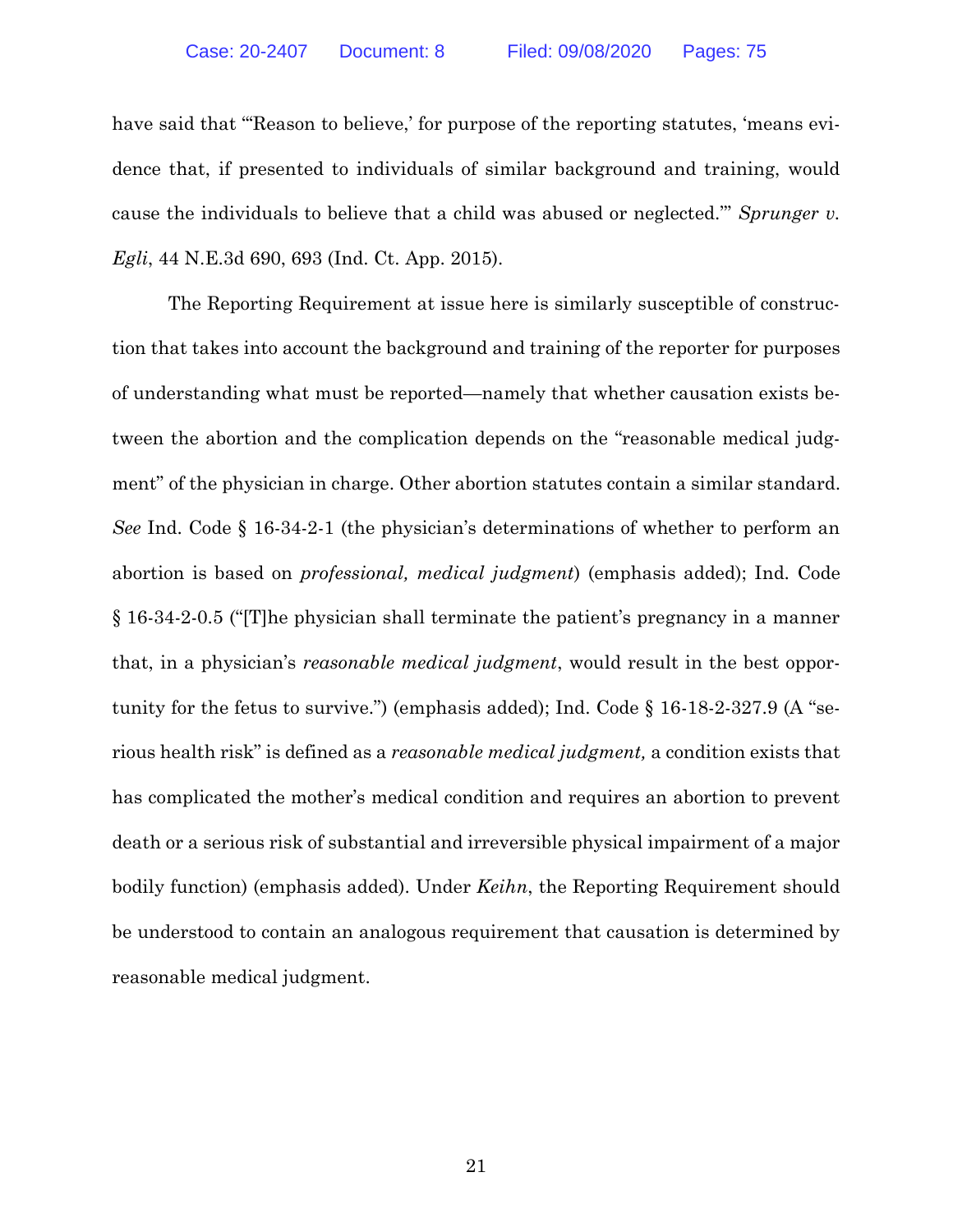<span id="page-30-0"></span>Here, the district court "decline[d] the state's invitation to read into the statute" the "reasonable medical judgment" standard. Short App. 15. In doing so, however, the district court improperly refused to apply Indiana law of statutory construction, *see U.S. Fire Ins. Co. v. Barker Car Rental*, 132 F.3d 1153, 1156 (7th Cir. 1997) ("[W]e must apply the same rules of statutory construction that the [state] Supreme Court . . . would apply if it were faced with the same task."). It also misunderstood how an implicit requirement of reasonable medical judgment addresses any lingering concern over ambiguity.

<span id="page-30-1"></span>Critically, the district court improperly distinguished, for purposes of applying *Keihn*, between a formal *mens rea* requirement at the point of criminal action or omission and a standard for determining whether an abortion complication qualifies under the statute. Short App. 14–15. It explained that "[r]easonable medical judgment is not a *mens rea* because its inclusion in the statute would not demonstrate that an individual had the required mental state at the time of committing the statute's *actus reus*: failing to report an abortion complication." *Id.* No such distinction exists. "Unless the statute defining the offense provides otherwise, if a kind of culpability is required for commission of an offense, it is required with respect to *every material element* of the prohibited conduct." Ind. Code § 35-41-2-2 (emphasis added). Consequently, a *mens rea* requirement that a physician exercise reasonable medical judgment would apply not only to the physician's failure to report, but also to the physician's initial determination of whether a particular complication "arose from" an abortion.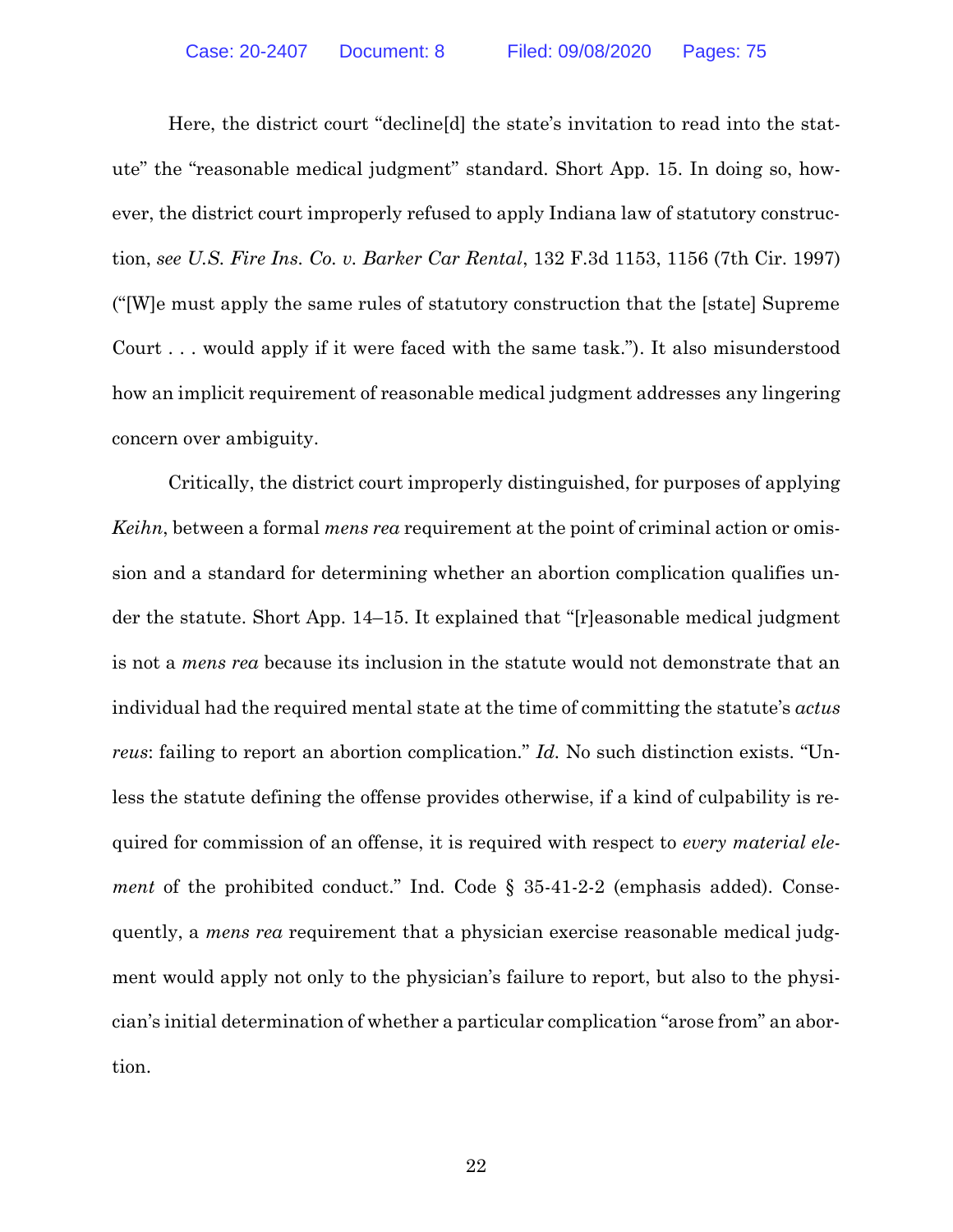<span id="page-31-2"></span>And, plainly, whether limiting application of a statute with reference to "reasonable medical judgment" can fairly be described as a *mens rea* requirement is irrelevant for vagueness purposes. A statute, after all, may impose strict liability so long as it forbids conduct in reasonably clear terms. *See Stepniewski v. Gagnon*, 732 F.2d 567, 570 (7th Cir. 1984) (citing *Lambert v. California*, 355 U.S. 225, 228 (1957)) ("The Supreme Court has recognized . . . that strict liability criminal offenses are not necessarily unconstitutional.").

<span id="page-31-1"></span>Indeed, in *Karlin v. Faust*, this Court upheld against a vagueness challenge a Wisconsin requirement that abortion physicians exercise "reasonable medical judgment' [to determine] that an immediate abortion is necessary," 188 F.3d 446, 456 (1999), *and* a separate imposition of strict liability for failure to carry out an informed consent requirement. *Id.* at 468. The court observed that "physicians are accustomed to having their medical decisions adjudged under an objective standard" and "this same objectivity . . . provides an adequate safeguard against any risk of arbitrary and unfair enforcement." *Id.* It explained that "reasonable medical judgment" does not require absolute medical certainty: "In any given medical situation there is likely to be a number of reasonable medical options and disagreement between doctors over the appropriate course of action does not, of course, render one option reasonable and another unreasonable." *Id.* at 464. This objective standard did not render the statute vague. *Id.* at 465.

<span id="page-31-0"></span>Moreover, in *Karlin*, the Court dismissed the plaintiffs' argument that the physicians would be unable to determine whether the given descriptions were sufficiently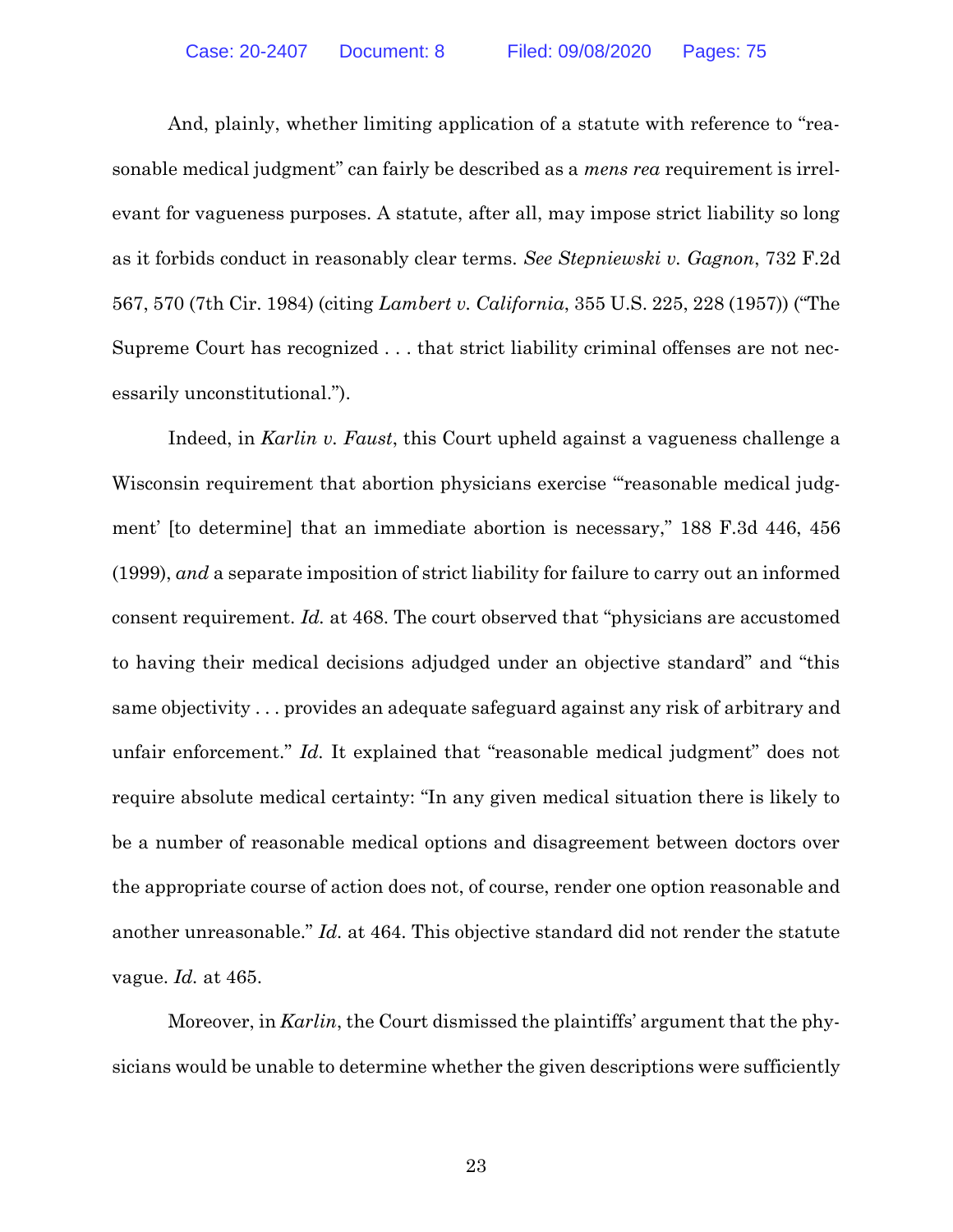adequate or accurate to avoid liability without a good faith standard or scienter requirement. *Id.* at 471. The Court explained that as long as the basis for the physician's determination "is the physician's best medical judgment based on the physician's training and experience, as opposed to some bad faith attempt to circumvent [the] informed consent requirements," *id.* at 472, the physician need not fear criminal prosecution "even if another physician disagrees with the existence of or extent of the risk of psychological trauma." *Id.*

Here, similarly, if a physician fails to report, the physician faces no risk of prosecution if the assessment of causation is based on reasonable medical judgment. The district court surmised that "[a]ny time a patient presents with one or more of the enumerated 'complications,' a physician or other medical provider must determine, without any statutory standard, whether it arose from the abortion procedure." Short App. 9. Physicians and medical professionals, however, do not examine a patient's complications unguided. They rely upon knowledge, skill, experience, training, and education. As in *Karlin*, this medical background is sufficient for physicians to ascertain a "readily appreciable core of conduct." *See Cook II*, 2020 WL 4782067, at \*4.

Furthermore, the informed consent exception at issue in *Karlin* did not permit those charged with enforcement to bring arbitrary actions: "[E]nforcement actions can properly be brought only when it is reasonably believed that a physician made an objectively unreasonable decision." 188 F.3d at 465. *See Kolender v. Lawson*, 461 U.S.

<span id="page-32-1"></span><span id="page-32-0"></span>24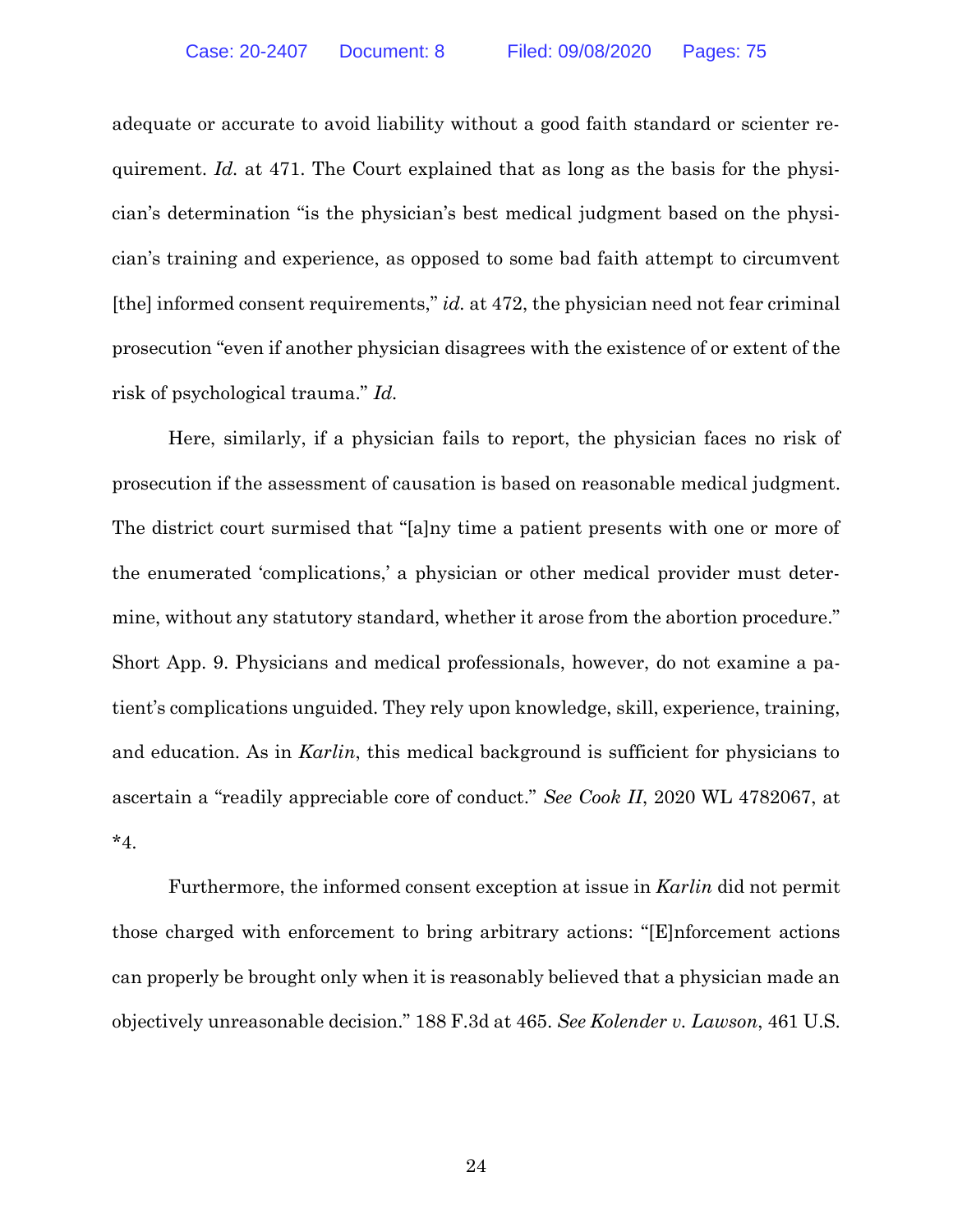352, 357–58 (1983) (a statute which imposes penal liability is unconstitutionally vague only if it fails to provide "minimal guidelines to govern law enforcement").

The district court's principal objection to this point appears to have been its view that, while Indiana law permits courts to infer *mens rea* requirements in statutes governing medical procedures, "reasonable medical judgment" does not qualify as a *mens rea* requirement. As discussed, however, that is an improper reading of Indiana precedent and fails to apply Indiana law. But more fundamentally, it constitutes an excessively formalistic understanding of *mens rea*. Whether a complication is reportable depends on the exercise of reasonable medical judgment, which is something the physician must formulate mentally. It is, therefore, not meaningfully different from *mens rea* standards Indiana courts have inferred in other criminal statutes. Other than improving the odds of a finding of unconstitutional vagueness, it is hard to see what might be gained from refusing to infer such a standard here. Indeed, it is hard to understand how a prosecutor making a case for failing to report would establish causation *except* by offering expert testimony as to what a person exercising reasonable medical judgment would have concluded.

<span id="page-33-0"></span>Accordingly, the district court erred as a matter of law in refusing to give the statute a reasonable construction that would save it from a vagueness challenge. *See United States v. Harriss*, 347 U.S. 612, 618 (1954) ("And if [a] general class of offenses can be made constitutionally definite by a reasonable construction of the statute, this Court is under a duty to give the statute that construction.").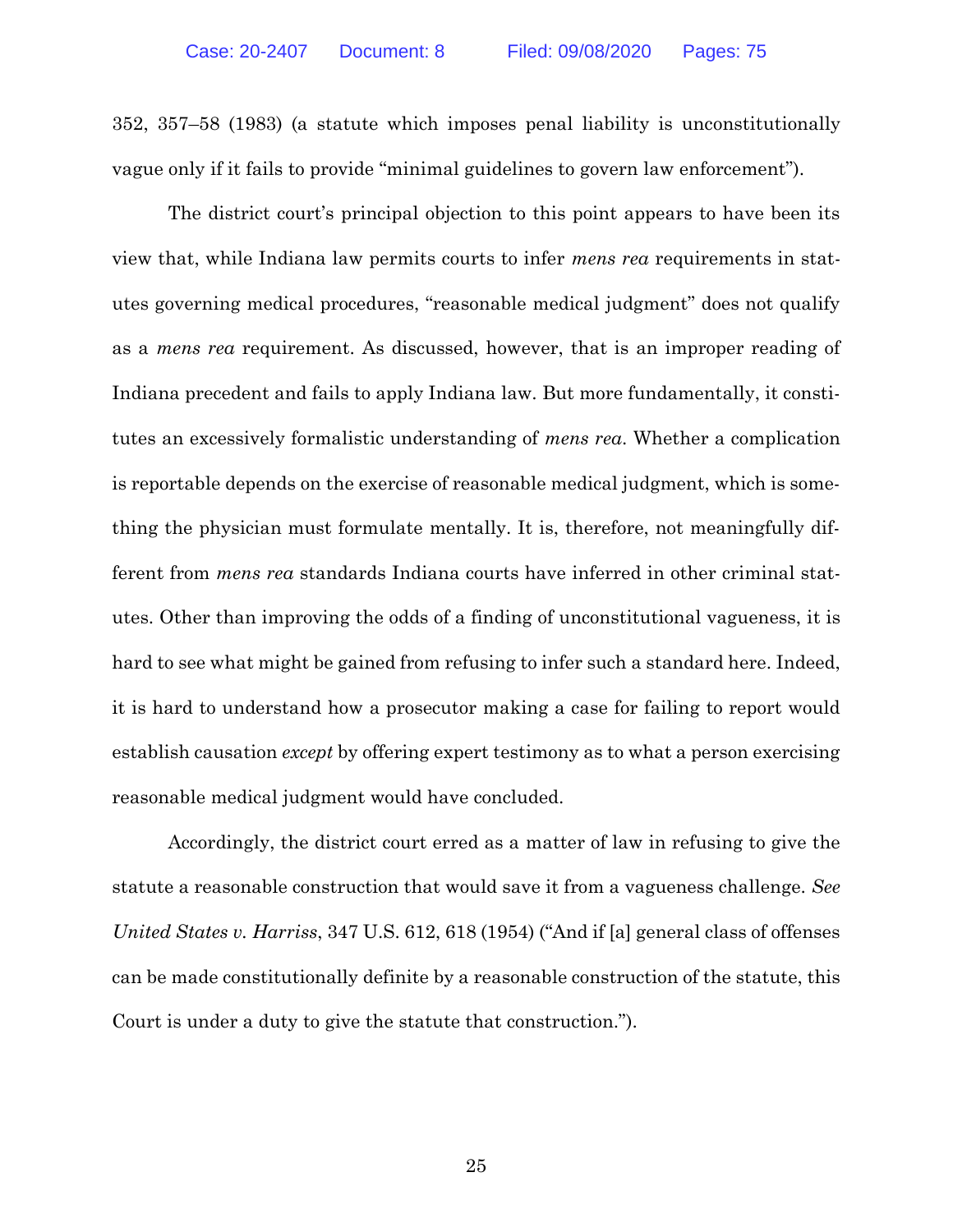#### <span id="page-34-3"></span><span id="page-34-2"></span>**D. "Arising from" is a common way for statutes to denote causation**

<span id="page-34-4"></span>Furthermore, the phrase "arising from," which implies causation, is commonly used in both federal and state statutes. *See, e.g.*, 18 U.S.C. § 1531(a) (exempting from criminal liability physicians who perform partial-birth abortions to save the life of a mother who has "a life-endangering physical condition caused by or *arising from* the pregnancy itself" (emphasis added)); Ind. Code § 35-47-7-1 (creating a Class A misdemeanor for failure to report "a bullet wound, gunshot wound, powder burn, or any other injury *arising from* or caused by the discharge of a firearm" (emphasis added)); R.I. Gen. Laws § 28-34-2(26), (30)–(35) (allowing workers compensation benefits for a "disability *arising from*" particular conditions" (emphasis added)); Tex. Transp. Code Ann. § 91.034(a) (giving the Texas Department of Transportation the authority to develop property for the purpose of mitigating an "adverse environmental effect *arising from* the construction, maintenance, or operation of a rail facility" (emphasis added)); W. Va. Code  $\S$  46A-2-119(1) (subjecting sellers to liability for "claims and defenses *arising from* sales" (emphasis added)).

<span id="page-34-6"></span><span id="page-34-5"></span><span id="page-34-1"></span><span id="page-34-0"></span>Federal courts have upheld the use of the phrase "arising from" against allegations of vagueness. *See, e.g.*, *CF&I Steel Corp. v. United Mine Workers of Am.*, 507 F.2d 170, 173 (10th Cir. 1974) (holding that there is "no incapacitating vagueness" in a decree applicable to "disputes *arising from* employee suspensions, employee discharges and work assignments" (emphasis added)); *Gambino v. Music Television, Inc.*, 932 F. Supp. 1399, 1401 (M.D. Fla. 1996) (holding that "[t] here is no vagueness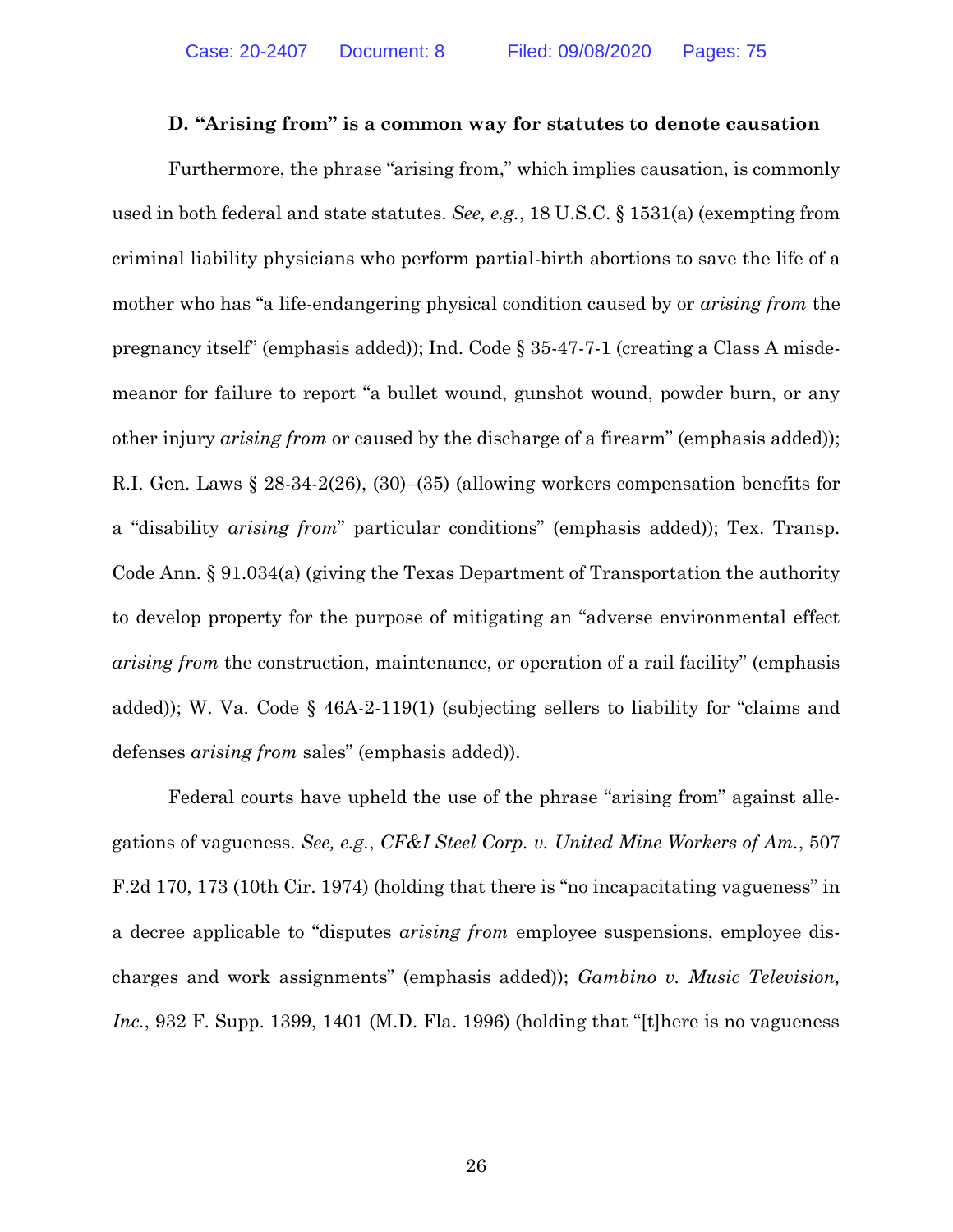or ambiguity" in a statement disclaiming "all claims or liabilities of any kind *arising from* my participation in this event" (emphasis added)).

In contrast, the district court cited no cases where a court held that the phrase "arising from" was unconstitutionally vague. "Arising from" is normally a sufficient connotation of causation to prompt criminally enforceable obligations, and nothing about the abortion-complication context demands anything more specific. If the federal partial-birth abortion statute can require a physician about to perform an intact dilation and extraction to determine whether "a life-endangering physical condition" exists that was "caused by or *arising from* the pregnancy itself," Indiana can require that physician to report, say, uterine perforation, infection, cervical laceration, or excessive bleeding "arising from" the abortion that follows.

#### **II. The Two Targeted Individual Complications Are Not Vague**

Although the district court did not reach Planned Parenthood's argument that two of the statute's listed complications—"psychological complication" and "any other adverse event as defined by criteria provided in the Food and Drug Administration Safety Information and Adverse Event Reporting Program"—were unconstitutionally vague, the State provides this argument in support of those complications in the event this Court considers Planned Parenthood's alternative arguments.

#### **A.** "**Psychological complication" is not vague**

First, Planned Parenthood's medical director, Dr. Stutsman, testified in this case that he is "certainly aware of what a 'psychological complication' is." App. 21. Planned Parenthood attempted to explain away the concession by contending that under the prior version of the statute, which included "emotional" complications,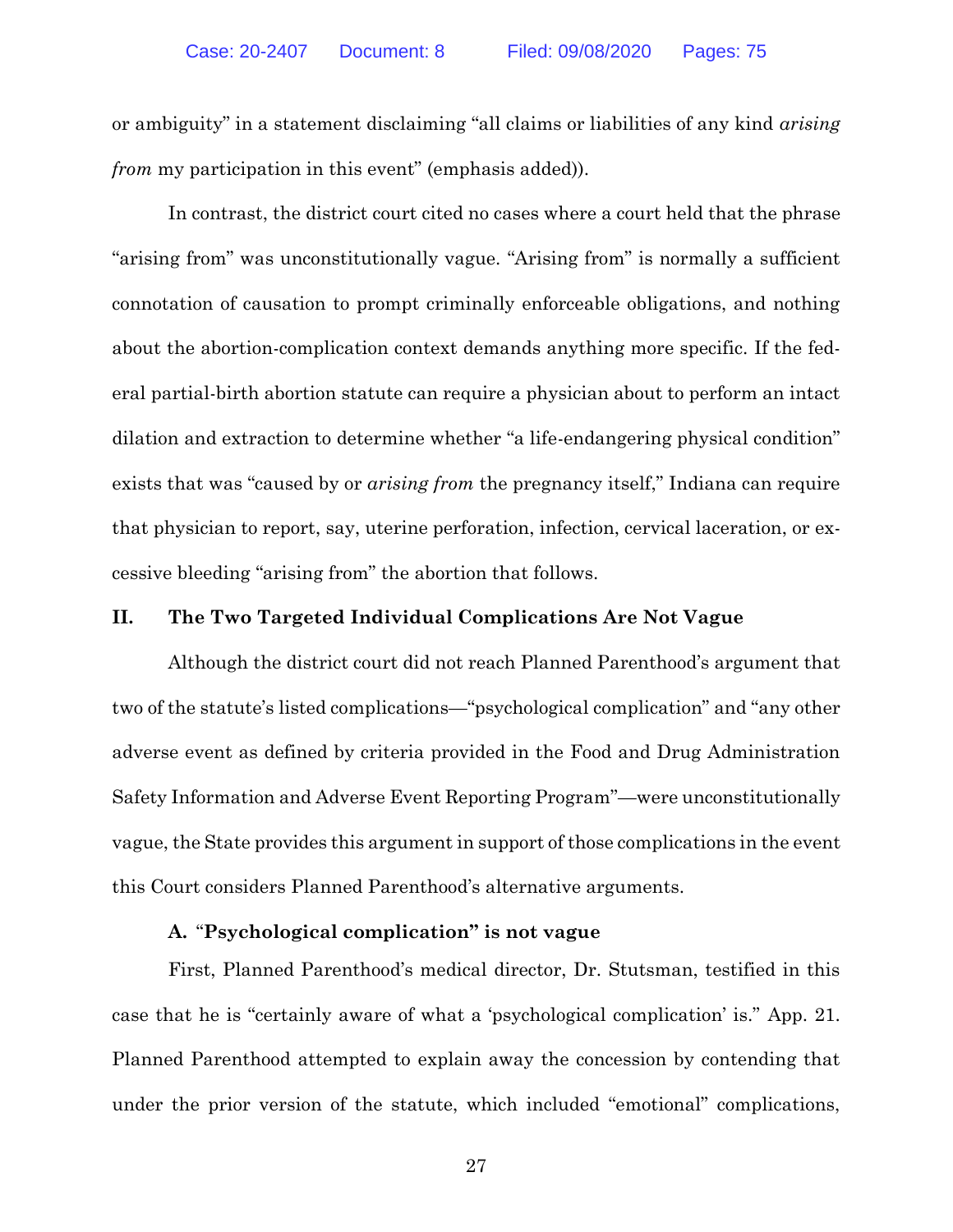could include "depression, suicidal ideation, anxiety, and sleeping disorders." ECF No. 86 at 20 n.12. Yet if Dr. Stutsman was previously capable of comprehending the term "psychological complication" in light of the terms "depression, suicidal ideation, anxiety, and sleeping disorders," his understanding of the term "psychological complication" endures. Regardless, Dr. Stutsman has not stated that he does not now understand the term in light of the statute's amended construction.

Moreover, the term "psychological complication" must be read in context with the specific examples which follow, to wit, "depression, suicidal ideation, anxiety, and sleeping disorders." Ind. Code § 16-34-2-4.7(a)(23). Under the canon of *noscitur a sociis*, "a word is given more precise content by the neighboring words with which it is associated." *United States v. Williams*, 553 U.S. 285, 294 (2008). "[T]he fact that 'several items in a list share an attribute counsels in favor of interpreting the other items as possessing that attribute as well.'" *Ctr. for Individual Freedom v. Madigan*, 697 F.3d 464, 496 (7th Cir. 2012) (quoting *Beecham v. United States*, 511 U.S. 368, 371 (1994)). Here, "psychological complications" is followed by "including depression, suicidal ideation, anxiety, and sleeping disorders." Ind. Code § 16-34-2-4.7(a)(23). States have commonly utilized the illustration of a general principle by suggested examples in statutory construction. "[T]he term 'including' is not one of all-embracing definition, but connotes simply an illustrative application of the general principle." *Fed. Land Bank of St. Paul v. Bismarck Lumber Co.*, 314 U.S. 95, 100 (1941).

In *United States v. Johnson*, this Court interpreted a provision of the federal Animal Enterprise Terrorism Act that "prohibit[s] damaging 'any real or personal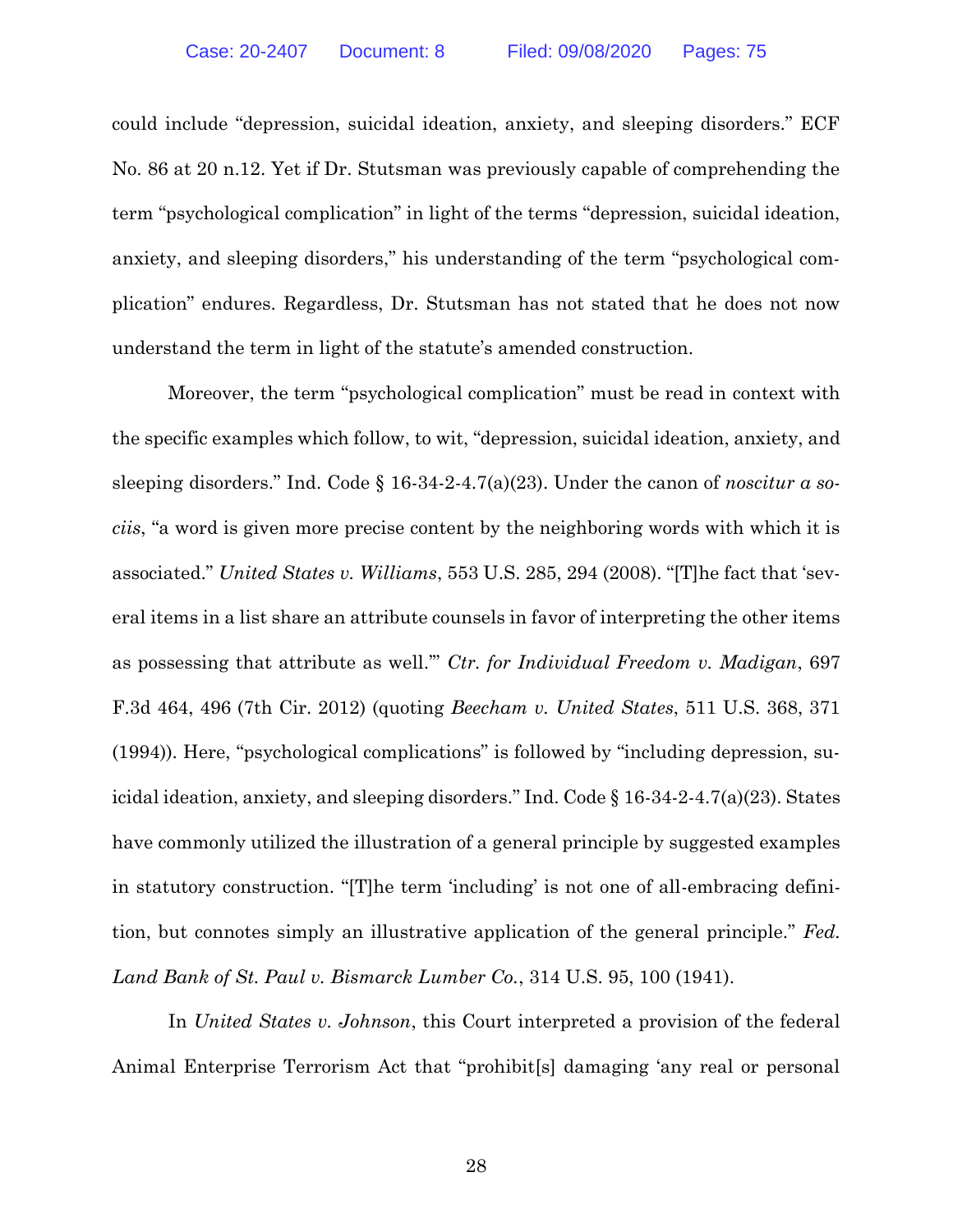property (including animals or records) used by an animal enterprise.'" 875 F.3d 360, 366 (7th Cir. 2017). The court said that because "the phrase 'any real or personal property' is immediately followed by the phrase '(including animals or records),'" personal property must mean tangible items, like animals or records, rather than intangibles such as lost profits. *Id.*

The Reporting Requirement includes a similar construction. "Psychological complications" is given more precise meaning by the illustration that follows. Depression, anxiety, and sleeping disorders are all diagnosable psychological disorders included in the DSM-5. App. 211–12, 214. Although not a separately listed disorder, suicidal ideation is a common symptom of many psychiatric disorders and clearly defined in the DSM-5. *Id.* at 229. Thus, under the canon of *noscitur a sociis*, other reportable psychological conditions would be similarly known psychological disorders and not a momentary or temporary feeling of sadness or uneasiness.

Planned Parenthood has dismissed this argument on the grounds that depression and anxiety are not diagnosable disorders, but are instead *symptoms* of depressive disorder or anxiety disorder. But anxiety and depressive disorders are commonly referred to by the names of "depression" and "anxiety." *See* Ranna Parekh, M.D., M.P.H., *What Is Depression?,* American Psychiatric Association (Jan. 2017), [https://](https://www.psychiatry.org/‌patients-families/depression/what-is-depression) [www.psychiatry.org/patients-families/depression/what-is-depression;](https://www.psychiatry.org/‌patients-families/depression/what-is-depression) *Anxiety*, Lexico, [https://www.lexico.com/en/definition/anxiety.](https://www.lexico.com/en/definition/anxiety) Hence, a physician exercising his or her reasonable medical judgment could ascertain that depression and anxiety refer to depressive disorder and anxiety disorder, respectively.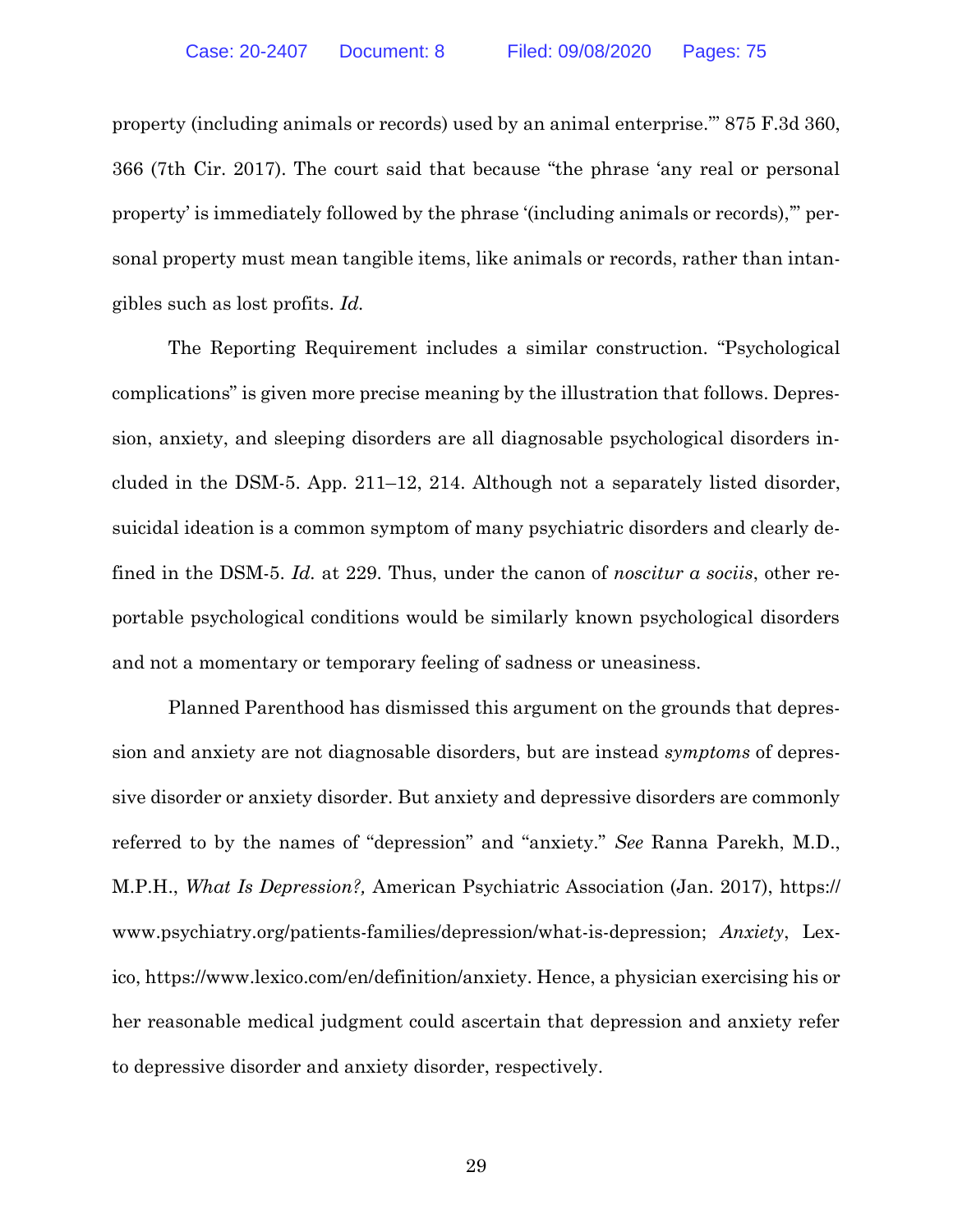## **B. "Any other adverse event as defined by criteria provided in the Food and Drug Administration Safety Information and Adverse Event Reporting Program" is quite specific**

Next, the court should reject the claim that the phrase "[a]ny other adverse event as defined by criteria provided in the Food and Drug Administration Safety Information and Adverse Event Reporting Program" is constitutionally unsound. FDA regulations define "adverse event" as "any untoward medical occurrence associated with the use of a drug in humans, whether or not considered drug related." 21 C.F.R. § 312.32(a). The definition of "adverse event" is not inherently limited to the purpose underlying the FDA enactment, but rather it applies in occurrences where it is "associated with the use of a drug in humans." *Id.* If a drug is administered during the performance of either a chemical or aspiration abortion, then any complications arising from the use must be reported.

Planned Parenthood contends the term is "broad enough to include expected soreness or bleeding following a surgical procedure or expected nausea or fatigue following a medication abortion." ECF No. 74 at 28. However, by Planned Parenthood's admission, these examples are not untoward complications, but rather unpleasant and expected side effects. Thus, mere minor soreness or grogginess following a surgical abortion would not qualify as an adverse event under the FDA criteria. Adverse events, not minor side effects, which arise from either chemical or medical abortions, as well as the administration of a drug for purposes such as sedation, would be included within the confines of this complication.

In any event, Planned Parenthood acknowledges, with seeming acceptance, three other types of events that federal law requires to be reported: (1) "any suspected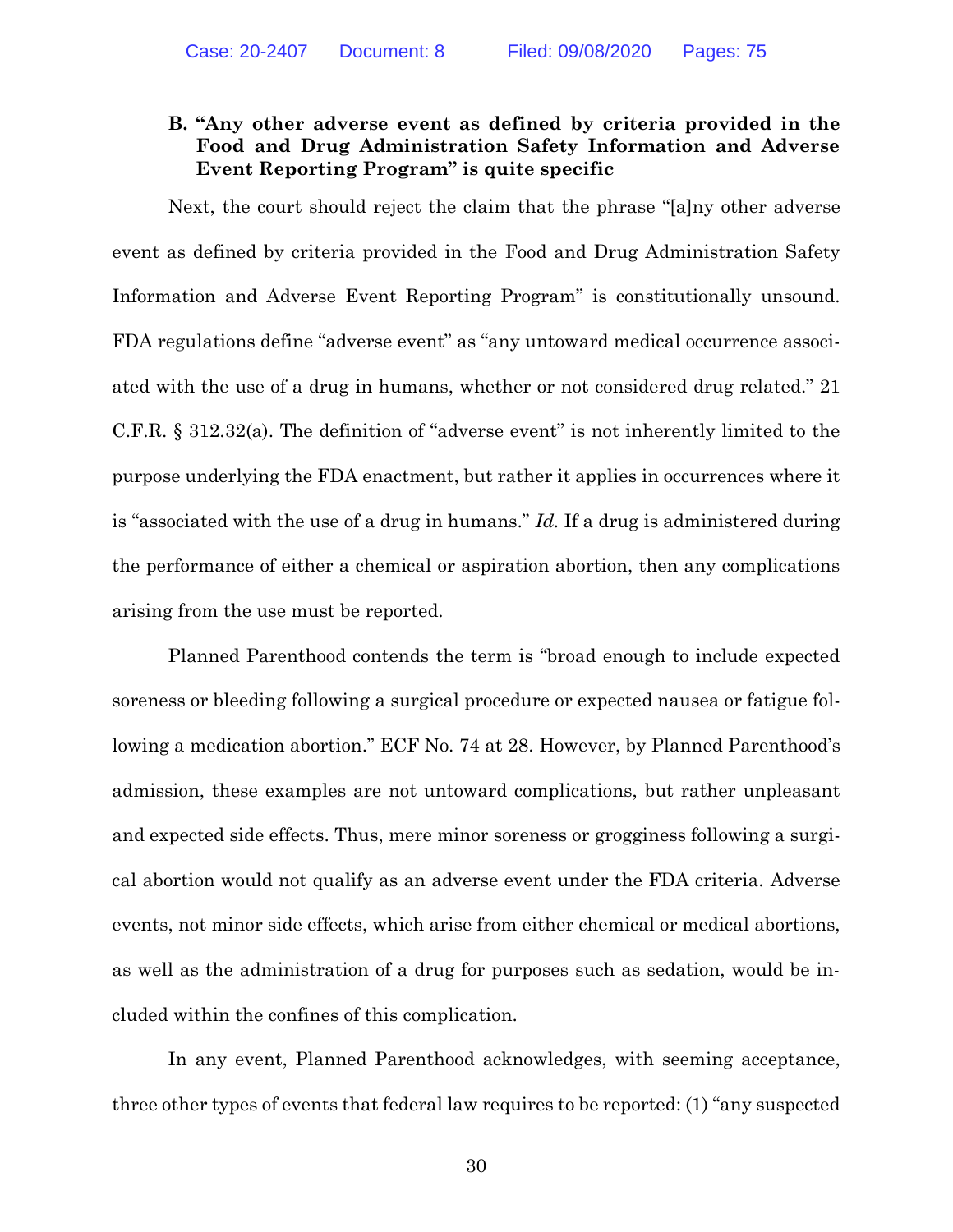adverse reaction that is both serious and unexpected," 21 C.F.R.  $\S 312.32(c)(1)(i)$ ; (2) "any clinically important increase in the rate of a serious suspected adverse reaction," *id.* § 312.32(c)(1)(iv); and (3) "any unexpected fatal or life-threatening suspected adverse reaction," *id*. § 312.32(c)(2). ECF No. 74 at 26. These reportable complications are each defined in terms of an "adverse event." *See* 21 C.F.R. § 312.32(a). If the federal government may constitutionally rely on such a definition, so may the State.

## **C. Any vagueness with specific conditions can be remedied by severing them from the statute**

Lastly, if these specific complications are somehow vague on their own they are severable from the remainder of the reporting statute. Whether an unconstitutional portion of a state law can be severed is a question of state law, *Exxon Corp. v. Eagerton*, 462 U.S. 176, 196–97 (1983), and in general courts should presume that unconstitutional statutory provisions are severable so that courts "avoid judicial policymaking or *de facto* judicial legislation in determining just how must of the remainder of a statute should be invalidated." *Barr v. Am. Ass'n of Pol. Consultants, Inc,* 140 S. Ct. 2335, 2351 (2020); *see also, e.g., Seila Law LLC v. Consumer Fin. Protection Bureau*, 140 S. Ct. 2183, 2209 (2020) (surviving provisions would remain fully operative without the offending restriction and may be severed); *Murphy v. Nat'l Collegiate Athletic Ass'n*, 138 S. Ct. 1461, 1484 (2018) (provisions were unable to withstand severance as it "would forbid the advertising of an activity that was legal under federal and state law. . . something that Congress has rarely done").

Indiana has a statutory presumption in favor of severability. Ind. Code § 1-1- 1-8(b). A provision is presumed severable from the remainder of the statute unless: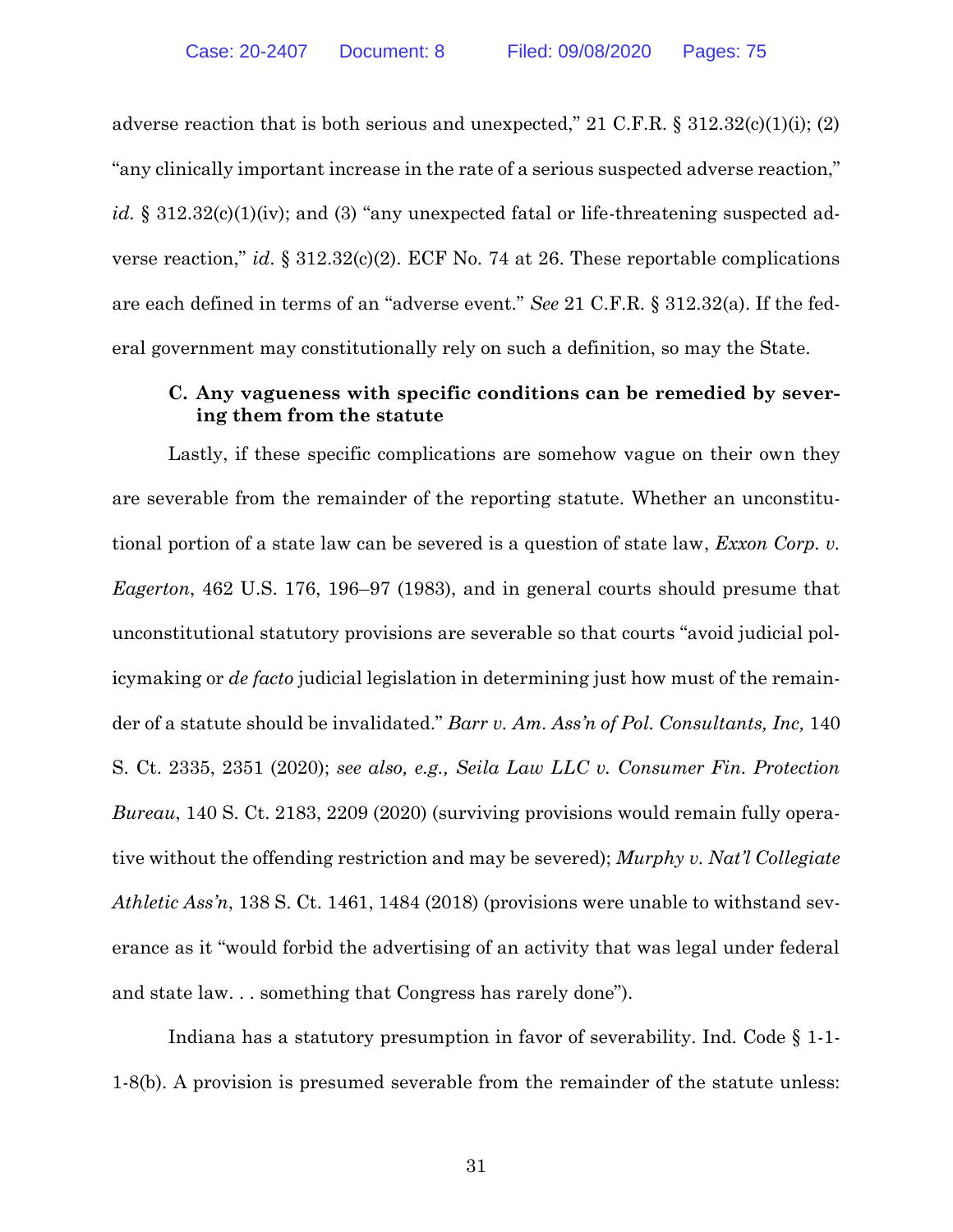(1) "the remainder is so essentially and inseparably connected with, and so dependent upon, the invalid provision or application that it cannot be presumed that the remainder would have been enacted without the invalid provision or application;" or (2) "the remainder is incomplete and incapable of being executed in accordance with the legislative intent without the invalid provision or application." *Id.* 

With respect to the two specific reportable complications that Planned Parenthood challenges, neither condition for defeating severability exists. The enumerated complications in the Reporting Requirement may exist independent of one another. Additionally, if this Court determines that "psychological complications" or "adverse event" are vague and, therefore, unconstitutional, the holding would not impair the validity of the remaining complications. Moreover, the purpose of the Reporting Requirement is to provide women and researchers data concerning complications which may arise from an abortion and, subsequently, the frequency of those complications. If some listed complications are deemed unconstitutionally vague, the remainder of the Reporting Requirement should remain intact to best serve the underlying purpose—providing data to study the safety of abortion procedures and improve the quality of abortions.

## **III. The Reporting Requirement Is Rationally Related to the State's Legitimate Interest in Women's Health and Safety**

Although the lower court did not reach Planned Parenthood's argument that the Reporting Requirement violates substantive due process and equal protection, the State includes its defense here in the event this Court reaches the issue.

32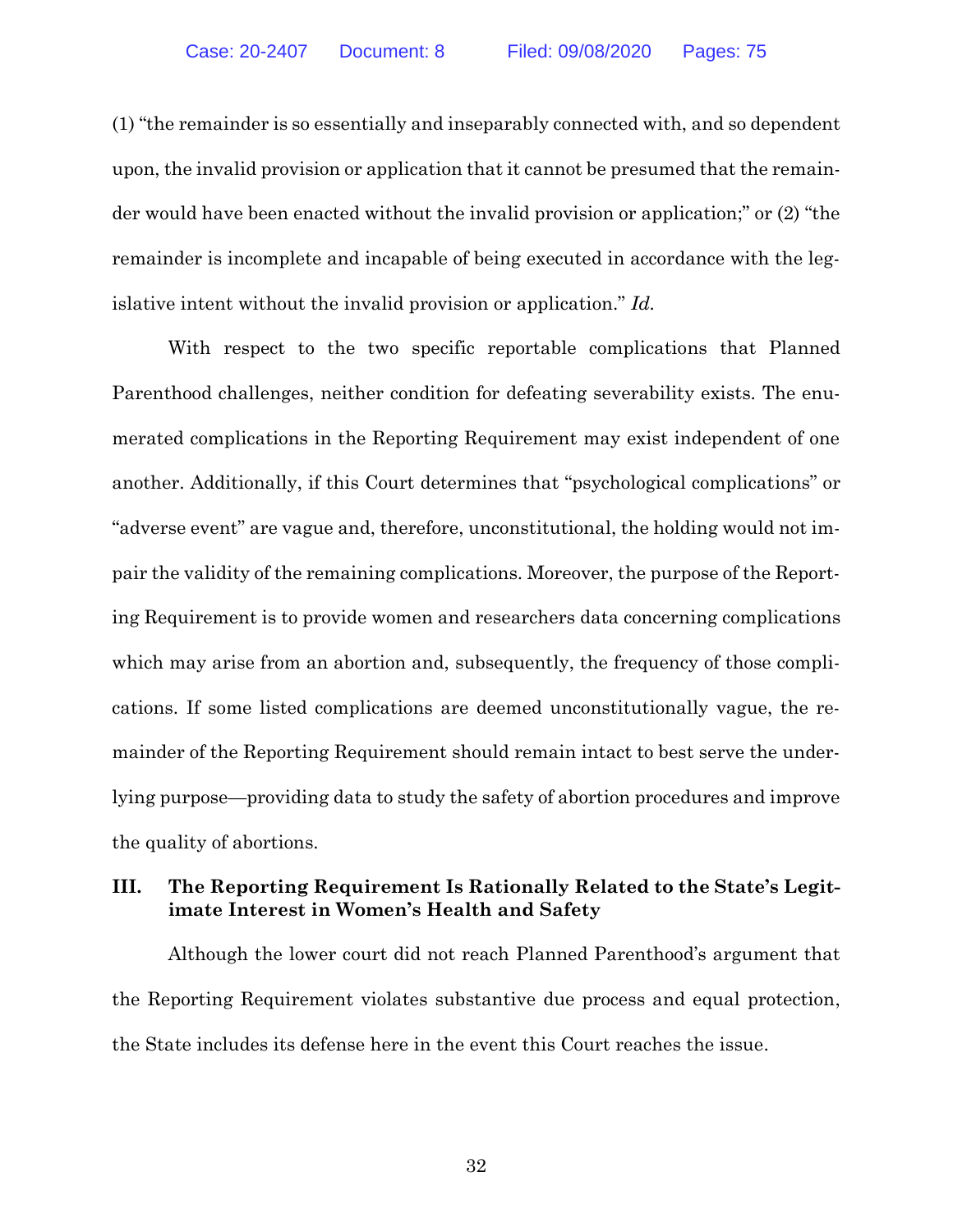The Reporting Requirement is rationally related to an important government interest and therefore does not violate substantive due process. Planned Parenthood has not alleged that a fundamental right is at stake here; it instead has relied on the "residual substantive limit on government action which prohibits arbitrary deprivations of liberty by government." *Hayden ex rel. A.H. v. Greensburg Cmty. Sch. Corp*., 743 F.3d 569, 576 (7th Cir. 2014). Therefore, rational-basis review applies. *See* ECF No. 74 at 27–29 (applying rational basis test). "[O]rdinary rational basis review" is a "deferential test" for which "a state law need only be 'rationally related to legitimate government interests.'" *Box v. Planned Parenthood of Ind. & Ky., Inc.*, 139 S. Ct. 1780, 1781–82 (2019) (quoting *Washington v. Glucksberg*, 521 U.S. 702, 728 (1997)).

The Supreme Court has repeatedly recognized that the State has a "compelling interest in 'protecting the woman's own health and safety." *Simopoulos v. Virginia*, 462 U.S. 506, 519 (1983) (quoting *Roe v. Wade*, 410 U.S. 113, 150 (1973)). The Reporting Requirement furthers that interest by providing more comprehensive data on the rate of complications for abortion procedures performed in Indiana where that data has otherwise been insufficient and incomplete. Without the Reporting Requirement, complications and side effects may not be traced back to the abortion therefore sacrificing the ability to have complete and comprehensive data to discover key issues, such as racial disparities in treatment or the relationship between an abortion provider's volume and the likelihood of an adverse outcome. Furthermore, the Reporting Requirement mandates an annual report summarizing the data collected which a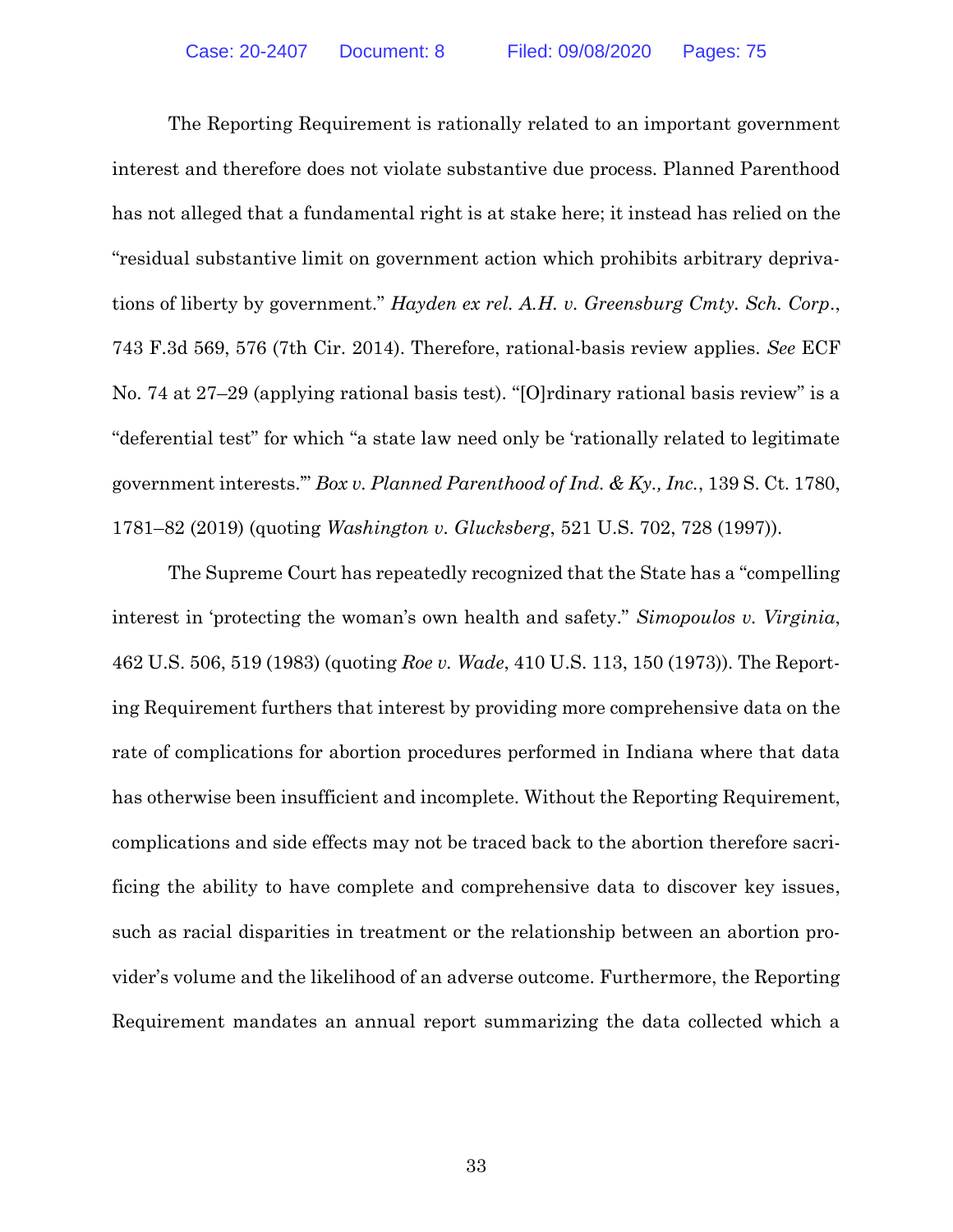woman may use to better understand the choices she may confront regarding a medical procedure. A woman considering an abortion has an interest in knowing *all* possible complications that may occur if she undertakes the procedure, including those resulting from anesthesia or other injections made necessary by the procedure.

Planned Parenthood opines that without substantial data gathered on natural births, the data on abortion complications would be inadequate and provide no meaningful comparison. However, the General Assembly may take steps in constructing legislation that appropriately addresses the concern and need not construct the statute in its entirety at once to address all conceivable issues. Under rational-basis review, the State "may take one step at a time, addressing itself to the phase of the problem which seems most acute to the legislative mind." *Williamson v. Lee Optical of Okla., Inc.,* 348 U.S. 483, 489 (1955).

Moreover, the Supreme Court has specifically held that "[a]bortion is inherently different," *Harris v. McRae*, 448 U.S. 297, 325 (1980), and that the State may "express[] a preference for childbirth over abortion," *Planned Parenthood of Se. Pa. v. Casey*, 505 U.S. 833, 883 (1992). Planned Parenthood has presented no evidence that "the true purpose of the Statute is to peddle the false narrative that abortion is dangerous." ECF No. 74 at 29. Regardless, supposed legislative motives are irrelevant— "[a]ll it takes to defeat the plaintiffs 'claim is a conceivable rational basis for the difference in treatment." *D.B. ex rel. Kurtis B. v. Kopp*, 725 F.3d 681, 686 (7th Cir. 2013) (emphasis in original).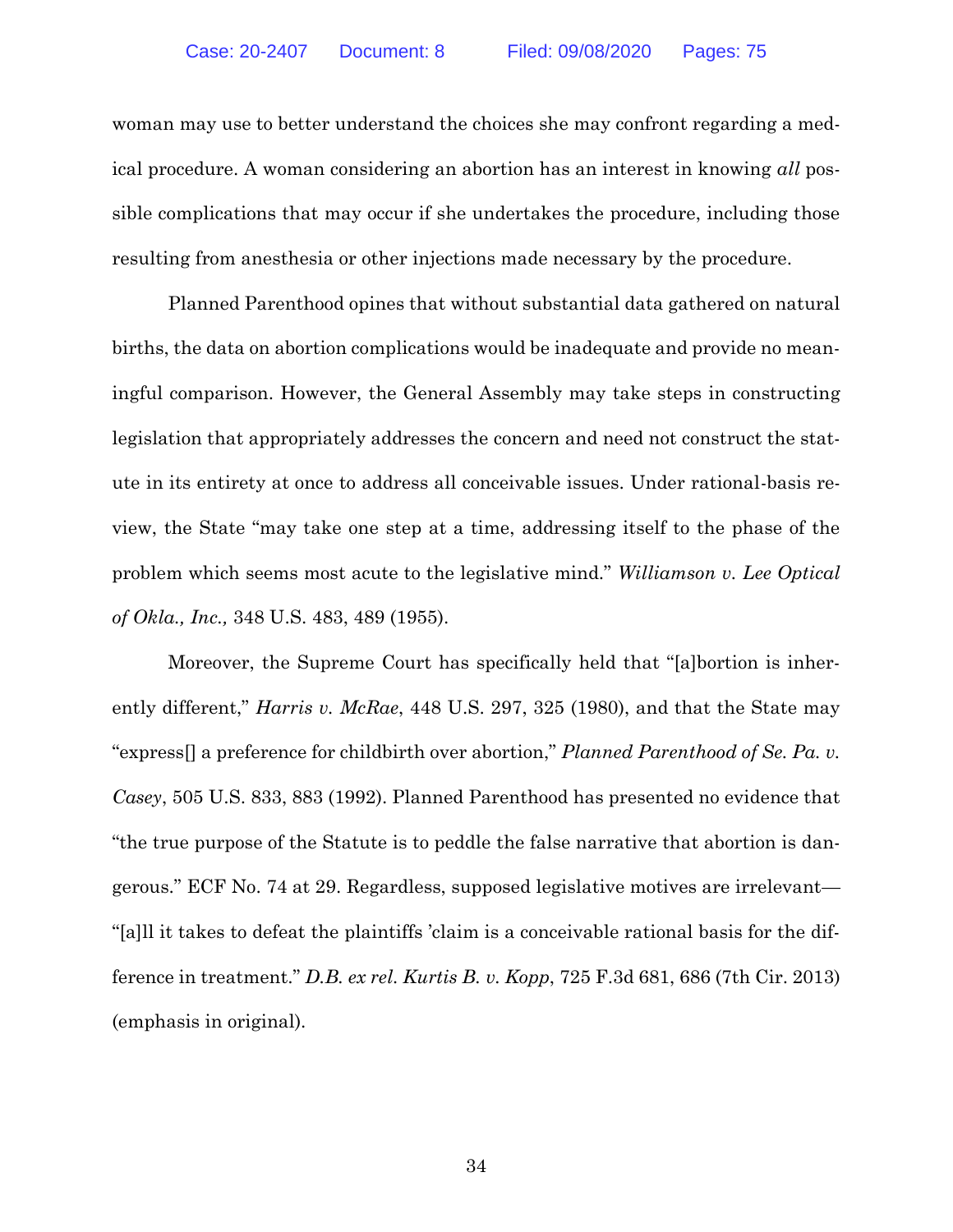Planned Parenthood has further contended that the Reporting Requirement is not rationally related to the purpose of mapping and gathering data on serious events occurring to patients who undergo an abortion procedure because the requirement may cause duplicative reporting by multiple providers for the same patient for the same complication or "reporting of events . . . even though they are caused by something other than the abortion itself." ECF No. 74 at 27–28.

First, even if one complication may qualify under one or more provision of the statute, or if two doctors treat the same condition, Indiana is permitted to try one approach, review its success, and then reevaluate. A statute need not be "perfectly tailored" to survive rational basis review. *See Box*, 139 S. Ct. at 1782. The reports themselves will be accurate if the doctors treating the complications actually report the problems they have observed. The mere existence of such a possibility does not disqualify the statute from meeting rational basis review nor inherently imply the data is statistically meaningless. In fact, as the State's expert Dr. Christina Francis testified, "abortion complications are notoriously difficult to track" because "women often are not treated for abortion complications by the same doctor that performed the abortion." App. 25–26. Without the Reporting Requirement, complications and side effects may never be traced back to the abortion. The additional information collected will allow researchers "to perform a basic analysis on the complications identified." *Id.* at 29.

Second, the Reporting Requirement demands only the reports of "physical or psychological conditions *arising from* the induction or performance of an *abortion*."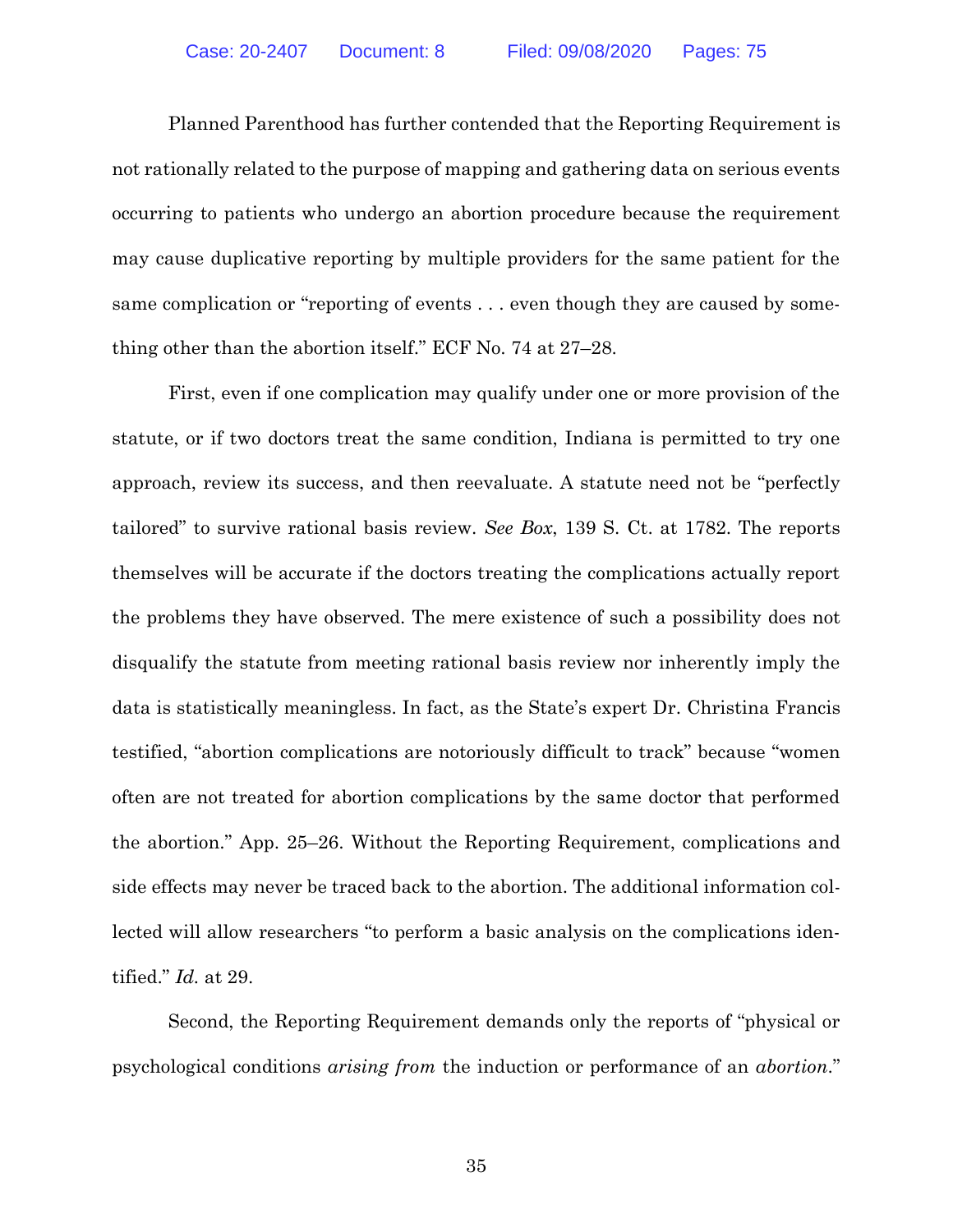Ind. Code § 16-34-2-4.7(a) (emphasis added). Physicians and abortion clinics need only report the complications which arose from the abortion procedure itself and need not report complications which provide no causal connection.

Indiana is not alone in imposing a reporting obligation regarding abortion complications. Of the eight States which require the reporting of abortion complications, only two have been challenged: North Dakota's and Pennsylvania's. The North Dakota statute was upheld on vagueness grounds in *Leigh v. Olson*, 497 F. Supp. 1340, 1350–51 (D.N.D. 1980). Even more on point, the Pennsylvania statute was challenged at the district court level by the plaintiffs in *Casey*. The district court upheld the statute both at preliminary injunction and summary judgment, specifically rejecting the plaintiff's arguments that the reports would "yield scientifically inaccurate data." *Planned Parenthood of Se. Pa. v. Casey*, 686 F. Supp. 1089, 1131 (E.D. Penn. 1988) ("It is not for this court to criticize the Commonwealth's failure to implement a perfect system for collection of data."); *Planned Parenthood of Se. Pa. v. Casey*, 744 F. Supp. 1323, 1393 (E.D. Penn. 1990) ("While the data gathered by these reports may not perfectly reflect all medical complications, I am not persuaded that the information is statistically meaningless.").

Because the Reporting Requirement is rationally related to the legitimate state interest in ensuring the safety of abortion, it does not violate substantive due process.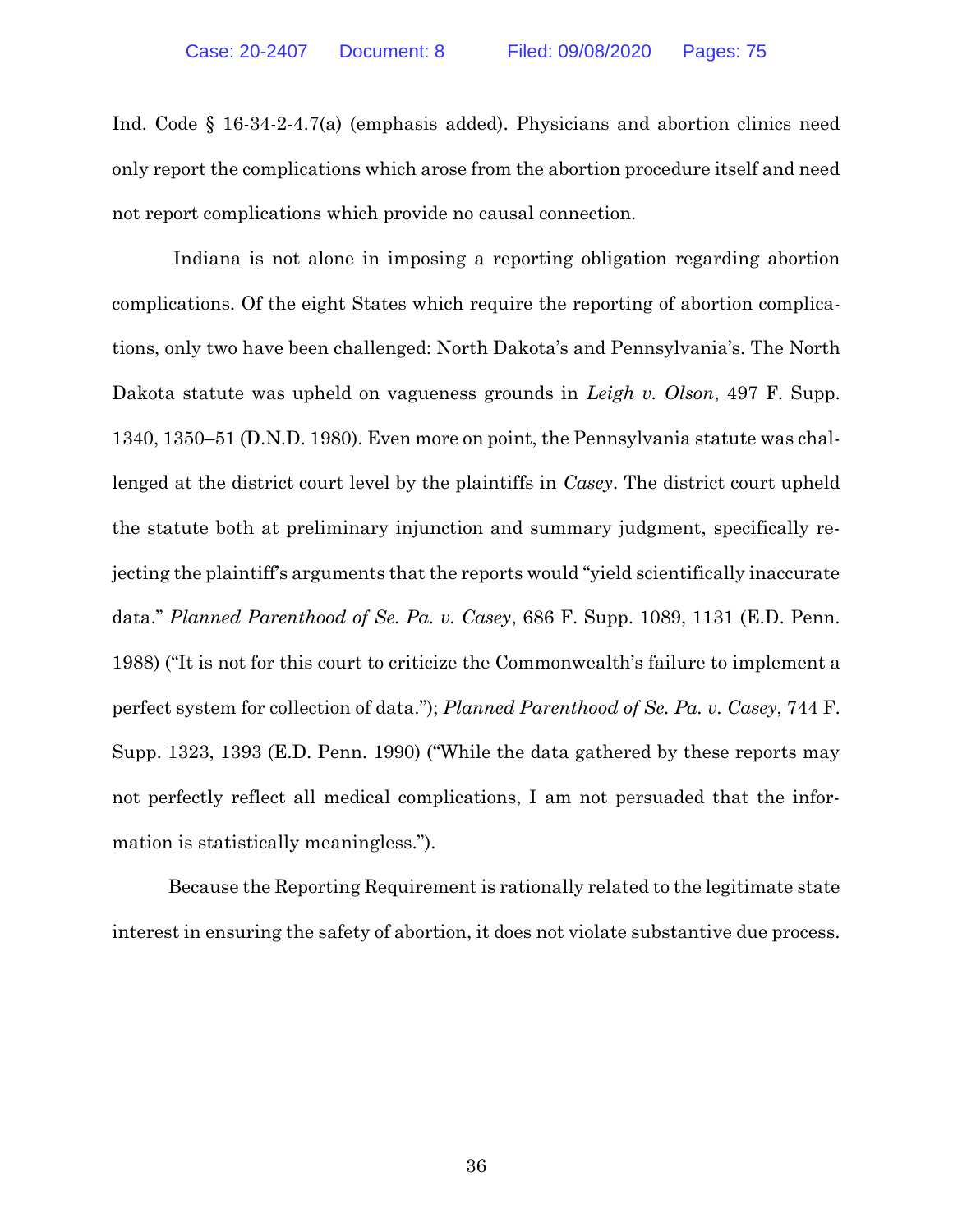# **CONCLUSION**

For the foregoing reasons, the State respectfully requests that this Court re-

verse the judgment of the district court.

Respectfully submitted,

CURTIS T. HILL, Jr. Attorney General of Indiana

*s/Thomas M. Fisher* THOMAS M. FISHER Solicitor General

KIAN J. HUDSON Deputy Solicitor General

JULIA C. PAYNE Deputy Attorneys General

Office of the Attorney General IGC South, Fifth Floor 302 W. Washington Street Indianapolis, IN 46204 (317) 232-6255 Tom.Fisher@atg.in.gov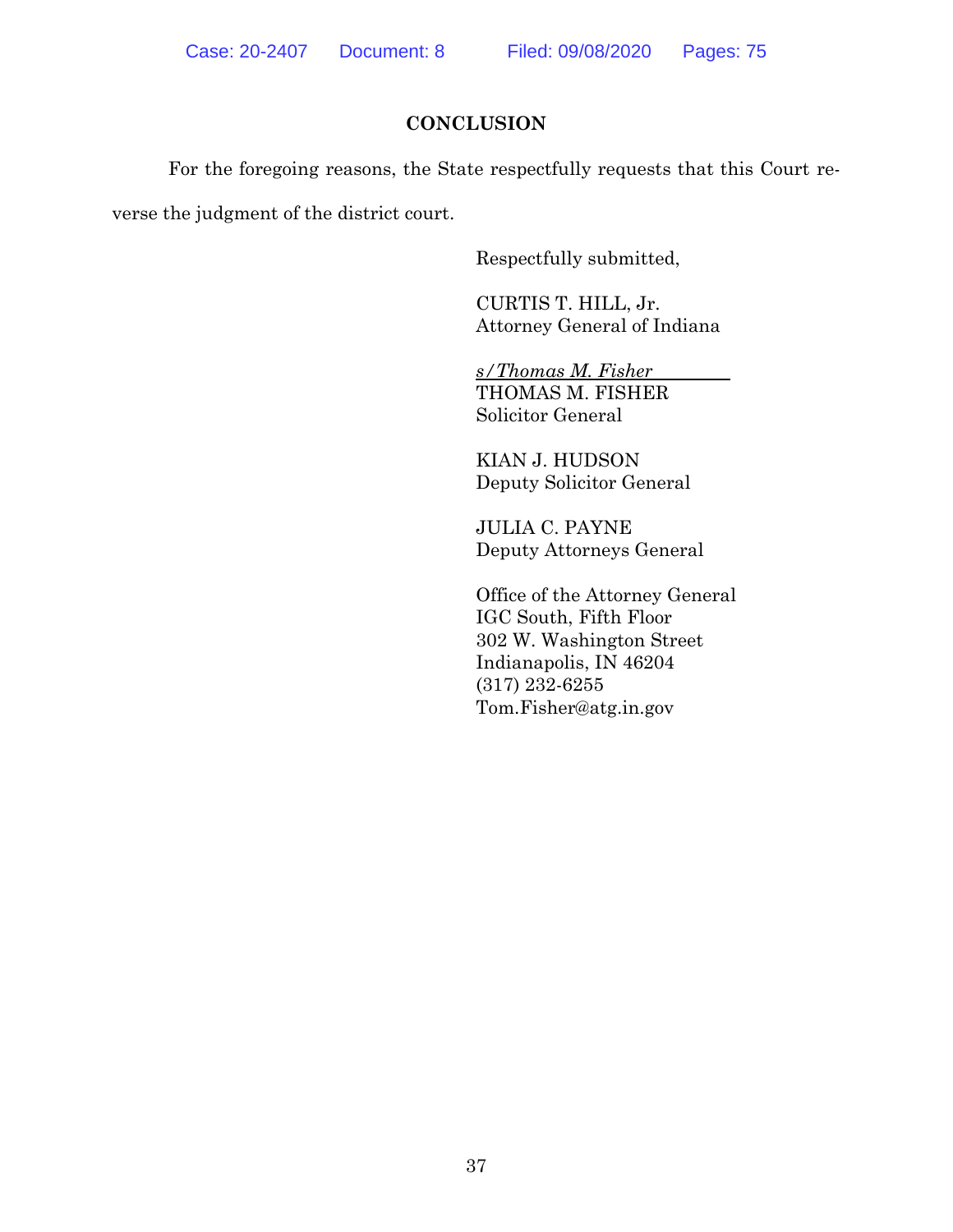# **CERTIFICATE OF WORD COUNT**

I verify that this brief, including footnotes and issues presented, but excluding certificates, contains 9,063 words according to the word-count function of Microsoft Word, the word-processing program used to prepare this brief.

By: *s/ Thomas M. Fisher*

Thomas M. Fisher Solicitor General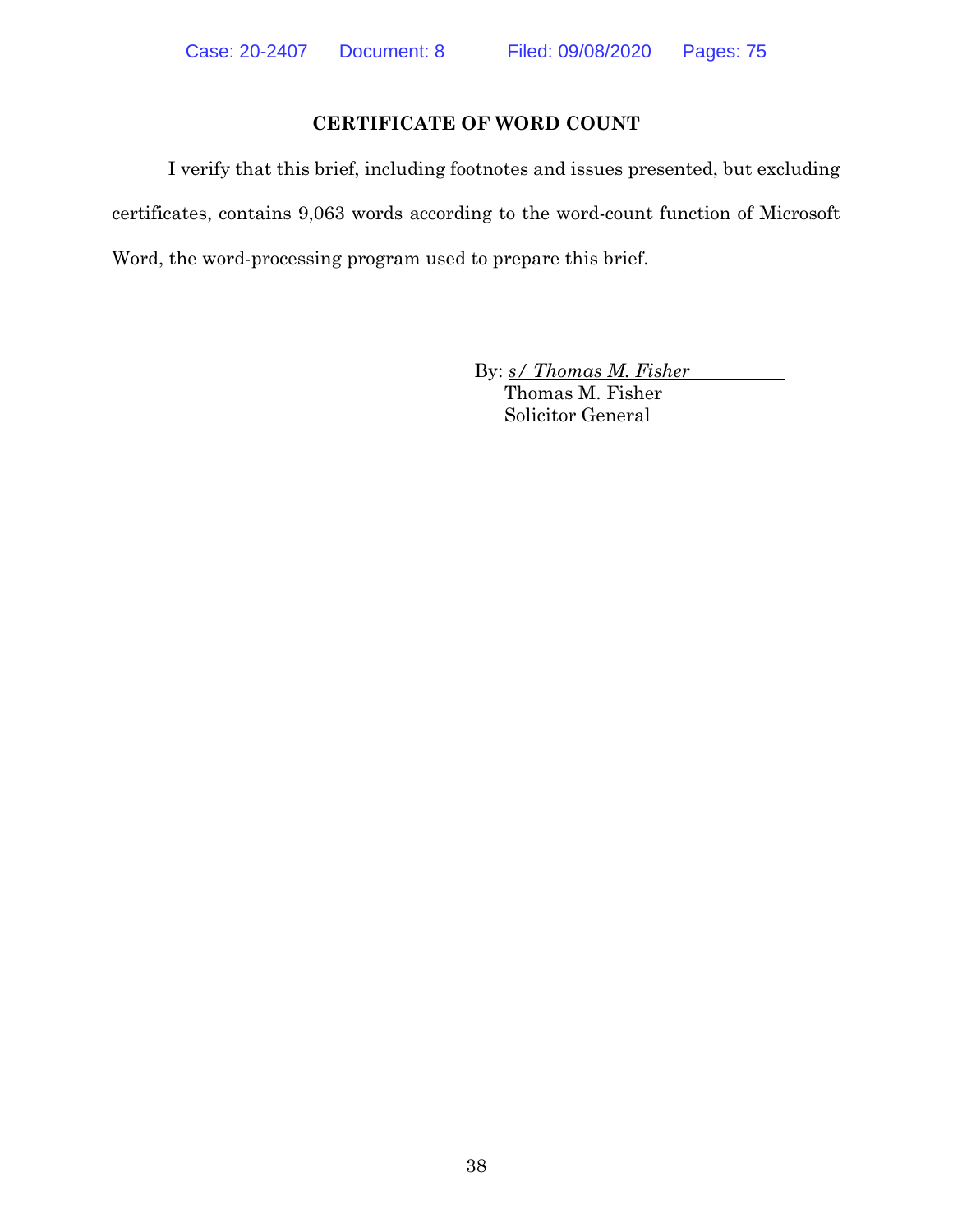# **CERTIFICATE OF SERVICE**

I hereby certify that on September 8, 2020, I electronically filed the foregoing with the Clerk of the Court for the United States Court of Appeals for the Seventh Circuit by using the CM/ECF system, which sent notification of such filing to the

following:

Kenneth J. Falk ACLU OF INDIANA [kfalk@aclu-in.org](mailto:kfalk@aclu-in.org)

Gavin M. Rose ACLU OF INDIANA grose@aclu-in.org

Carrie Y. Flaxman Planned Parenthood Federation of America [carrie.flaxman@ppfa.org](mailto:carrie.flaxman@ppfa.org)

*s/ Thomas M. Fisher*

Thomas M. Fisher Solicitor General

Office of the Indiana Attorney General Indiana Government Center South, Fifth Floor 302 W. Washington Street Indianapolis, IN 46204-2770 Telephone: (317) 232-6255 Facsimile: (317) 232-7979 Tom.Fisher@atg.in.gov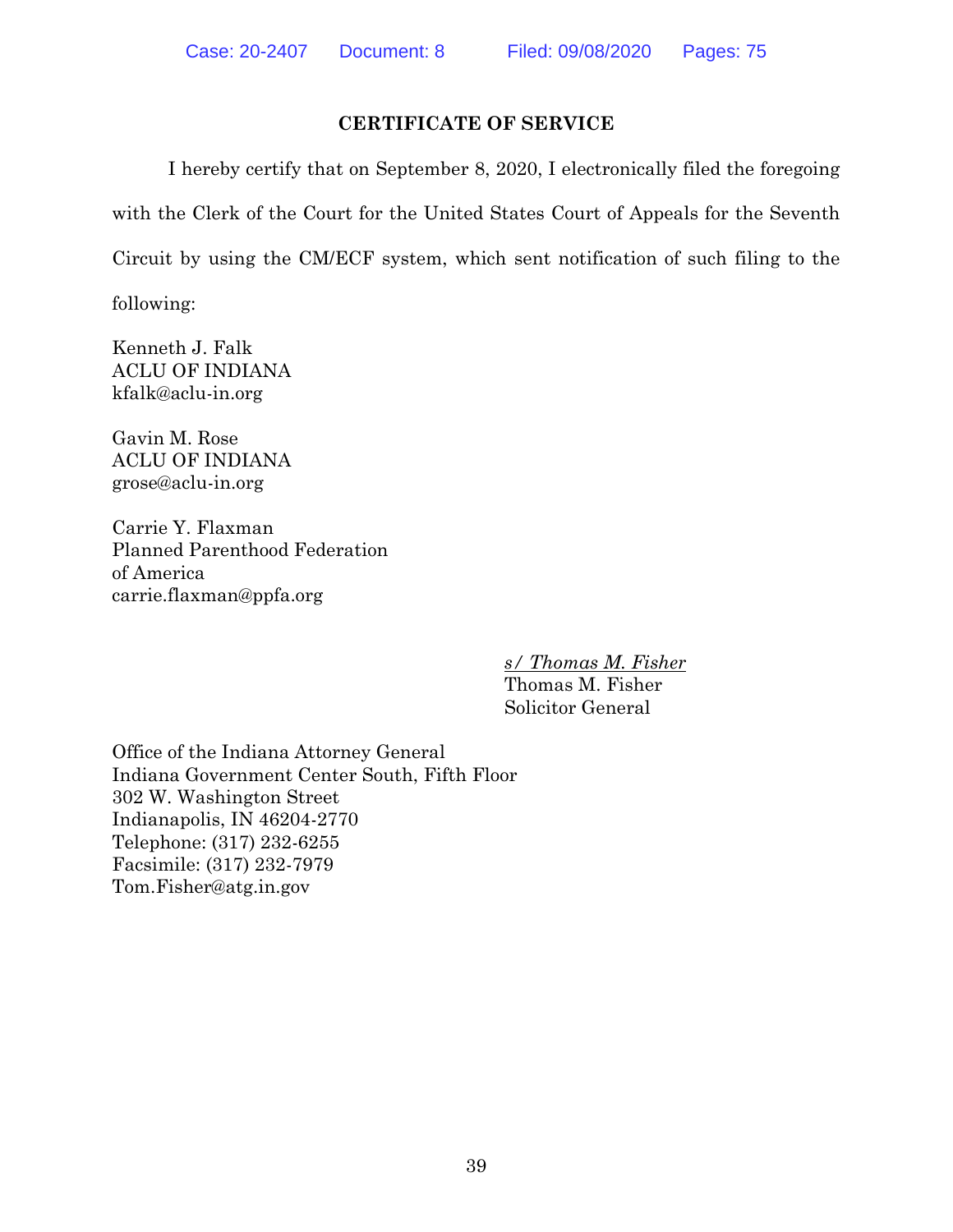# **REQUIRED SHORT APPENDIX**

Pursuant to Circuit Rule 30, Appellants submit the following as their Required Short Appendix. Appellants' Required Short Appendix contains all of the materials required under Circuit Rule 30(a) and 30(b).

> By: s/ *Thomas M. Fisher* Thomas M. Fisher Solicitor General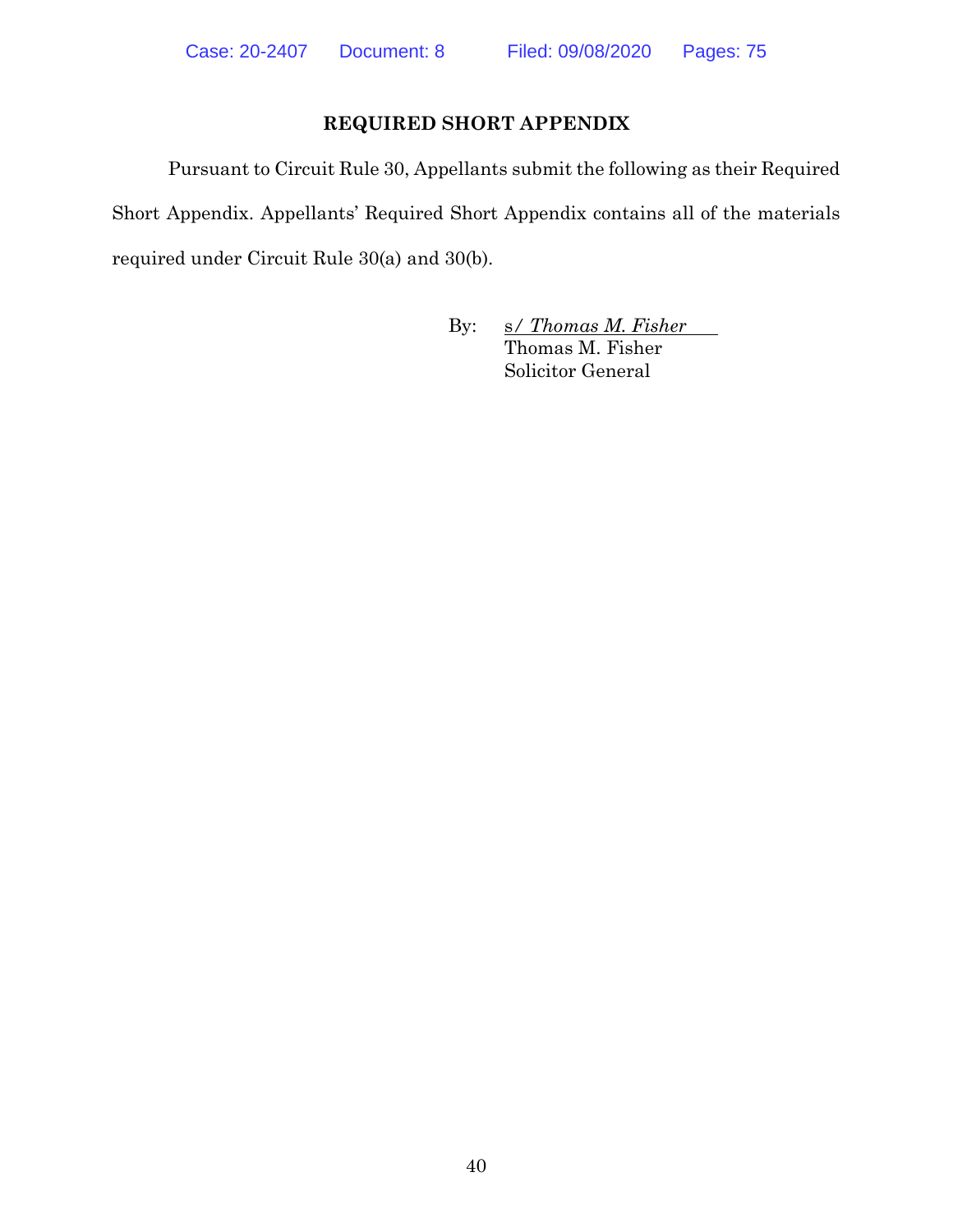## UNITED STATES DISTRICT COURT SOUTHERN DISTRICT OF INDIANA INDIANAPOLIS DIVISION

| PLANNED PARENTHOOD OF INDIANA<br>AND KENTUCKY, INC.,                                                                                                                                                                                           |                              |
|------------------------------------------------------------------------------------------------------------------------------------------------------------------------------------------------------------------------------------------------|------------------------------|
| Plaintiff,                                                                                                                                                                                                                                     |                              |
| V.                                                                                                                                                                                                                                             | No. $1:18$ -cv-01219-RLY-DLP |
| COMMISSIONER, INDIANA STATE<br>DEPARTMENT OF HEALTH,<br><b>MARION COUNTY PROSECUTOR,</b><br>LAKE COUNTY PROSECUTOR,<br>MONROE COUNTY PROSECUTOR,<br>TIPPECANOE COUNTY PROSECUTOR,<br>THE INDIVIDUAL MEMBERS OF THE<br>MEDICAL LICENSING BOARD, |                              |
| Defendants.                                                                                                                                                                                                                                    |                              |

## **ENTRY ON CROSS-MOTIONS FOR SUMMARY JUDGMENT**

This cause appears before the court on cross-motions for summary judgment. (Filing No. 73; Filing No. 77). At issue is the constitutionality of two abortion-related Indiana statutes. Planned Parenthood of Indiana and Kentucky, Inc. alleges Indiana Code § 16-34-2-4.7 (the "Complications Statute") is unconstitutionally vague and violates both equal protection and due process. Planned Parenthood also brings an equal protection challenge to Indiana Code § 16-21-2-2.6 (the "Inspection Statute"). The State defends the constitutionality of both statutes and asks the court to enter summary judgment in its favor.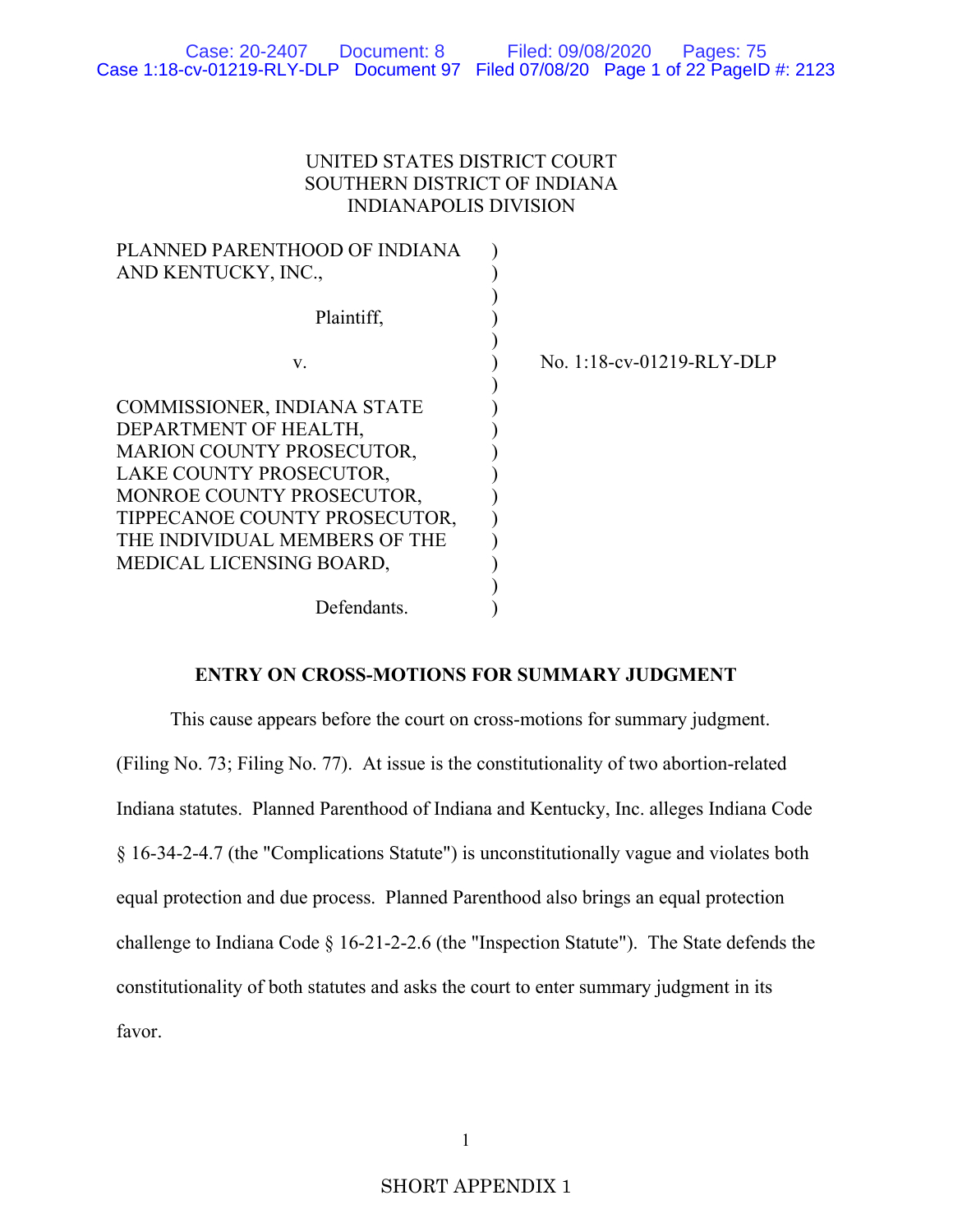For the reasons articulated below, the court concludes the Complications Statute is unconstitutionally vague. Because the Complications Statue is void, the court does not address Planned Parenthood's equal protection and due process challenges. But the court agrees with the State that the Inspection Statute does not violate equal protection. Accordingly, Planned Parenthood's Motion for Summary Judgment is **GRANTED in part** and **DENIED in part,** and the State's Motion for Summary Judgment is **GRANTED in part** and **DENIED in part.** 

## **I. Factual Background**

Planned Parenthood currently operates 17 health centers in Indiana. (Filing No. 73-2, Declaration of Christine Charbonneau, ¶ 3). Thousands of women, men, and teens receive reproductive health services and comprehensive sex education at these facilities. (*Id.* ¶ 4). Abortion is among the various services offered by Planned Parenthood. Surgical abortions are performed at three health centers in Indiana: Indianapolis, Bloomington, and Merrillville. (*Id.* ¶ 5). Patients undergoing a surgical abortion at one of these Planned Parenthood facilities do not receive general anesthesia, although sedatives may be administered upon request. (*Id.* ¶ 6). After the procedure is completed, the patient is monitored for a period before leaving the clinic. (*Id.*). Non-surgical abortion—also referred to as medication abortion—is available at the same three facilities, as well as another facility located in Lafayette. (*Id.* ¶¶ 7-8). Both surgical and non-surgical abortions are performed by physicians licensed by the Indiana Medical Licensing Board. (*Id.* ¶ 10).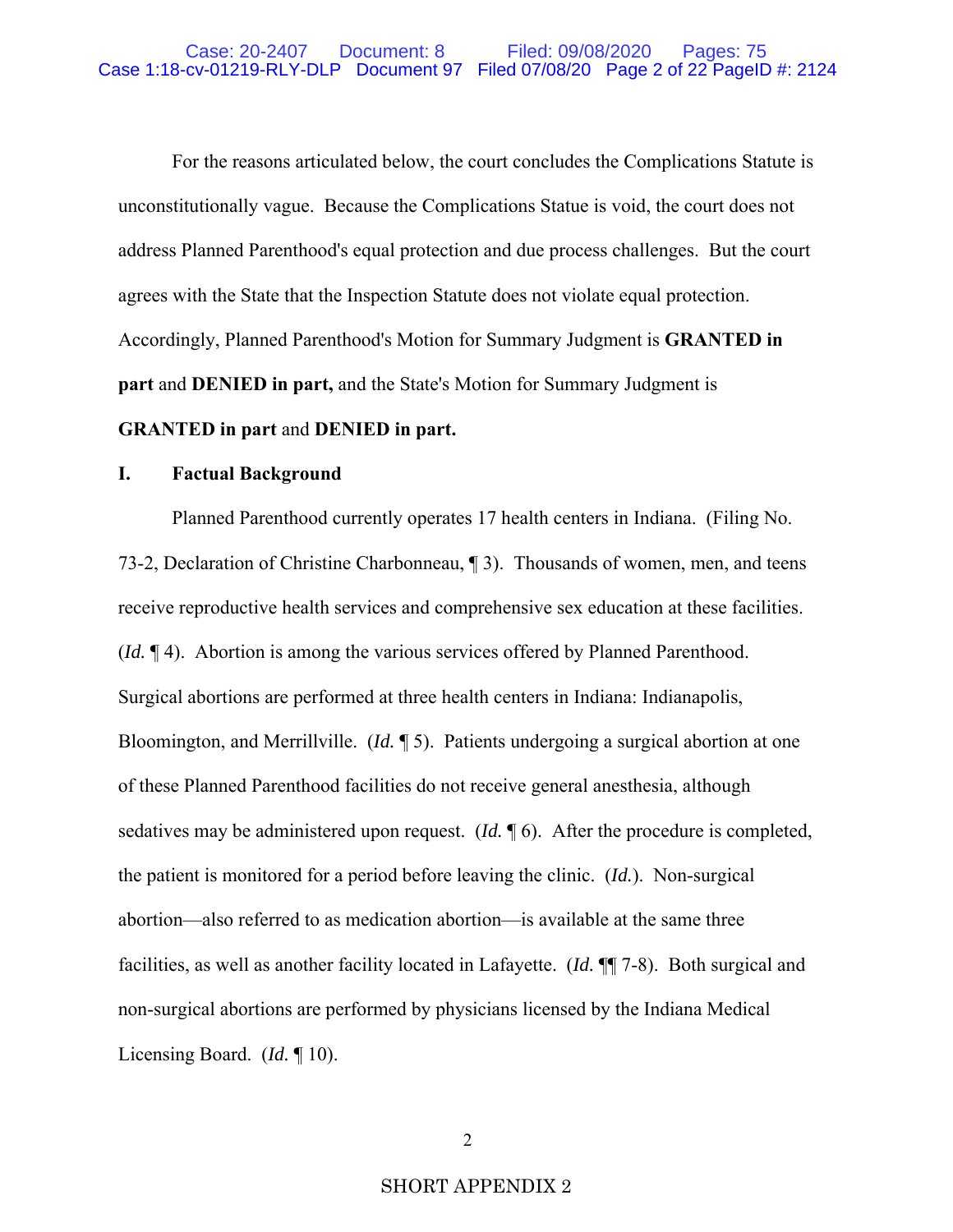Abortion clinics, birthing centers, ambulatory surgical centers, and hospitals must be licensed by the Department of Health, and these licenses are effective for one year. *See* 410 Ind. Admin. Code § 26-2-1(c) (abortion clinics); *Id.* § 27-2-1(b) (birthing centers); *Id.* § 15-2.3-1(a) (ambulatory surgical centers); *Id.* § 15-1.3-1(a) (hospitals). Prior to the issuance of an initial license, these entities must be inspected by the Department of Health. (Filing No. 73-1, Matthew Foster Deposition ("Foster Dep.") at 27). While Indiana law specifies when abortion clinics and birthing centers must undergo subsequent licensing surveys, it does not specify how frequently hospitals and ambulatory surgical centers must be surveyed.<sup>1</sup> ( $Id$ . at 28). Federal law dictates the minimum frequency of inspections for hospitals and ambulatory surgical centers. (Filing No. 72, Stipulation, ¶ 2). Under federal law, the State must inspect hospitals at least once every five years and ambulatory surgical centers every six years, (Filing No. 72-1, Table of Survey Frequencies and Priorities ("Table") at 71, 74), although in practice, the State inspects hospitals and ambulatory surgical centers on a roughly annual basis.<sup>2</sup> (Foster Dep. at 28).

<sup>&</sup>lt;sup>1</sup> The Department of Health must conduct a licensing inspection of birthing centers at least once every two years. 410 Ind. Admin. Code § 27-3-2. Prior to the passage of the Inspection Statute, abortion clinics were subject to similar inspection requirements. *Id.* § 26-3-2 (superseded by emergency rule, eff. Apr. 10, 2019).

<sup>&</sup>lt;sup>2</sup> From 2013 to mid-October 2018, Indiana hospitals underwent licensing survey inspections once every 15.3 months. (Filing No. 73, Ex. 8, Exhibit Summary Chart Concerning Licensing Inspections). During that same period, ambulatory surgical centers were inspected once every 16.3 months and birthing centers approximately every 24.4 months. (*Id.*). Prior to 2018, the state conducted licensing survey inspections of abortion clinics once every 22 months. (*Id.*). Sometime in 2018, the decision was made to inspect every abortion clinic again, even though they had been inspected the year before. (Foster Dep. at 42-43).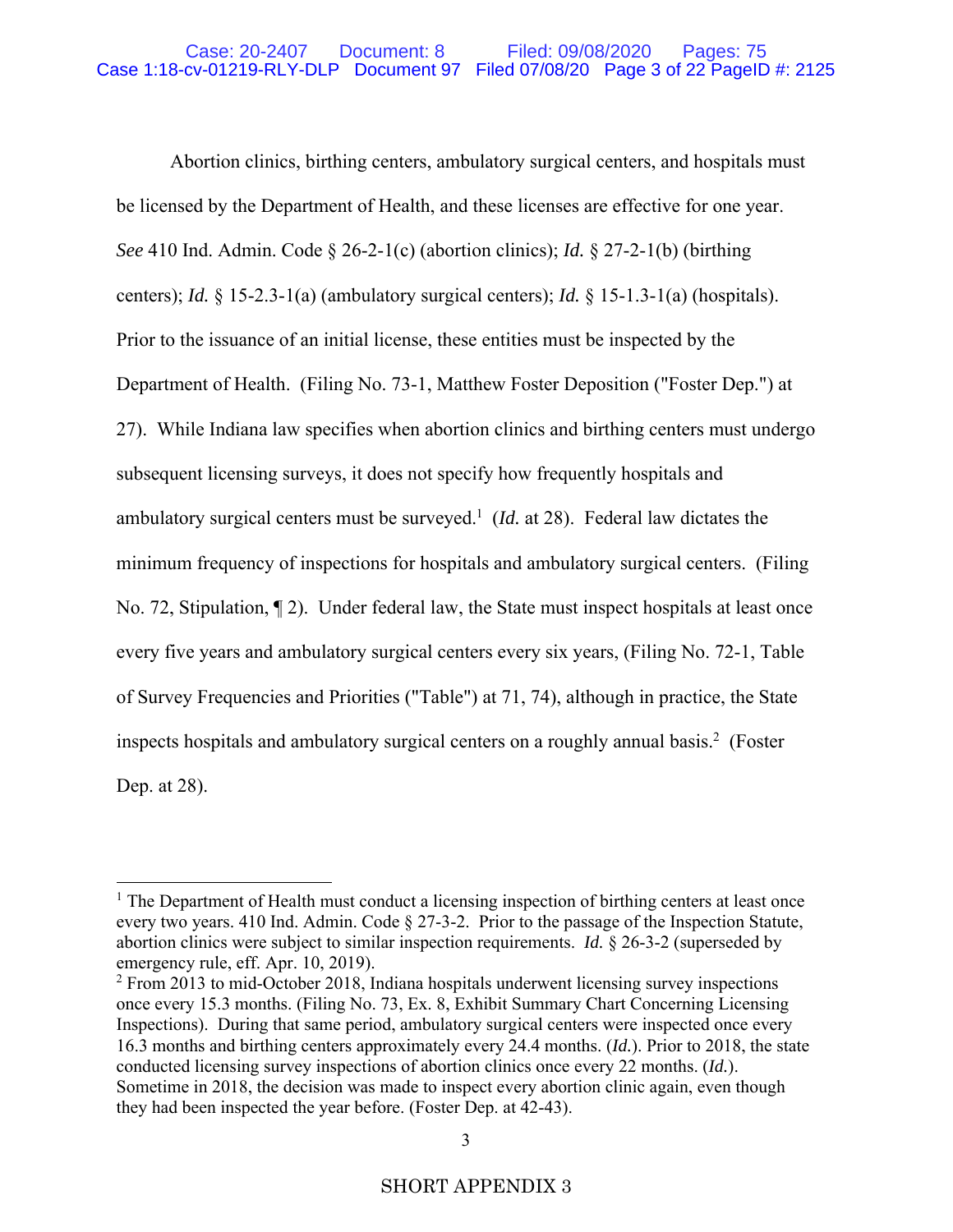Hospitals and ambulatory surgical centers have the option of joining a private accrediting organization which will perform the required federal survey. (*Id.* at 61-63). Under Indiana law, the Health Department must grant licenses to all entities who pass the survey and are members of an accrediting organization. Ind. Code  $\S$  16-21-2-13(b)(2). Federal law only requires the State to inspect a 1% targeted sample of member hospitals and 5-10% of ambulatory surgical centers each year. (Table at 70, 74). There is no similar accrediting organization for abortion clinics. (Foster Dep. at 63).

### **II. Procedural and Statutory Background**

 In 2018, the Indiana General Assembly passed Senate Enrolled Act No. 340, which included the two provisions at issue here. Concerned with what it felt to be insufficient data regarding the safety of abortion procedures, the General Assembly included a provision which required physicians, hospitals, and abortion clinics to report certain "abortion complications." Ind. Code § 16-34-2-4.7 (amended eff. July 1, 2019). Under that section, an abortion complication was defined as "any adverse physical or psychological condition arising from the induction or performance of an abortion." *Id.* The second provision mandated annual inspection of abortion clinics. *Id.* § 16-21-2-2.6.

Planned Parenthood filed a preliminary injunction seeking to enjoin the implementation of the reporting requirement on the grounds that the definition of "abortion complication" was unconstitutionally vague: the definition included—without limitation—"*any* adverse physical or psychological condition arising from the induction or performance of an abortion." *Id.* § 16-34-2-4.7(a) (amended eff. July 1, 2019)

## SHORT APPENDIX 4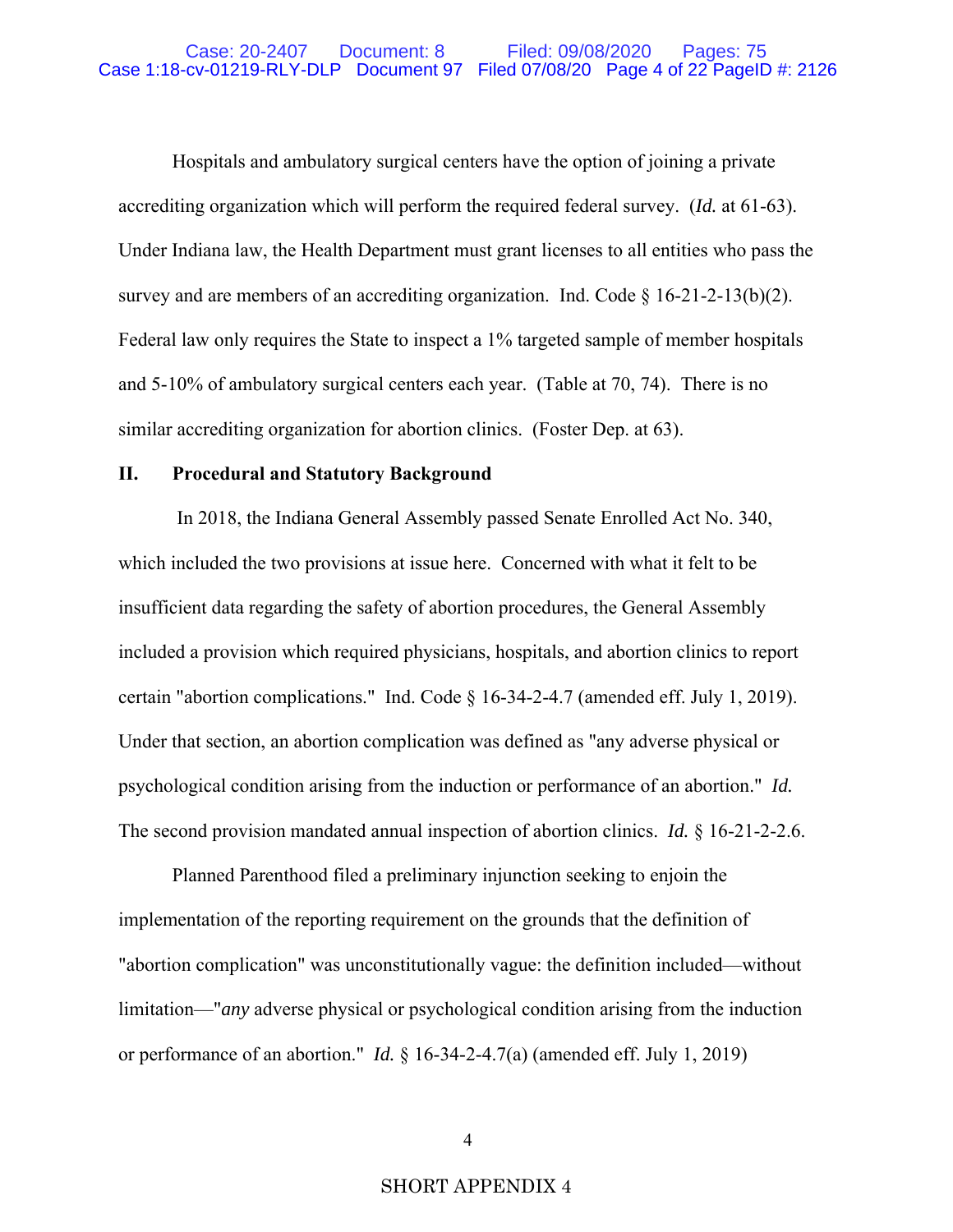(emphasis added). The court agreed and granted the injunction. (Filing No. 30, Findings

of Fact and Conclusions of Law).

In response, the General Assembly enacted House Enrolled Act 1211 in 2019,

which amended the reporting requirement but left the inspection requirement

undisturbed. The Complications Statute now reads:

As used in this section, "abortion complication" means only the following physical or psychological conditions arising from the induction or performance of an abortion:

- (1) Uterine perforation.
- (2) Cervical laceration.
- (3) Infection.
- (4) Vaginal bleeding that qualifies as a Grade 2 or higher adverse event according to the Common Terminology Criteria for Adverse Events (CTCAE).
- (5) Pulmonary embolism.
- (6) Deep vein thrombosis.
- (7) Failure to terminate the pregnancy.
- (8) Incomplete abortion (retained tissue).
- (9) Pelvic inflammatory disease.
- (10) Missed ectopic pregnancy.
- (11) Cardiac arrest.
- (12) Respiratory arrest.
- (13) Renal failure.
- (14) Shock.
- (15) Amniotic fluid embolism.
- (16) Coma.
- (17) Placenta previa in subsequent pregnancies.
- (18) Pre-term delivery in subsequent pregnancies.
- (19) Free fluid in the abdomen.
- (20) Hemolytic reaction due to the administration of ABOincompatible blood or blood products.
- (21) Hypoglycemia occurring while the patient is being treated at the abortion facility.
- (22) Allergic reaction to anesthesia or abortion inducing drugs.
- (23) Psychological complications, including depression, suicidal ideation, anxiety, and sleeping disorders.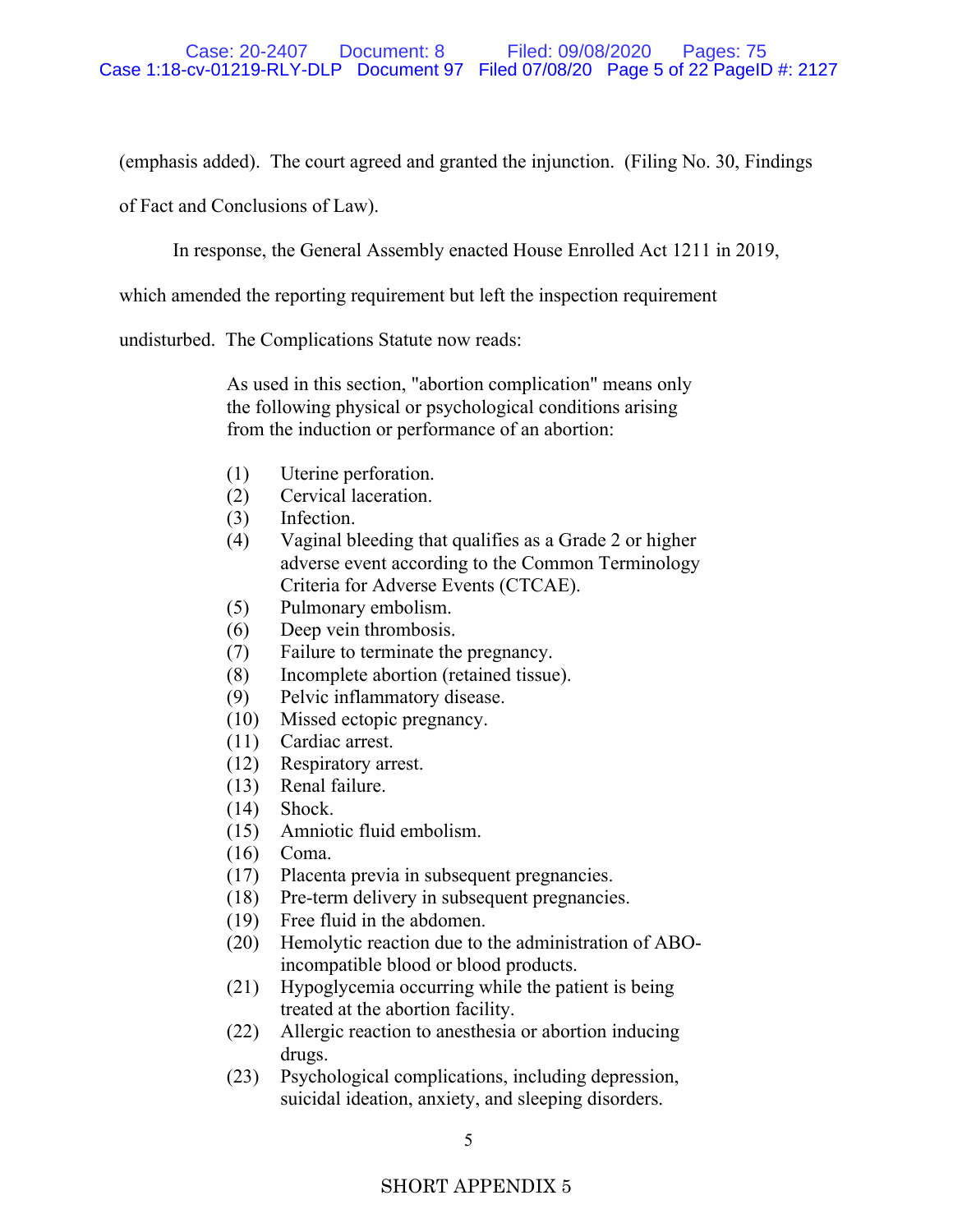- (24) Death.
- (25) Any other adverse event as defined by criteria in the Food and Drug Administration Safety Information and Adverse Event Reporting Program.

Ind. Code. § 16-34-2-4.7(a). The rest of the statute remained substantively unchanged. The statute requires physicians, hospitals, and abortion clinics to report to the Indiana State Department of Health each case in which the person or entity treated a woman suffering from an abortion complication. *Id.* § 16-34-2-4.7(b). The complications must be submitted every year to the Department on a form developed by the Department. *Id.* § 16-34-2-4.7(c), (d). Not later than June 30 of each year, the Department must summarize the information collected from the previous year and submit the findings to the United States Centers for Disease Control and Prevention for inclusion in its annual Vital Statistics Report. *Id.* § 16-34-2-4.7(g), (h). Each failure to report an abortion complication is a Class B misdemeanor. *Id.* § 16-34-2-4.7(j).

The Inspection Statute directs the Department of Health to inspect abortion clinics on an annual basis. *Id.* § 16-21-2-2.6. The Department may also conduct complaint inspections as needed. *Id.* Prior to the enactment of Senate Enrolled Act 340, Indiana law provided that the Department "*may* inspect an abortion clinic at least one (1) time per calendar year and may conduct a complaint inspection as needed." *Id.* (amended eff. July 1, 2018) (emphasis added). The Inspection Statute's annual inspection requirement only applies to abortion clinics.

### **III. Legal Standard**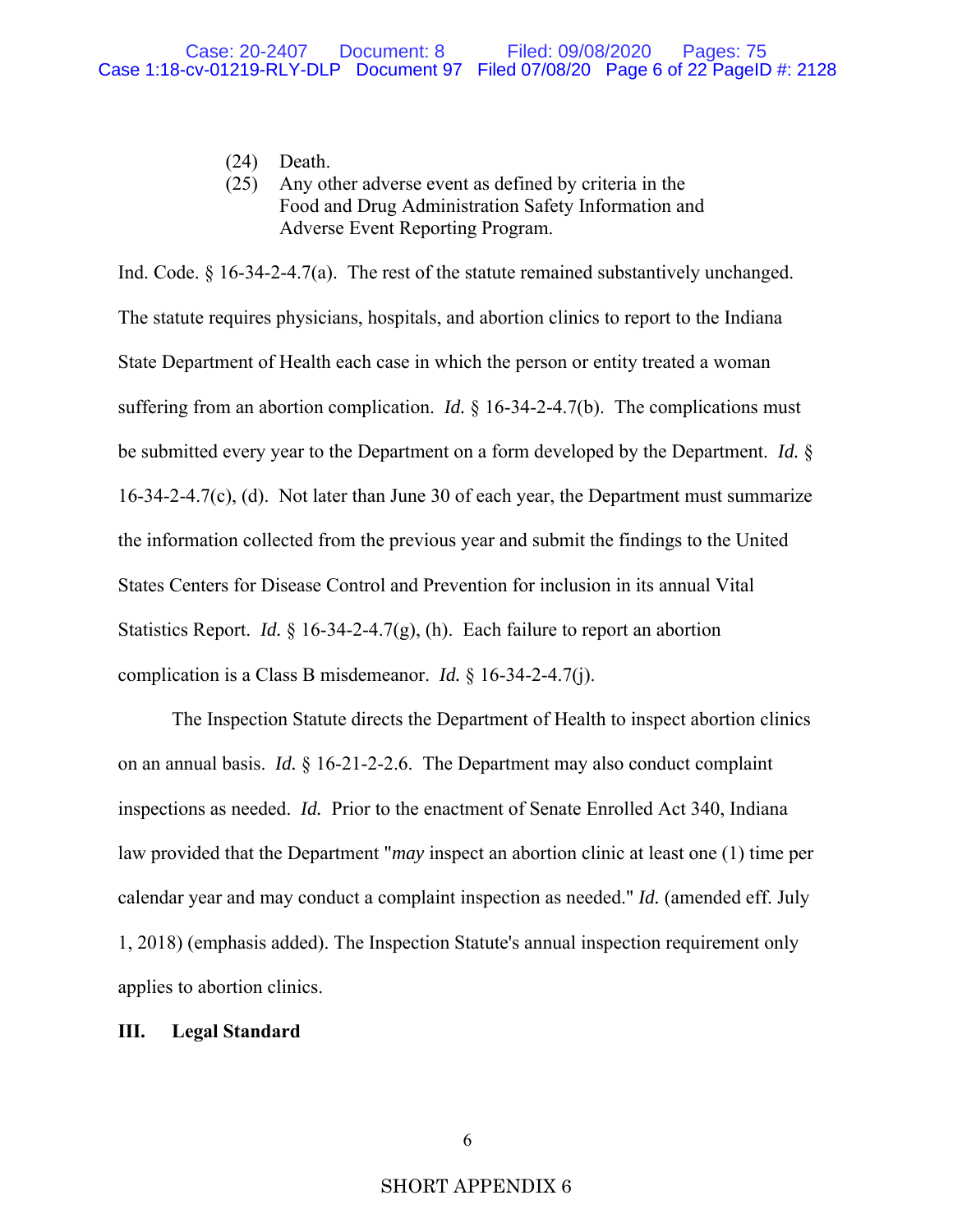Summary judgment is appropriate when there is no genuine issue as to any material fact and the moving party is entitled to judgment as a matter of law. Fed. R. Civ. P. 56(a). The existence of some factual dispute will not defeat an otherwise properly supported motion for summary judgment. *Anderson v. Liberty Lobby, Inc.*, 477 U.S. 242, 248 (1986). "[T]he substantive law will identify which facts are material. Only disputes over facts that might affect the outcome of the suit under the governing law will properly preclude the entry of summary judgment." *Id.*

## **IV. Planned Parenthood's Vagueness Challenge to the Complications Statute**

Planned Parenthood argues the Complications Statute is unconstitutionally vague in two respects. First, it asserts the phrase "arising from the induction or performance of an abortion" is vague and provides no meaningful guidance on when "complications" must be reported. Second, Planned Parenthood identifies two specific enumerated complications as vague: "psychological complications" and "other adverse events." Planned Parenthood brings a facial vagueness challenge to the Complications Statute. As a threshold matter, the court must consider whether Planned Parenthood is entitled to do so.

## **A. Facial Challenge to the Complications Statute**

The Seventh Circuit has identified three categories of statutes for purposes of a vagueness challenge: (1) statutes that implicate activities protected by the First Amendment, *United States v. Cook*, 914 F.3d 545, 550 (7th Cir. 2019); (2) statutes that "simply ha[ve] no core and lack[] any ascertainable standard for inclusion and exclusion" (internal quotations omitted), *id.*; and (3) statutes that have a "readily appreciable core of

## SHORT APPENDIX 7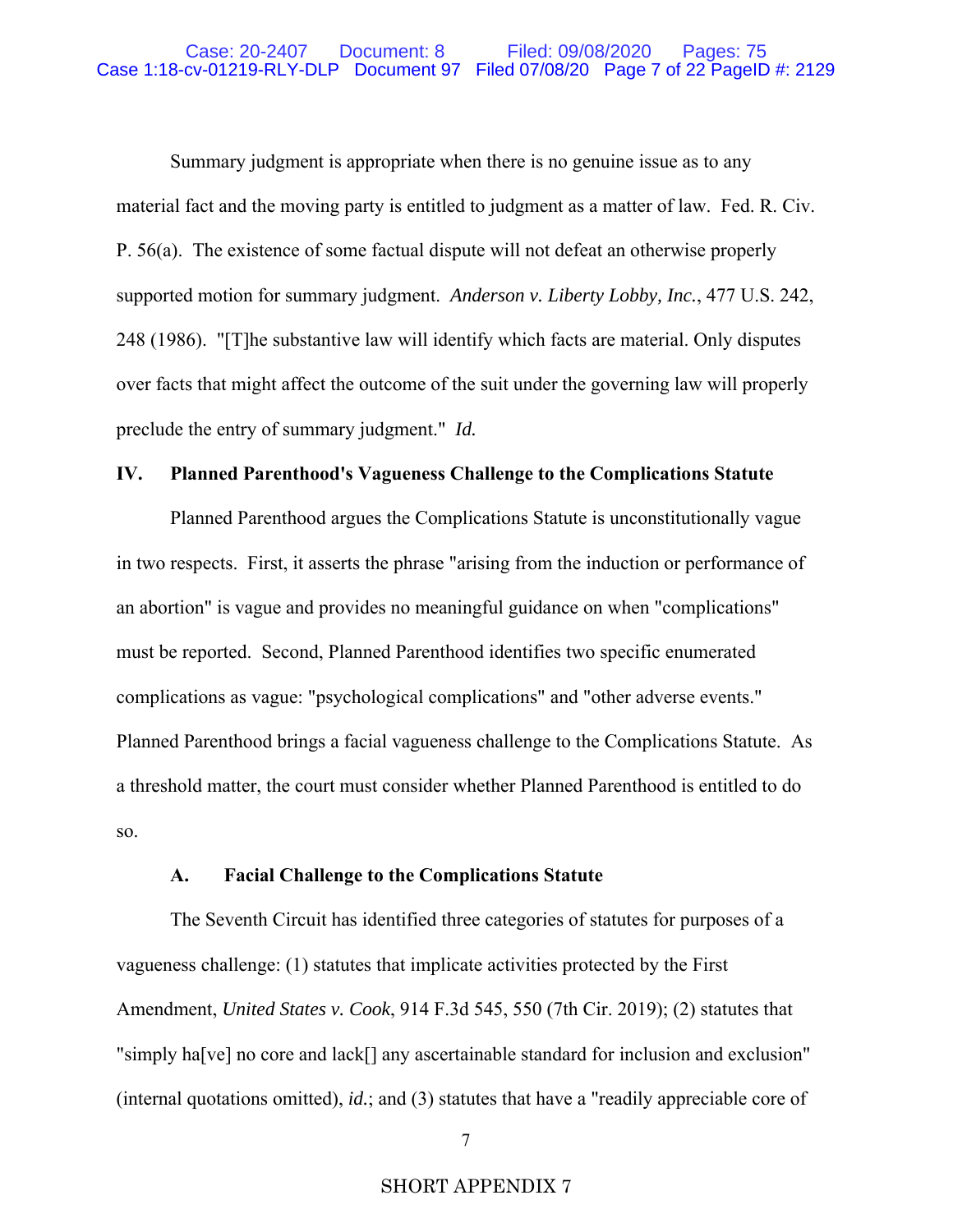conduct that the statute reaches," but that leave "uncertainty as to whether the statute might apply to certain hypothetical facts," *id.* at 553-54.3 Plaintiffs challenging statutes that fall within the second category may bring a facial challenge, while statutes that fall within the third category are limited to as-applied challenges. *Id.* at 550.

The court finds that the Complications Statute falls within the second category. The conduct intended to be covered by the statute is itself subject to uncertainty. Questions of causation are at the heart of Planned Parenthood's challenge to the statute, and the statute fails to establish clear standards for whether certain conduct falls within its ambit.

The State argues that the analysis in *Cook* should lead the court to a finding that the Complications Statute has a readily appreciable core of conduct, and the only question is how the statute may apply to specific facts. In *Cook*, the Seventh Circuit considered a facial challenge to a federal statute that prohibited an unlawful user of a controlled substance from possessing a firearm. *Id.* at 549. The court held that Cook was not entitled to bring a facial challenge to the statute because there is a "readily appreciable core of conduct prohibited by the statute," *id*. at 551, and his conduct "undoubtedly falls within the obvious core of conduct proscribed by the statute," *id.* at 554-55. But in making this determination, the court found guidance in case law as to what that "core of conduct" included. The court looked to *United States v. Yancey*, 621 F.3d 681 (7th Cir. 2010), for additional "gloss on the statute" to evaluate Cook's

 $3$  The parties agree that Planned Parenthood is not challenging the statute under the First Amendment.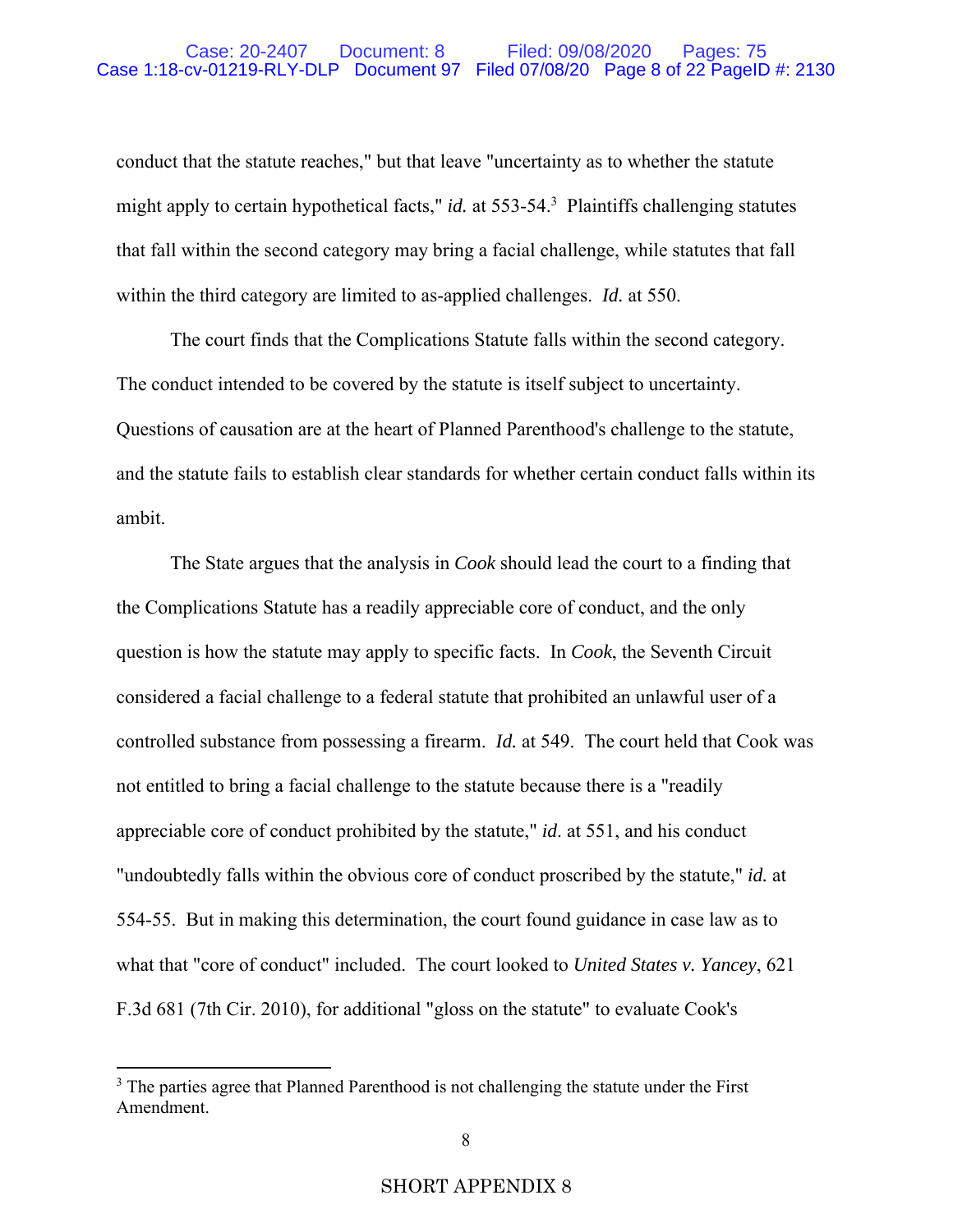vagueness claim. *Cook*, 914 F.3d at 551. *Yancy* construed the term "unlawful user" to mean one who regularly or habitually ingests controlled substances in a manner other than as prescribed by a physician. *Id.* (citing *Yancy*, 621 F.3d at 682). With that definition in mind, the *Cook* court could easily find that "there can be no doubt as to the core of conduct that the statute (as construed by *Yancey*) proscribes: the possession of a firearm by an individual engaged in the regular, non-prescribed use of a controlled substance." 914 F.3d at 551.

But the Complications Statute is not subject to the same construction. Unlike the challenged statute in *Cook*, the language in the Complications Statute has not been previously interpreted to provide greater specificity. The question of causation—whether a complication arose from an abortion—is at the heart of Planned Parenthood's challenge. Any time a patient presents with one or more of the enumerated "complications," a physician or other medical provider must determine, without any statutory standard, whether it arose from the abortion procedure. This is not the narrowly defined core of conduct presented in *Cook*: if someone regularly uses marijuana or another controlled substance other than as directed by a physician, that person may not possess a firearm so long as the use persists. Under the Complications Statute, physicians are left to guess whether the statute reaches their decision to report or not to report. "Such a standardless statute poses a trap for the person acting in good faith, who is given no guidepost by which he can divine what sort of conduct is prohibited." *Cook*, 914 F.3d at 550. Because the statute has no core and lacks any ascertainable standard for inclusion and exclusion, Planned Parenthood may bring a facial challenge to the statute.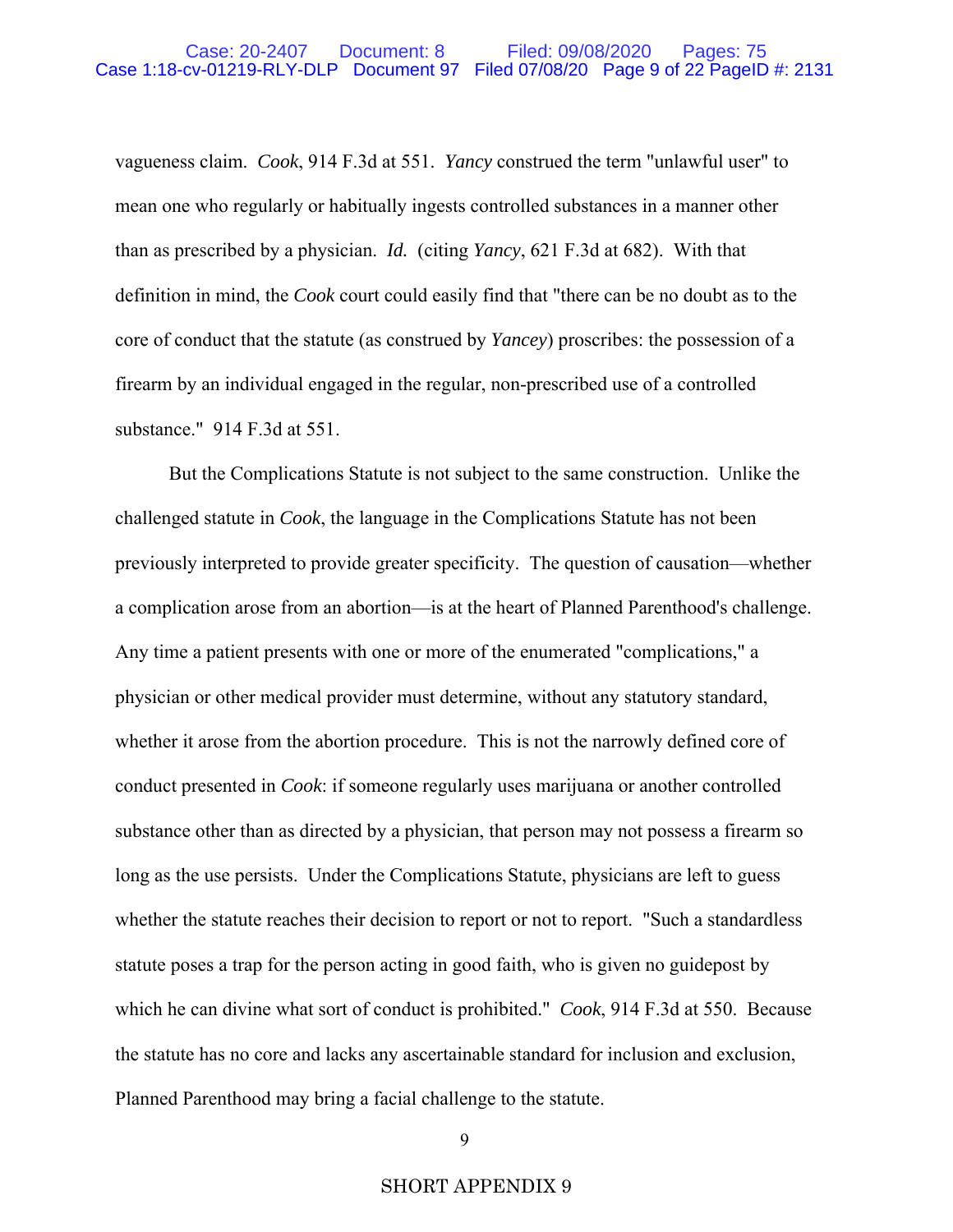### **B. Vagueness Overview**

"In our constitutional order, a vague law is no law at all." *United States v. Davis*,

139 S. Ct. 2319, 2323 (2019). "The void for vagueness doctrine rests on the basic due

process principle that a law is unconstitutional if its prohibitions are not clearly defined."

*Hegwood v. City of Eau Claire*, 676 F.3d 600, 603 (7th Cir. 2012). In *Grayned v. City of* 

*Rockford*, the Supreme Court explained the principles underlying the doctrine:

Vague laws offend several important values. First, because we assume that man is free to steer between lawful and unlawful conduct, we insist that laws give the person of ordinary intelligence a reasonable opportunity to know what is prohibited, so that he may act accordingly. Vague laws may trap the innocent by not providing fair warning. Second, if arbitrary and discriminatory enforcement is to be prevented, laws must provide explicit standards for those who apply them. A vague law impermissibly delegates basic policy matters to policemen, judges, and juries for resolution on an *ad hoc* and subjective basis, with the attendant dangers of arbitrary and discriminatory application.

408 U.S. 104, 108-09 (1972) (footnotes omitted). But courts have cautioned that these principles should not be mechanically applied, as "the degree of vagueness that the Constitution tolerates—as well as the relative importance of fair notice and fair enforcement—depends in part on the nature of the enactment." *Village of Hoffman Estates v. Flipside, Hoffman Estates, Inc.*, 455 U.S. 489, 498 (1982).

Courts are more tolerant of statutes with civil rather than criminal penalties because "the consequences of imprecision are qualitatively less severe." *Id.* at 499; *see also Whatley v. Zatecky*, 833 F.3d 762, 777 (7th Cir. 2016) ("And so statutes involving business regulations or other civil matters need not be as precise as those which impose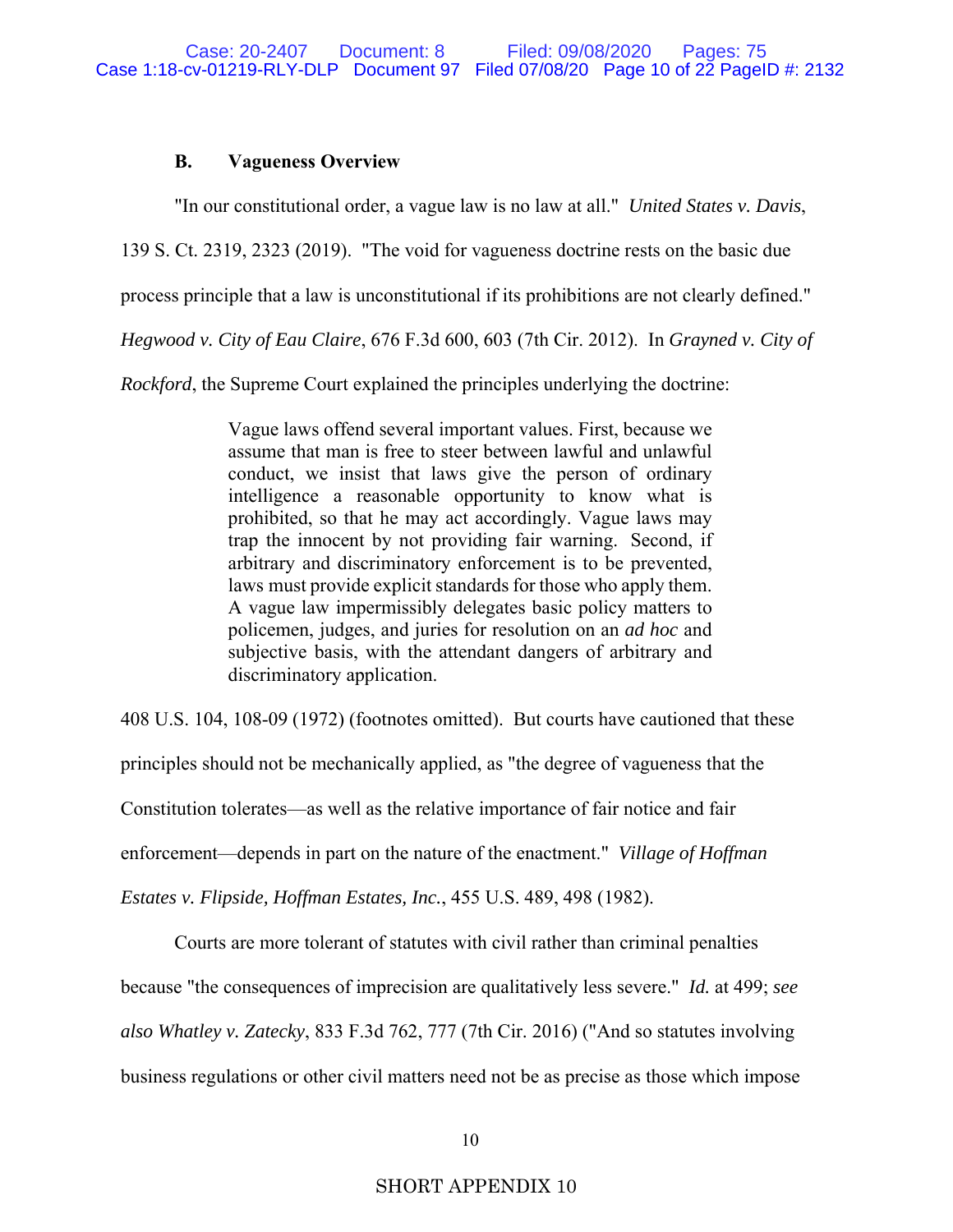criminal penalties or those that may infringe on constitutional rights."). Penal statutes must "define the criminal offense with sufficient definiteness that ordinary people can understand what conduct is prohibited and in a manner that does not encourage arbitrary and discriminatory enforcement." *Kolender v. Lawson*, 461 U.S. 352, 357 (1983). The Seventh Circuit has also recognized that sanctions against an individual's license implicate vagueness concerns.<sup>4</sup> Planned Parenthood of Ind. & Ky., Inc. v. Comm'r, Ind. *State Dep't of Health*, 258 F. Supp. 3d 929, 949 (S.D. Ind. 2017) (citing *United States ex rel. Fitzgerald v. Jordan*, 747 F.2d 1120, 1129-30 (7th Cir. 1984); *Baer v. City of Wauwatosa*, 716 F.2d 1117, 1123-24 (7th Cir. 1983)).

## **C. The Phrase "arising from the induction or performance of an abortion" Is Unconstitutionally Vague**

The Complications Statute defines "abortion complication" as "only the following physical or psychological conditions *arising from* the induction or performance of an abortion." Ind. Code. § 16-34-2-4.7(a) (emphasis added). Planned Parenthood contends that this language is vague for two reasons. First, the language is not clear as to the extent to which a complication must be caused by the abortion itself. Second, the statute requires a degree of certainty as to causation that does not exist.

The court agrees. The statute simply lacks any standard to guide physicians in determining whether a condition qualifies as an abortion complication for purposes of reporting. The indeterminacy of the statute's requirements denies fair notice to

<sup>&</sup>lt;sup>4</sup> The Indiana Medical Licensing Board has the authority to discipline any physician who "knowingly violated any state statute or rule, or federal statute or regulation, regulating the profession in question." Ind. Code.  $\S 25$ -1-9-4(a)(3).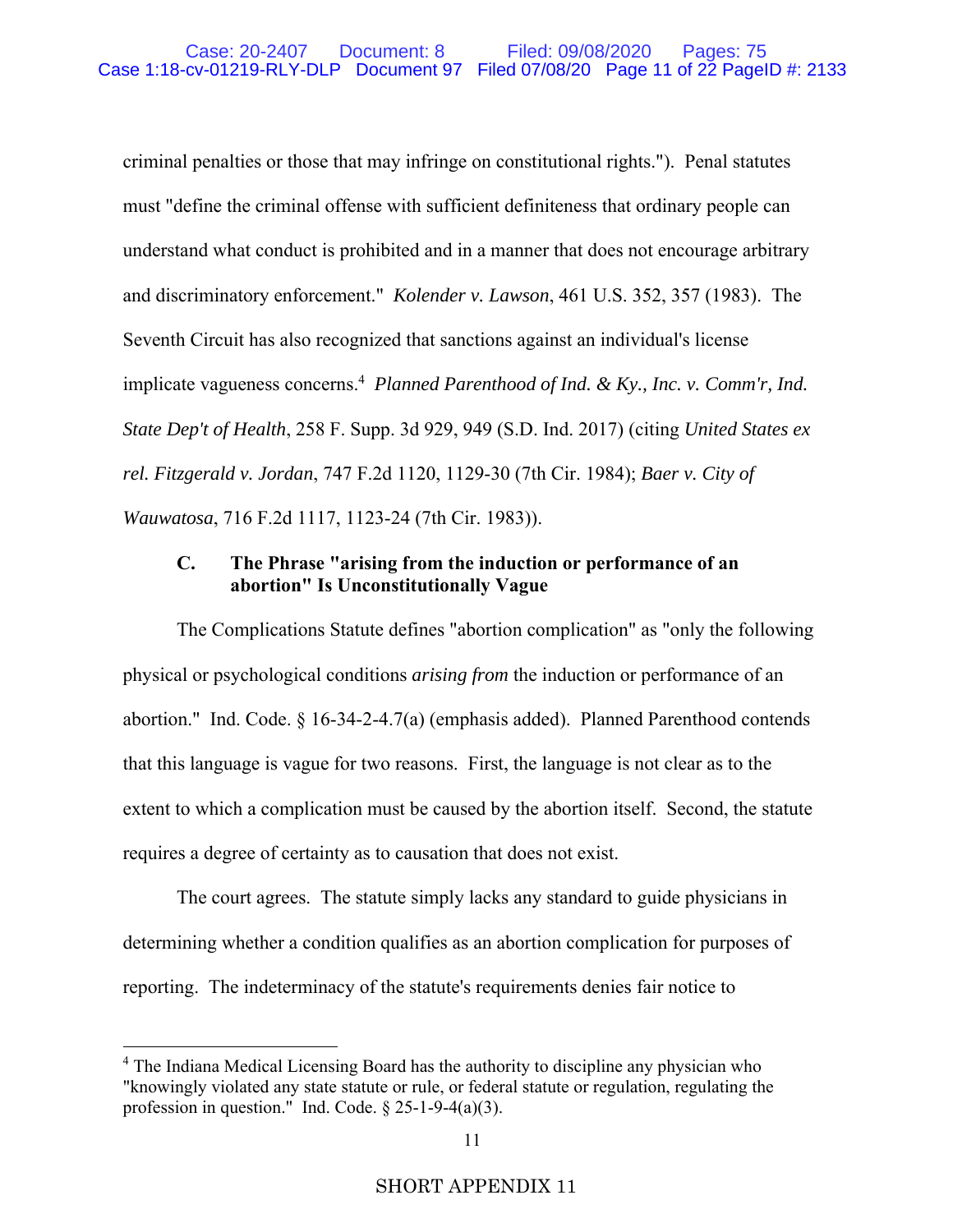physicians and invites arbitrary enforcement by prosecutors. *See Sessions v. Dimaya*, 138 S. Ct. 1204, 1212 (2018) ("The void-for-vagueness doctrine, as we have called it, guarantees that ordinary people have 'fair notice' of the conduct a statute proscribes. And the doctrine guards against arbitrary or discriminatory law enforcement by insisting that a statute provide standards to govern the actions of police officers, prosecutors, juries, and judges.") (citations omitted).

 The language of the statute does not make clear whether the duty to report covers conditions exclusively caused by the abortion procedure, conditions that are only slightly caused or exacerbated by the abortion procedure, or something in between. The language also fails to indicate whether a complication must only be reported if the physician is 100 percent certain it was caused by the abortion, or if the obligation to report includes complications that the physician thinks are more likely than not attributable to the abortion procedure.

 Consider a physician who treats a woman who previously obtained an abortion and is experiencing depression. Under the statute, the physician must decide whether the patient's depression arose from the abortion procedure. But the statute provides no guidance as to how the physician—who is not a licensed psychiatrist or clinical psychologist—must make that determination. It is not clear whether the physician must categorically rule out other possible causes of the depression before reporting, or if it is simply enough to say that the patient's depression could possibly be attributed to the abortion.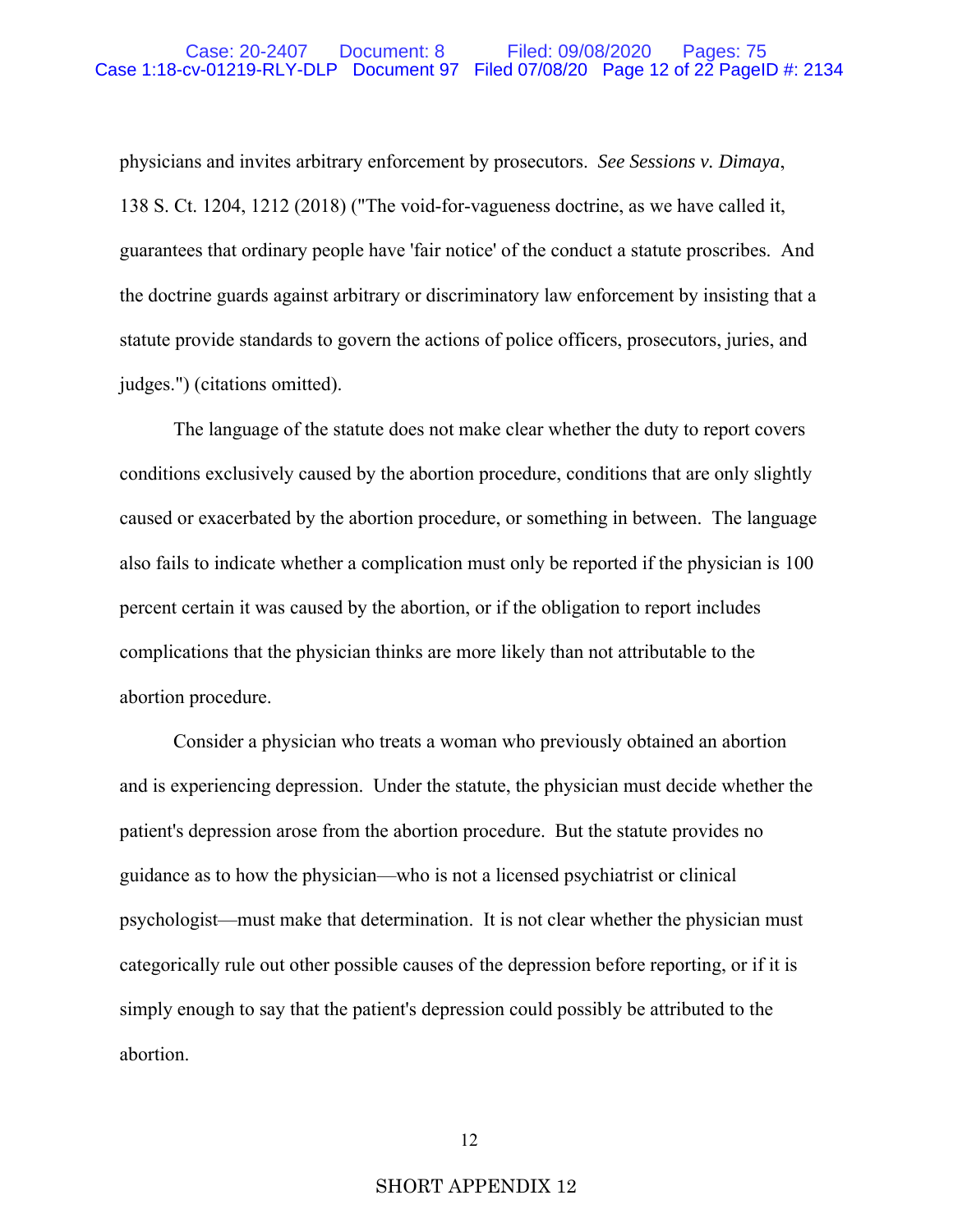Alternatively, take the case of a woman who had an abortion and subsequently experiences a pre-term birth. Under the statute, pre-term delivery in a subsequent pregnancy must be reported if it arose from an abortion procedure. The litigants' experts disagree as to whether there is any causal connection between abortions and pre-term delivery in subsequent pregnancies. (*Compare* Filing No. 16-5, Declaration of Sabrina Holmquist, ¶ 44 (stating studies regarding the effect of an abortion procedure on pre-term delivery in subsequent pregnancies are inconsistent; while some studies have found an association between second trimester abortion and subsequent pre-term delivery, causation has never been shown. This association has not been shown for first trimester or medication abortion.), *with* Filing No. 24-1, Declaration of Christina Francis, ¶ 20 (stating a review of the literature shows that abortion often leads to complications with subsequent pregnancies, mainly pre-term delivery.)). The State, through its experts, has made its position known. But the statute fails to give the treating physician any guidance in determining when a pre-term delivery must be reported as an abortion complication. As a result, physicians may feel obligated to report *any* pre-term delivery if the woman previously had an abortion, despite the dispute over whether there is any causal relationship at all. These scenarios are particularly troubling given the potential criminal and professional implications of not reporting. The result, of course, is that physicians and other providers may overreport the enumerated complications, making abortion appear less safe than it really is.

 Not to worry, the State says: we can avoid these concerns by simply reading a *mens rea* requirement into the statute. *See State v. Keihn*, 542 N.E.2d 963, 967 (Ind.

#### SHORT APPENDIX 13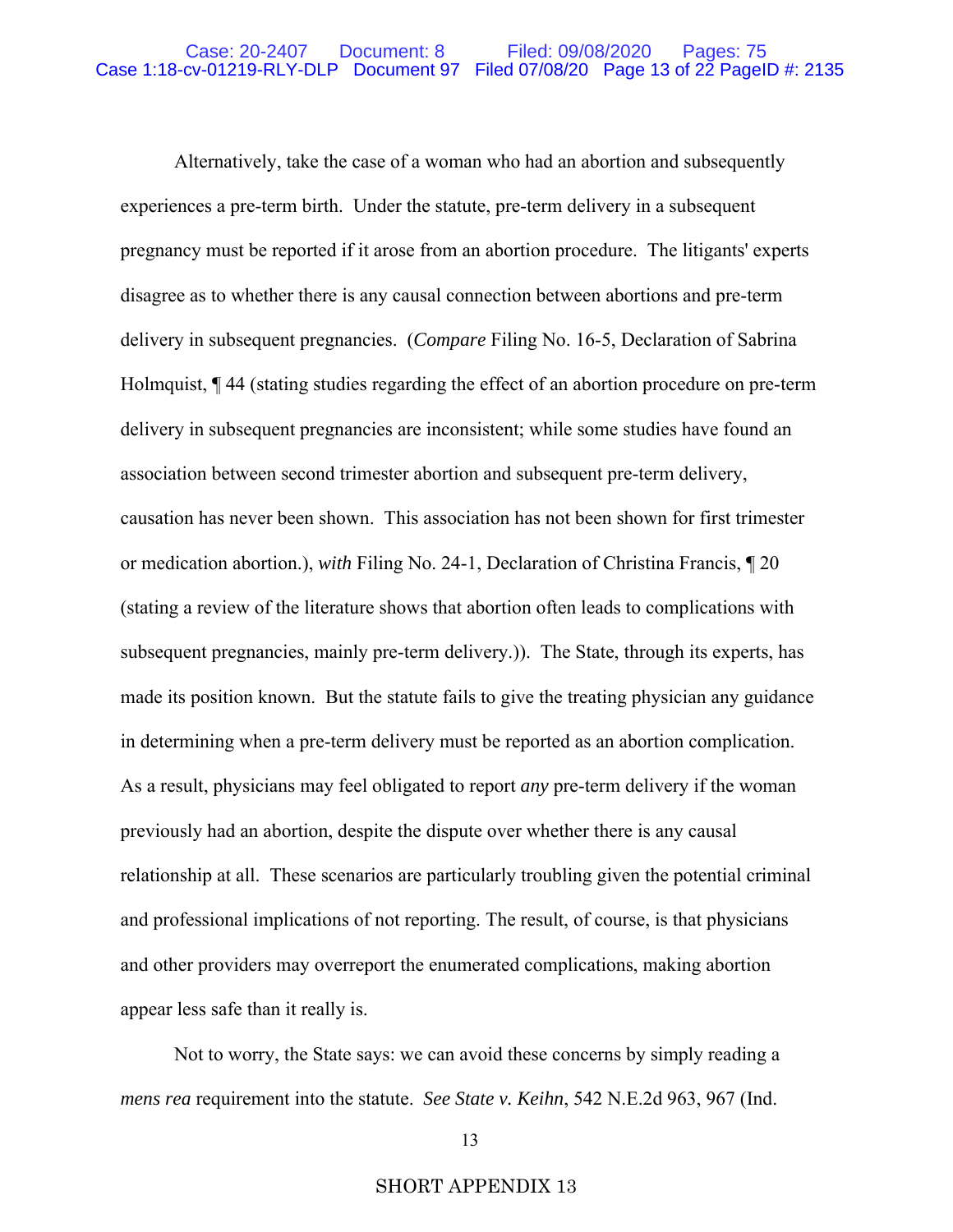1989) (finding a presumption in Indiana law that criminal statutes require proof of *mens rea*.)*.* According to the State, a condition must be reported as an abortion complication if, in the physician's reasonable medical judgment, it arose from the abortion procedure. For support, the State directs the court to the Seventh Circuit's decision in *Karlin v. Foust*, 188 F.3d 446 (7th Cir. 1999). In *Karlin*, the Seventh Circuit rejected a vagueness challenge to a Wisconsin law requiring physicians to exercise "reasonable medical judgment" to determine whether a medical emergency existed before performing an abortion. *Id.* at 468.<sup>5</sup> The court concluded that an objective standard in this context is not per se unconstitutionally vague; the "reasonable medical judgment" standard provides physicians fair warning as to what conduct is expected of them to avoid liability; and that the standard could adequately guide those responsible for enforcing the statute. *Id*.

The difficulty with the State's argument is that what the State asks the court to read into the statute is not a *mens rea* requirement, but rather a standard to govern the determination of whether a condition qualifies as an abortion complication.<sup>6</sup> That is something else entirely. Reasonable medical judgment is not a *mens rea* because its

<sup>&</sup>lt;sup>5</sup> The statute defined a "medical emergency" as: "[A] condition, in a physician's reasonable medical judgment, that so complicates the medical condition of a pregnant woman as to necessitate the immediate abortion of her pregnancy to avert her death or for which a 24-hour delay in performance or inducement of an abortion will create serious risk of substantial and irreversible impairment of one or more of the woman's major bodily functions." Wis. Stat. §  $253.10(2)(d)$ .

 $6$  The court notes that the statute in fact lacks both a standard to guide the determination of what qualifies as an abortion complication under subsection (a) and a *mens rea* requirement to define the mental state required to commit the criminal act under subsection (j). Subsection (j) reads: "each failure to report an abortion complication as required under this section is a class B misdemeanor." Ind. Code § 16-34-2-4.7(j). It does not provide that the failure must have been done "knowingly" or "recklessly," for example.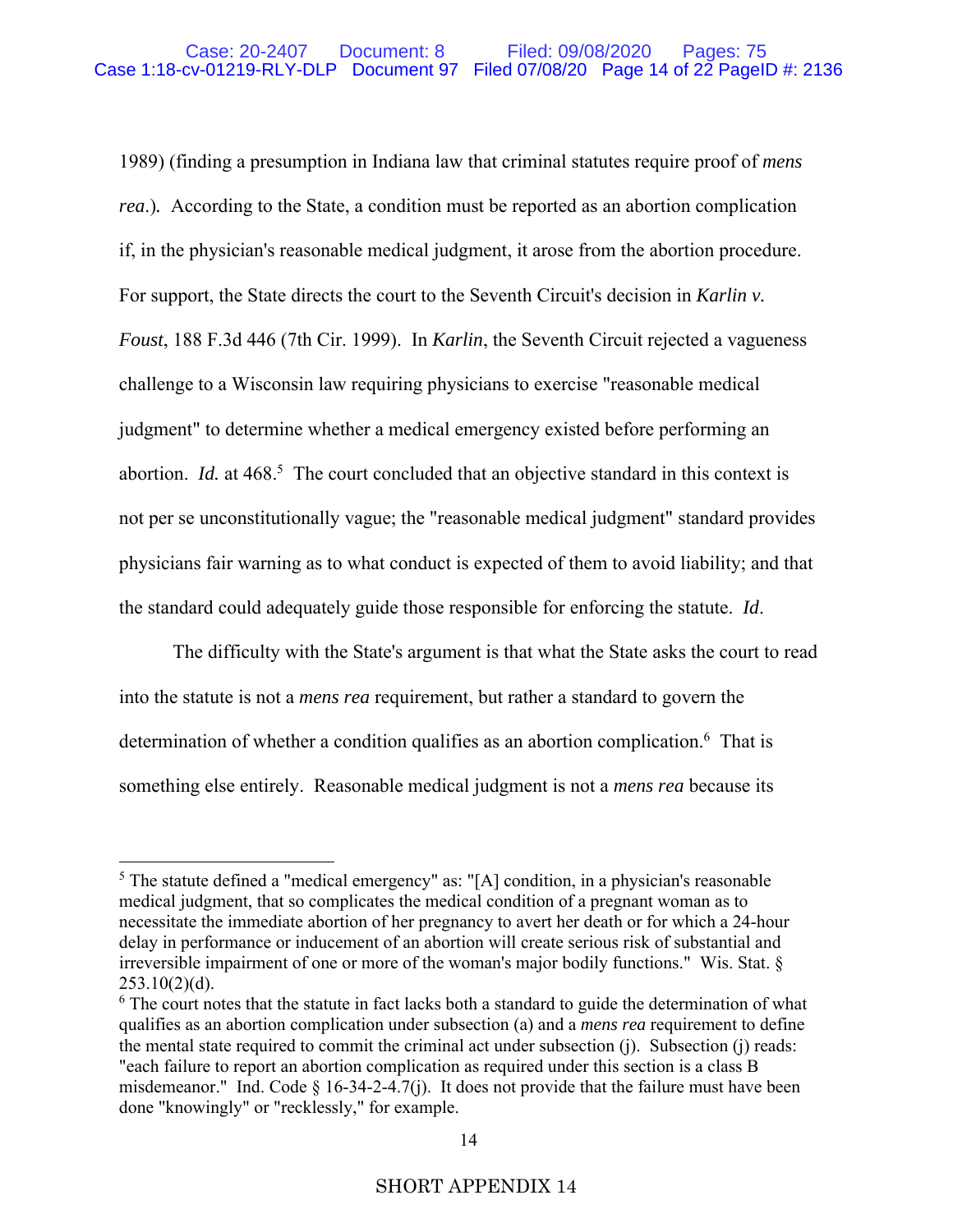inclusion in the statute would not demonstrate that an individual had the required mental state at the time of committing the statute's *actus reus*: failing to report an abortion complication. If a true *mens rea* were read into the statute—such as "knowingly" or "recklessly"—it would not save the statute because it could not be read into subsection (a), which contains the challenged language. Rather, it would be read into subsection (j), which contains the criminal act: failure to report an abortion complication. But the statute is not unconstitutionally vague because subsection (j) lacks a *mens rea* requirement. It is unconstitutionally vague because the statute fails to provide any standard to precisely define the contours of the underlying act—determining whether a complication arises from an abortion procedure—that ultimately leads to the prohibited activity: failing to report an abortion complication.

The court declines the State's invitation to read into the statute a standard that the General Assembly left out. The presumption that criminal statutes require proof of *mens rea* does not mean the court can import a *standard* into the statute. The State has not cited to a case where a court has read a reasonable medical judgment standard into a statute, and the court is unaware of such a case. Instead, the State cites to a case where a statute included the reasonable medical judgment standard in the text and imposed only civil penalties for any violation. But that is not this case, and the State's reliance on *Karlin* is inapposite.

First, the statute in *Karlin* contained an *explicit* standard; the Complications Statute contains *no* standard. As the court in *Karlin* noted, "to avoid a finding of vagueness in the abortion context, a statute that imposes liability for violations of its

## SHORT APPENDIX 15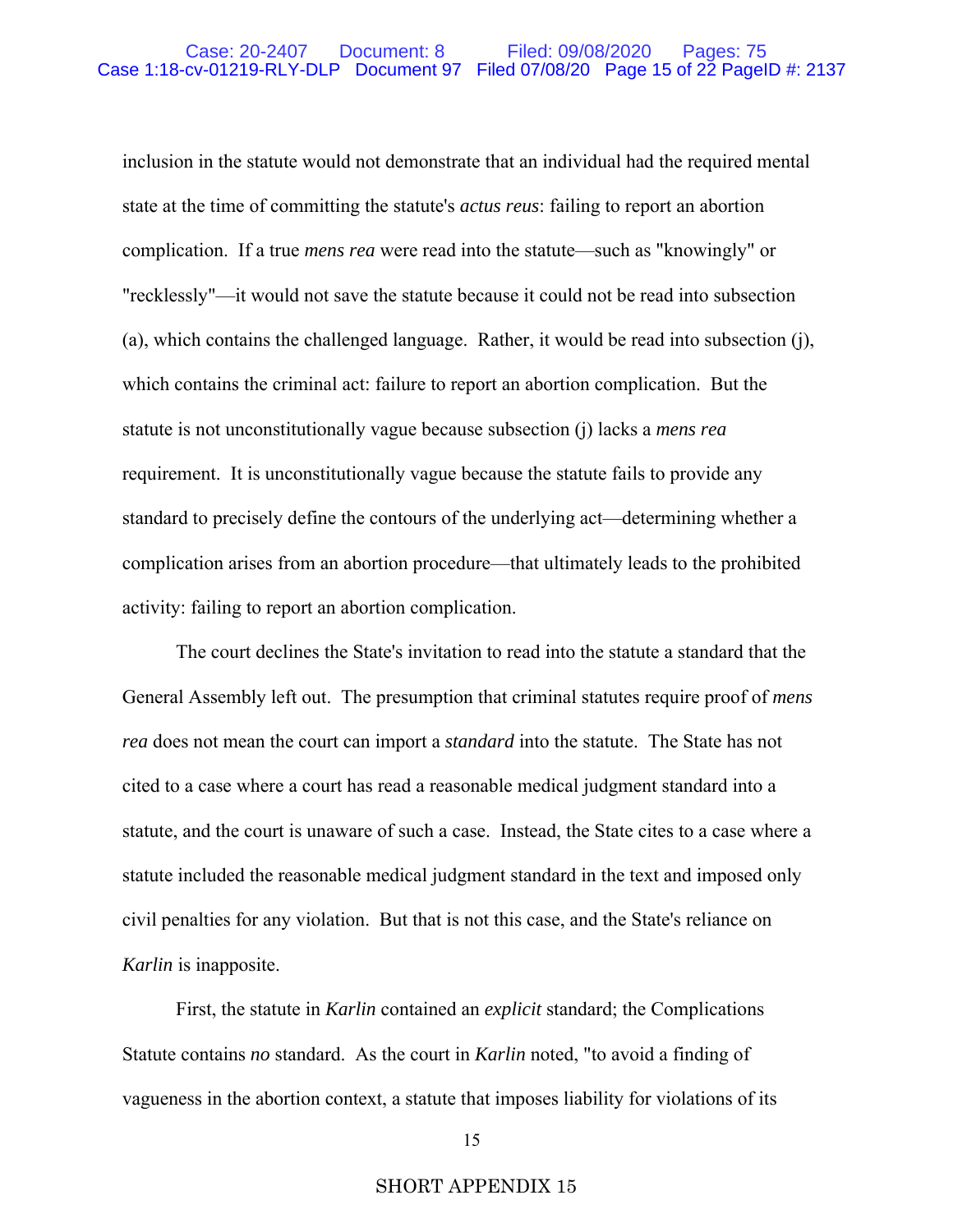provisions must provide an explicit standard for those who enforce or apply the statutes provisions so as to prevent them from engaging in arbitrary and discriminatory enforcement." 188 F.3d at 465. Planned Parenthood does not argue that a reasonable medical judgment standard—if included in the language of the statute—is itself unconstitutional. Rather, the core of Planned Parenthood's argument is that the General Assembly failed to provide *any* standard in the statute.

*Karlin* is not on point for a second reason. The statute at issue in that case involved civil penalties; it did not impose criminal liability. Violations under that statute resulted in civil liability, a penalty constituting monetary forfeiture, and professional discipline. *Id.* at 466*.* Under the Complications Statute, each failure to report an abortion complication is a Class B misdemeanor. While the Seventh Circuit in *Karlin* could find the Wisconsin statute sufficiently precise to survive a vagueness challenge, that statute included an explicit standard and imposed only civil penalties. The Complications Statute lacks both features.

"Perhaps the most basic of due process's customary protections is the demand of fair notice." *Dimaya*, 138 S. Ct. at 1225 (Gorsuch, J., concurring). By suggesting the court read in a standard that appears nowhere in the statute, the State asks the court to disregard due process's requirement that criminal laws give ordinary people fair notice of the proscribed conduct. *See Johnson v. United States*, 135 S. Ct. 2551, 2556 (2015); *Kolender*, 461 U.S. at 357-58. When a physician looks at the text of the statute, how is she to know that a court has read in a requirement that she must use her reasonable medical judgment in determining whether a condition arises from an abortion? She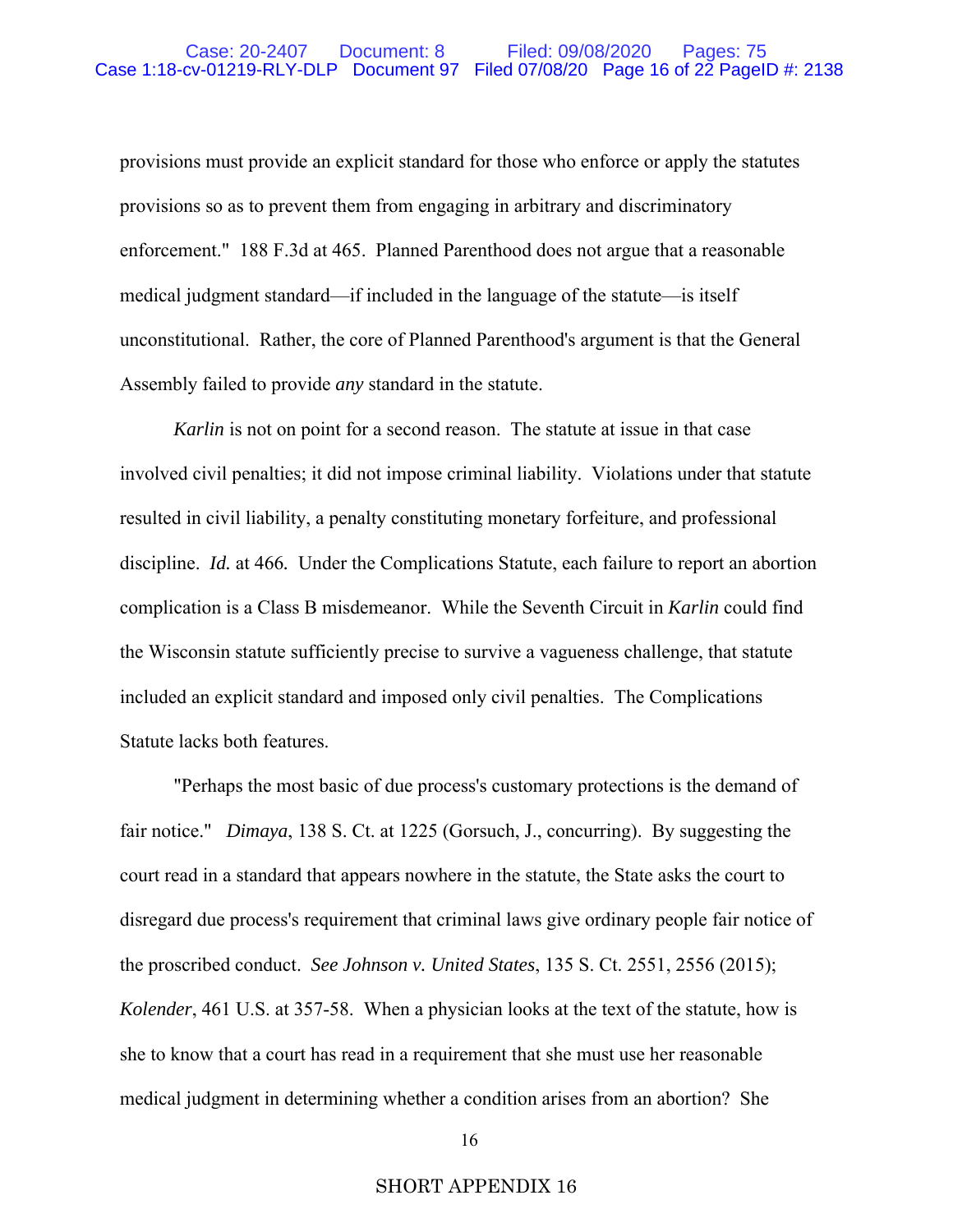might guess that that is the applicable standard. But guesswork in the face of criminal liability is surely not permitted by due process, and the court will not place physicians and other practitioners in that position.

When the legislature passes a vague law, courts are not to step in and fashion a new, clearer law. *United States v. Davis*, 139 S. Ct. 2319, 2323 (2019). Instead, the court must "treat the law as a nullity and invite the [the legislature] to try again." *Id.* The phrase "arising from the induction or performance of an abortion" does not provide ordinary people with fair notice of what the law demands of them. The statute provides no standard by which practitioners must guide their decision making, and it provides no standard to limit arbitrary prosecution. Therefore, the court concludes that the phrase "arising from the induction or performance of an abortion" is unconstitutionally vague. Because that phrase controls the statute, the court does not reach Planned Parenthood's second vagueness challenge to specific enumerated complications.

### **V. Planned Parenthood's Equal Protection Challenge to the Inspection Statute**

 The court now turns to Planned Parenthood's challenge to the constitutionality of the Inspection Statute on equal protection grounds.

 "The Equal Protection Clause of the Fourteenth Amendment commands that no state shall 'deny to any person within its jurisdiction the equal protection of the laws,' which essentially is a direction that all persons similarly situated should be treated alike." *Vision Church v. Vill. of Long Grove*, 468 F.3d 975, 1000 (7th Cir. 2006) (citations omitted). The Supreme Court "has long held that 'a classification neither involving fundamental rights nor proceeding along suspect lines . . . cannot run afoul of the Equal

### SHORT APPENDIX 17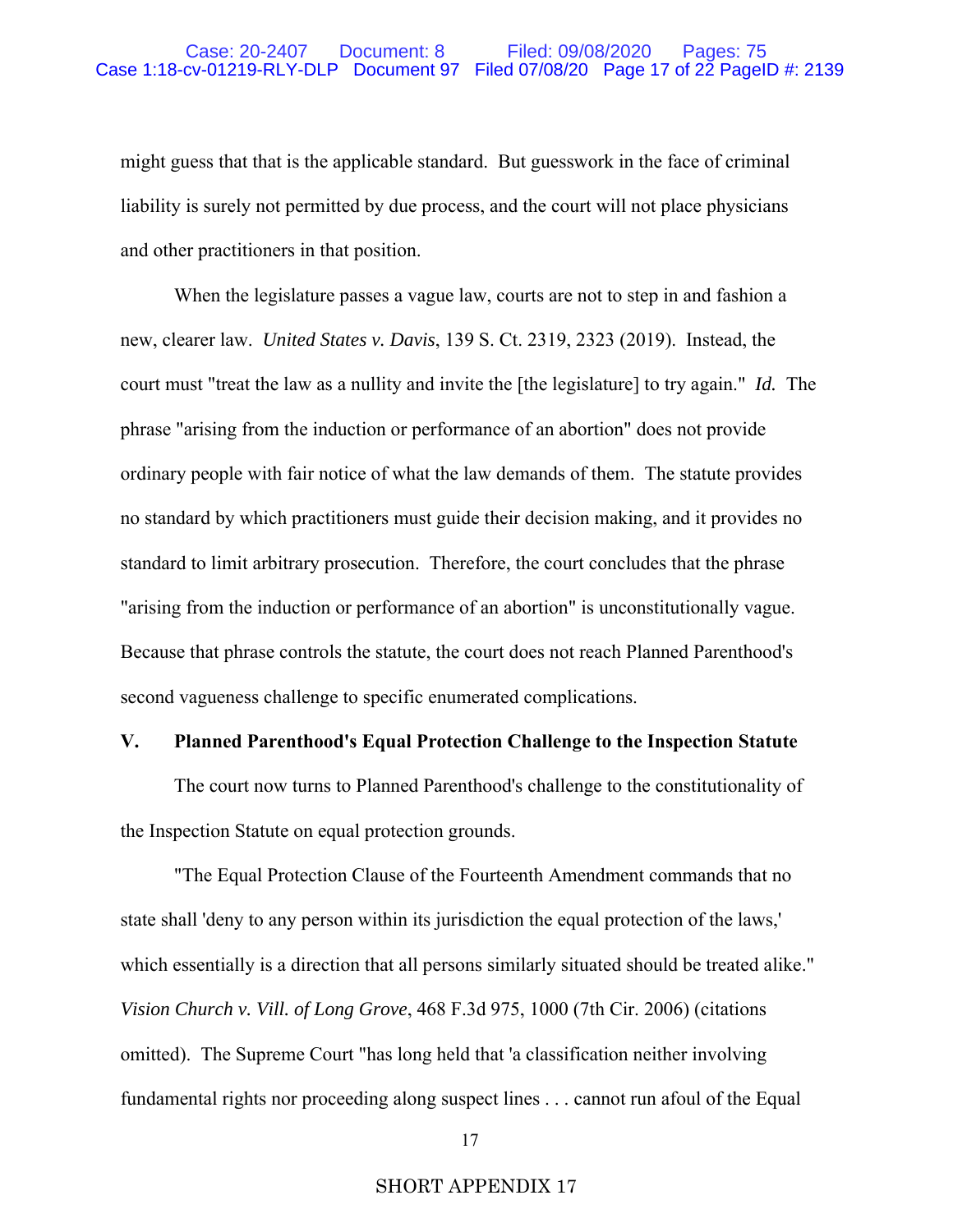Protection Clause if there is a rational relationship between the disparity of treatment and some legitimate governmental purpose.'" *Armour v. City of Indianapolis, Ind.*, 566 U.S. 673, 680 (2012) (quoting *Heller v. Doe*, 509 U.S. 302, 319-20 (1993). While "equal protection is not a license for courts to judge the wisdom, fairness, or logic of legislative choices," *F.C.C. v. Beach Commc'ns, Inc.*, 508 U.S. 307, 313 (1993), statutory classifications, even those subject to rational basis review, are not wholly outside judicial oversight. *Baskin v. Bogan*, 766 F.3d 648, 654 (7th Cir. 2014). Under rational basis review, "courts examine, and sometimes reject, the rationale offered by government for the challenged discrimination." *Id.*

 In this case, the Inspection Statute passes constitutional muster so long as the State can demonstrate a "rational relationship between the disparity of treatment and some legitimate governmental purpose." *Heller*, 509 U.S. at 320. The state legislature "may take one step at a time, addressing itself to the phase of the problem which seems most acute to the legislative mind." *Williamson v. Lee Optical of Okla. Inc.*, 348 U.S 483, 489 (1955). Indeed, "the Equal Protection Clause does not require that a State must choose between attacking every aspect of a problem or not attacking the problem at all." *Dandridge v. Williams*, 397 U.S. 471, 486-87 (1970). Because the State has offered at least a plausible explanation for the decision to subject abortion clinics to stricter inspection requirements, the court concludes the Inspection Statute does not violate equal protection.

According to the State, the annual inspection requirement furthers the State's compelling interest in protecting women's health and fetal life by ensuring abortion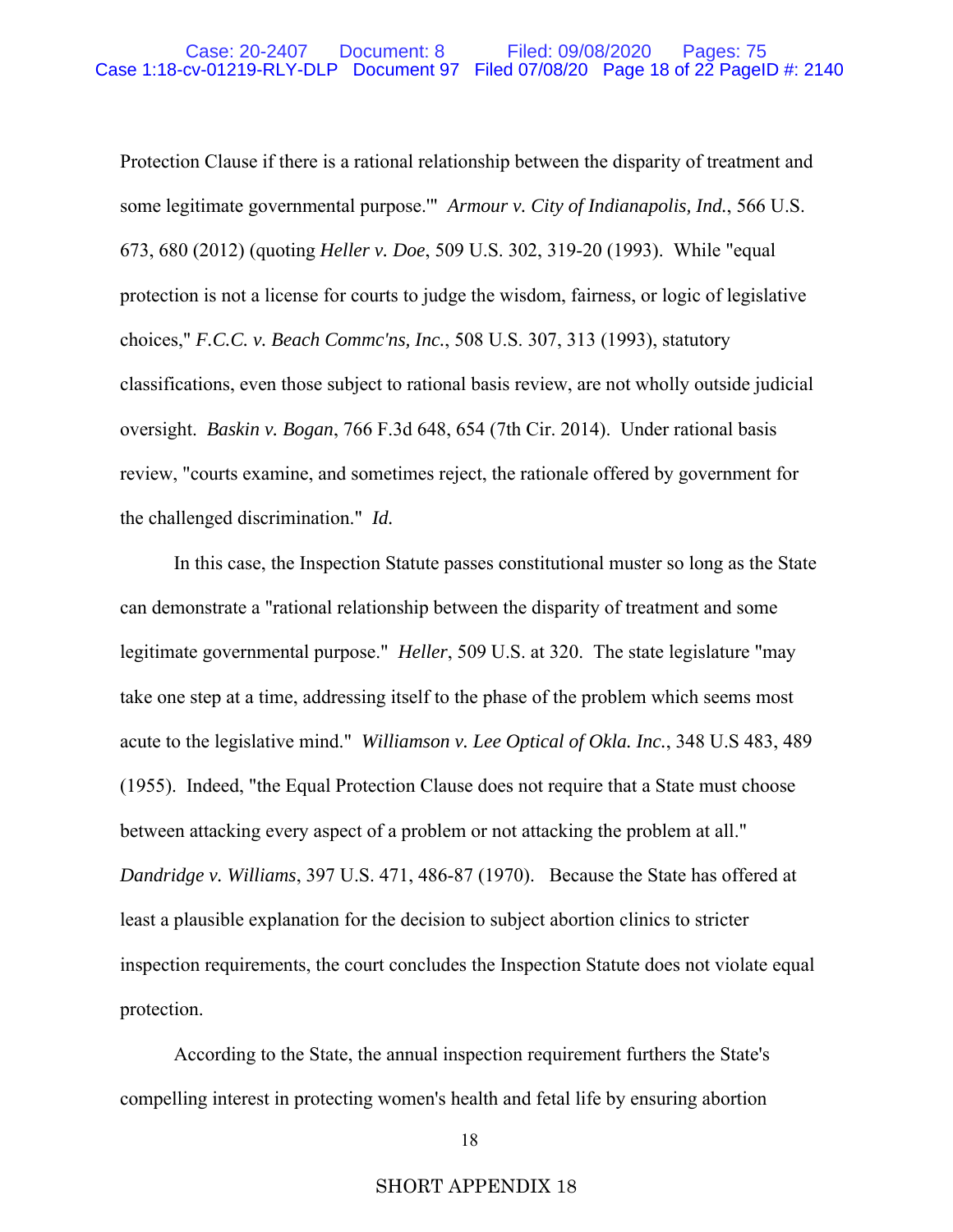clinics follow applicable health and safety regulations and informed consent requirements Moreover, the State points to the experience with Dr. Ulrich Klopfer, a former Indiana abortion provider who lost his abortion clinic and medical license for numerous violations, as a specific reason for the General Assembly's decision to impose additional inspection requirements.7 While the State acknowledges that Klopfer's violations were discovered after a complaint was filed against him, the State argues that the violations might have been discovered earlier if the clinic had been subject to annual inspections. Matt Foster, the assistant commissioner for the Consumer Services and Health Care Regulation Commission at the Department of Health, cited the experience with Dr. Klopfer as motivation for the decision to increase the frequency of inspections: "we need to get into these places more frequently, because we don't want, ever, to have another Women's Pavilion on our hands." (Foster Dep. at 66-67).<sup>8</sup>

<sup>&</sup>lt;sup>7</sup> Dr. Klopfer's facility, Women's Pavilion of South Bend, was not a Planned Parenthoodaffiliated facility. The clinic surrendered its license after the Department of Health conducted an inspection following a complaint. (Foster Dep. at 44). After an inspection of the facility in October 2014 yielded a "50- or 60-page report" outlining various violations, Dr. Klopfer failed to submit an acceptable plan of correction. (*Id.* at 65). The State denied his application for renewal of a license in June 2015. (*Id.* at 66). The hearing on the denial was scheduled for November 2015, but Dr. Klopfer opted to voluntarily surrender his license. (*Id.*).

<sup>&</sup>lt;sup>8</sup> The court notes the instances cited by Planned Parenthood of other licensed facilities facing similar licensing actions. At least one ambulatory surgical center surrendered its license after an action to revoke its action was started. (Foster Dep. at 54). One or two revocation actions were also initiated against hospitals or surgical centers, though none resulted in the loss of a license. (Stipulation ¶ 1). The actions were resolved through agreed orders which set out what the facilities must do to remedy the violations, and the Department of Health monitored the efforts of each facility and confirmed that the violations were resolved. (*Id.*). But, as noted *supra*, the legislature is not required to choose between addressing every aspect of a problem or not addressing the problem at all. *Dandridge*, 397 U.S. at 486-87. Unlike the situation with Dr. Klopfer, these facilities resolved their license disputes by complying with plans to address the violations. The legislature here has offered a rational reason for addressing abortion clinics first.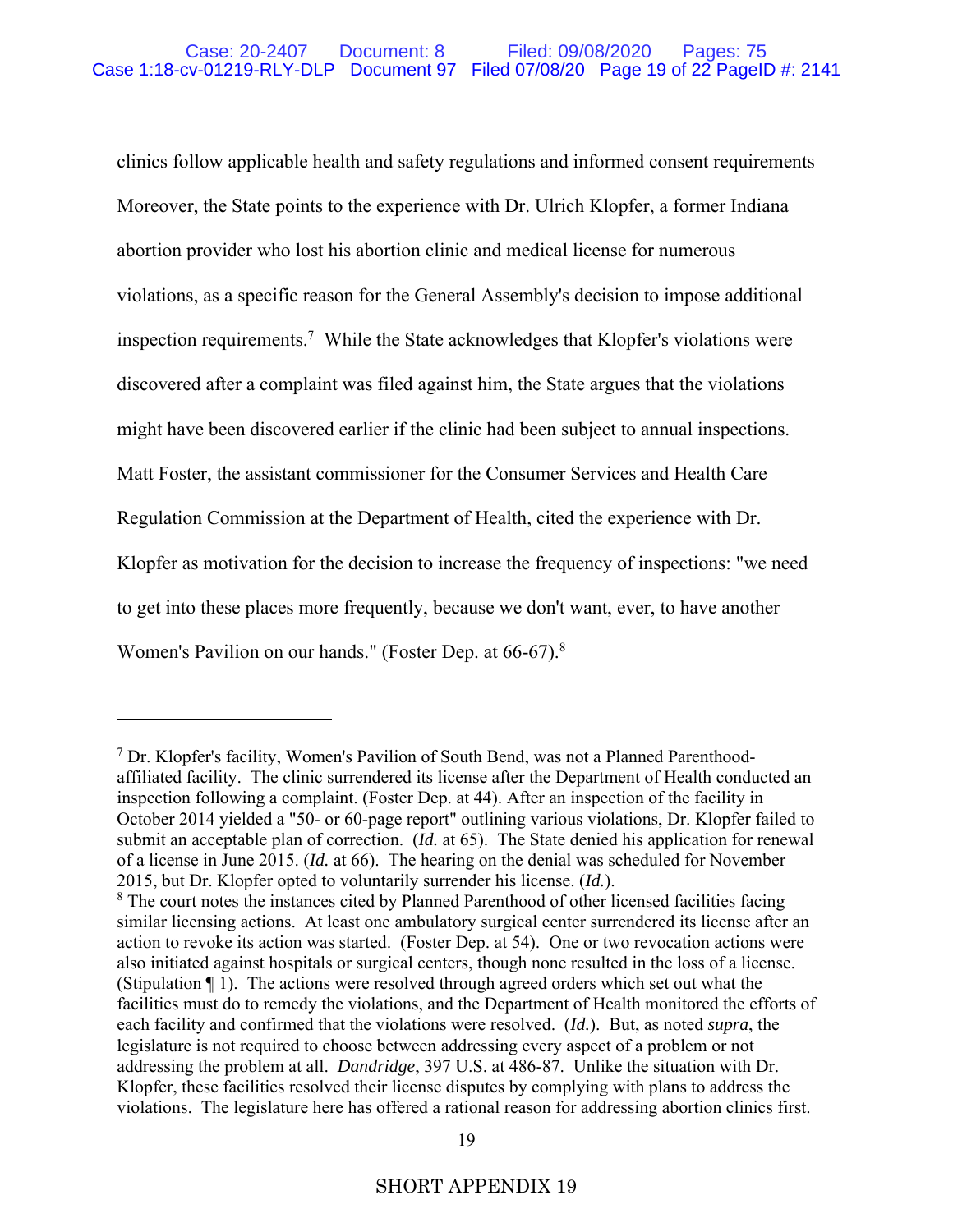Planned Parenthood resists this conclusion on the grounds that it is fundamentally irrational to subject abortion clinics to more stringent inspection requirements than other facilities that perform abortions, such as hospitals and ambulatory surgical centers. If the State were really interested in protecting women's health and fetal life, then it is irrational to not hold all facilities that perform abortion to the same standard. Planned Parenthood cites *Planned Parenthood of Ind. & Ky., Inc. v. Comm'r, Ind. State Dep't of Health*, 64 F. Supp. 3d 1235 (S.D. Ind. 2014) ("*PPINK I*"*)* to support its claim that subjecting abortion clinics to more stringent inspection requirements than other health facilities violates equal protection. In that case, the court invalidated on equal protection grounds a statute prohibiting waiver of physical plant requirements for abortion clinics, but not for hospitals and ambulatory surgical centers. The court held that "the State has presented no rational basis for this unequal treatment" because hospitals and ambulatory surgical centers also performed abortions. *Id.* at 1259-60. The court reasoned that because the generally applicable waiver rule already prohibited granting a waiver that would adversely affect the health and safety of patients, the abortion clinic waiver provision could not be justified on health grounds. *Id.* at 1259. The court also rejected the State's argument that the legislature may require abortion clinics to be minimally prepared to treat abortion complications surgically because the waiver provision did not apply to all medical facilities that performed abortions. *Id.* Hospitals and ambulatory surgical centers were free to obtain a waiver, even though they also performed abortions. *Id.* at 1259-60.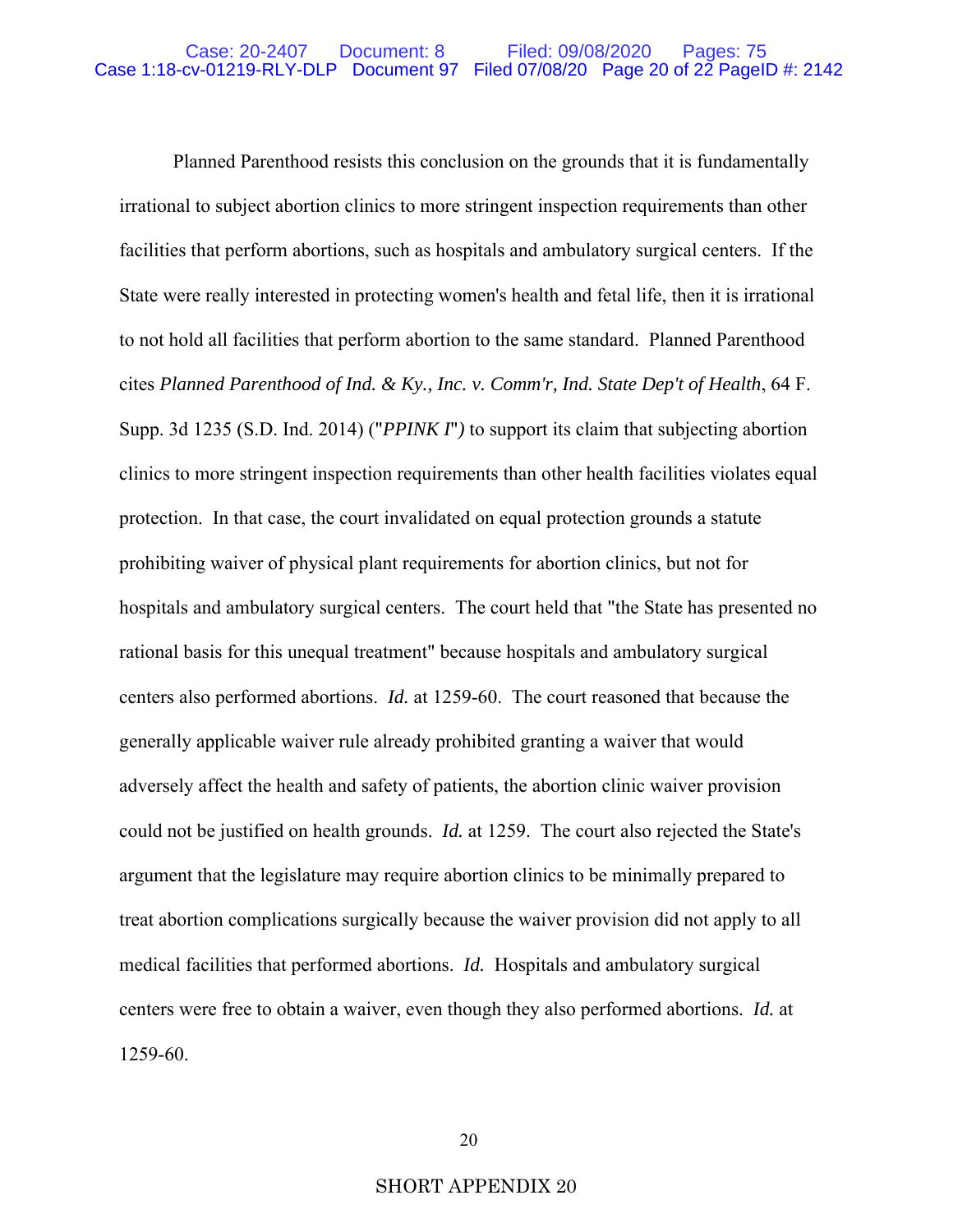This case presents a different set of facts than those at issue in *PPINK I*. Abortion clinics, hospitals, and ambulatory surgical centers were not differently situated for purposes of the State's proffered rationales in *PPINK I*—the woman's health and safety and minimum surgical capability requirements. Here, by contrast, the State has pointed to a critical difference between abortion clinics and hospitals and ambulatory surgical centers, and it is that difference on which the State justifies its differing treatment. Hospitals and ambulatory surgical centers may join an accrediting agency which will complete the federally required inspections. Under state law, the State must issue a license to any of these member entities that pass the inspection, even though these facilities may perform abortions. Ind. Code  $\S 16-21-2-13(b)(2)$ . There is no similar arrangement for abortion clinics. If abortion clinics are to be inspected—and they must be—that responsibility falls to the State. Because the State has offered a rational reason for the decision to subject abortion clinics to stricter inspection requirements, the court concludes the Inspection Statute does not violate equal protection.

### **VI. Conclusion**

 For the reasons set forth herein, the court **GRANTS in part** and **DENIES in part** Planned Parenthood's Motion for Summary Judgment (Filing No. 73). The court grants its motion on its claim that Indiana Code § 16-34-2-4.7 is unconstitutionally vague. The court **DENIES** Planned Parenthood's request for summary judgment on its claim that Indiana Code § 16-21-2-2.6 violates equal protection. The court **GRANTS in part** and **DENIES in part** the State's Motion for Summary Judgment (Filing No. 77). The court **GRANTS** the State's motion on its claim that Indiana Code § 16-21-2-2.6 does not

## SHORT APPENDIX 21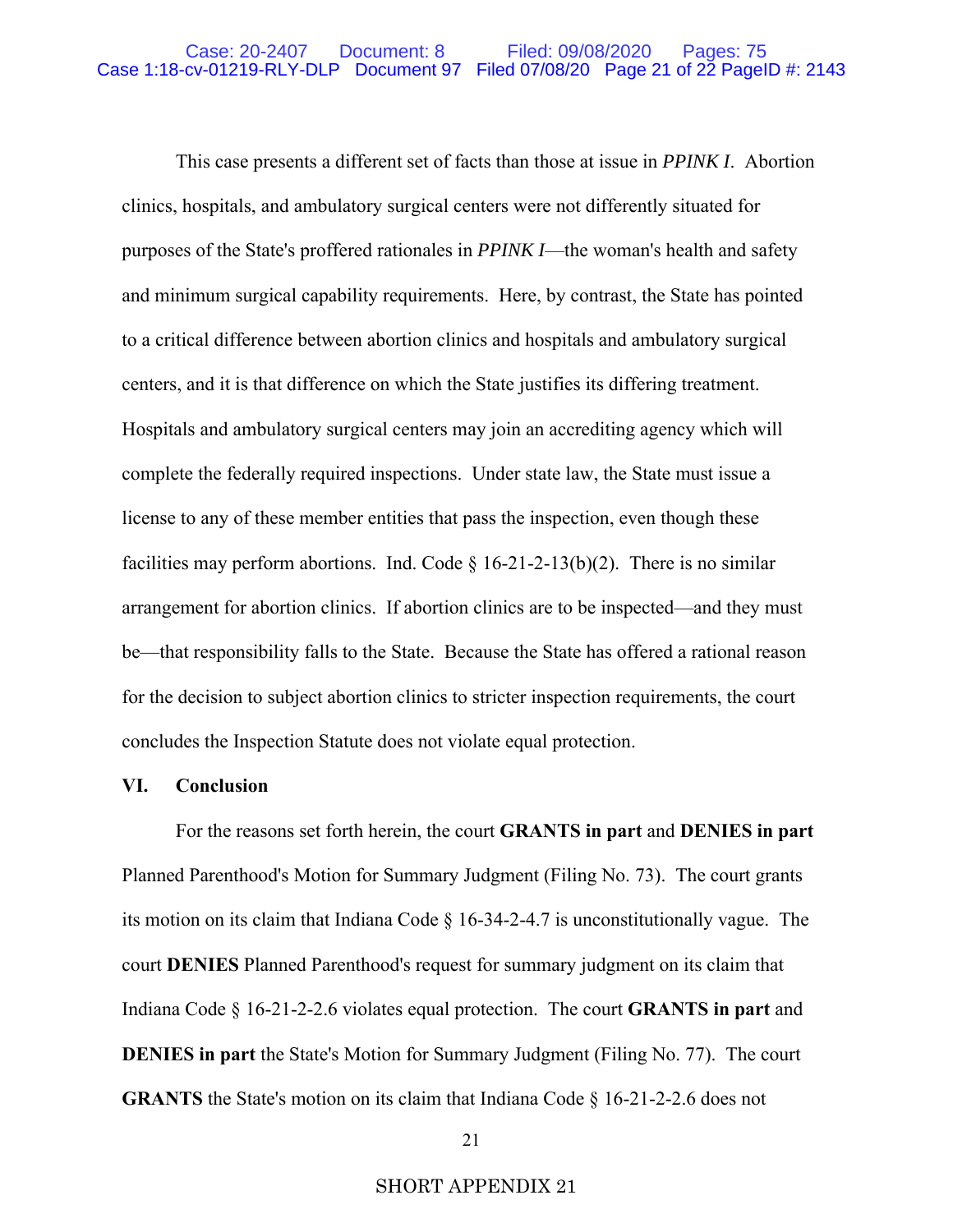violate equal protection. The court **DENIES** the State's request for summary judgment on its claim that Indiana Code § 16-34-2-4.7 is not unconstitutionally vague.

**SO ORDERED** this 8th day of July 2020.

extending the contract of the contract of the contract of the contract of the contract of the contract of the contract of the contract of the contract of the contract of the contract of the contract of the contract of the United States District Court Southern District of Indiana

Distributed Electronically to Registered Counsel of Record.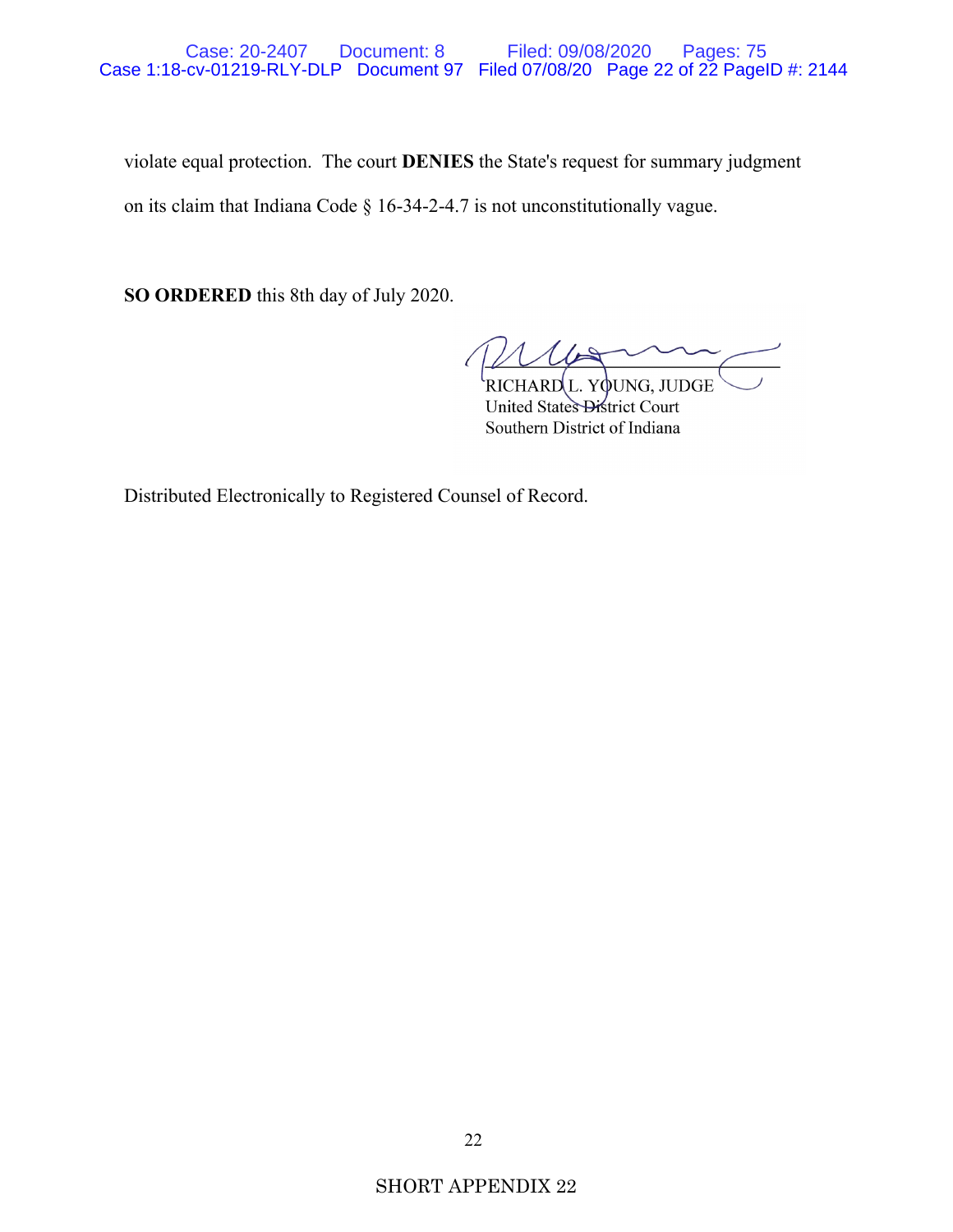Case: 20-2407 Document: 8 Filed: 09/08/2020 Pages: 75

Case 1:18-cv-01219-RLY-DLP Document 99 Filed 07/14/20 Page 1 of 2 PageID #: 2146

### UNITED STATES DISTRICT COURT SOUTHERN DISTRICT OF INDIANA INDIANAPOLIS DIVISION

) ) ) ) ) ) ) ) ) ) ) ) ) ) )

### PLANNED PARENTHOOD OF INDIANA AND ) KENTUCKY, INC.,

v.

Plaintiff,

COMMISSIONER, INDIANA STATE DEPARTMENT OF HEALTH, MARION COUNTY PROSECUTOR, LAKE COUNTY PROSECUTOR, MONROE COUNTY PROSECUTOR, TIPPECANOE COUNTY PROSECUTOR, THE INDIVIDUAL MEMBERS OF THE MEDICAL LICENSING BOARD,

No. 1:18-cv-01219-RLY-DLP

Defendants.

### **FINAL JUDGMENT**

The court, having **GRANTED in part** and **DENIED in part** Plaintiffs Motion for

Summary Judgment and having **GRANTED in part** and **DENIED in part** Defendant's

Motion for Summary Judgment, now enters final judgment in favor of Plaintiff and

against Defendant on Plaintiff's claim that Indiana Code§ 16-34-2-4.7 is

unconstitutionally vague, and enters final judgment in favor of Defendant and against

Plaintiff on Defendant's claim that Indiana Code § 16-21-2-2.6 does not violate equal

protection.

**SO ORDERED** this 14th day of July 2020.

MUG CHARD L. YOUNG, JUDGE

United States District Court Southern District of Indiana

## SHORT APPENDIX 23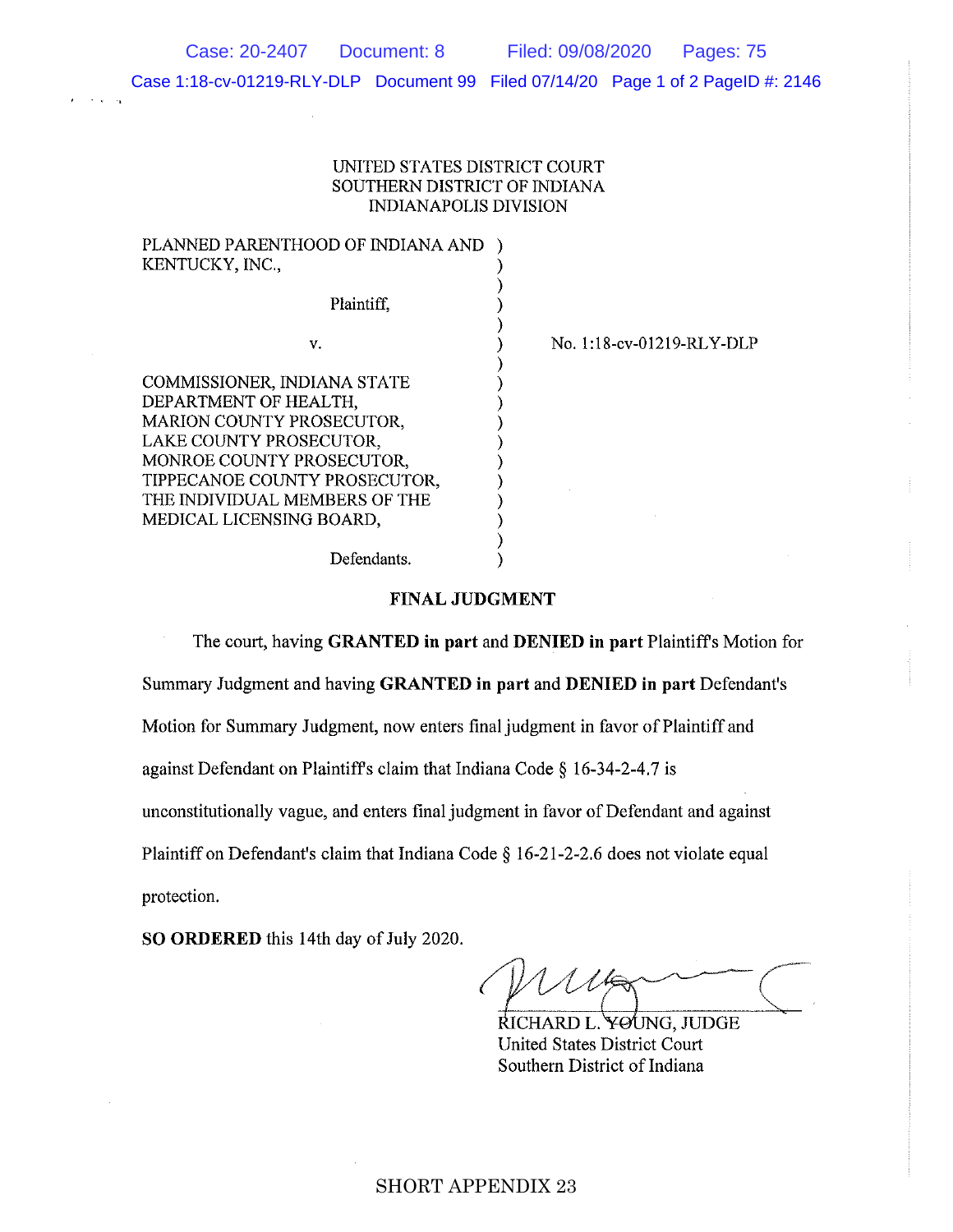Case 1:18-cv-01219-RLY-DLP Document 99 Filed 07/14/20 Page 2 of 2 PageID #: 2147

Roger Sharpe, Clerk,<br>United States District Court

 $\mathbf{v}=\mathbf{v}_0, \ldots, \mathbf{v}_n$ 

Deputy Clerk, U.S. District Court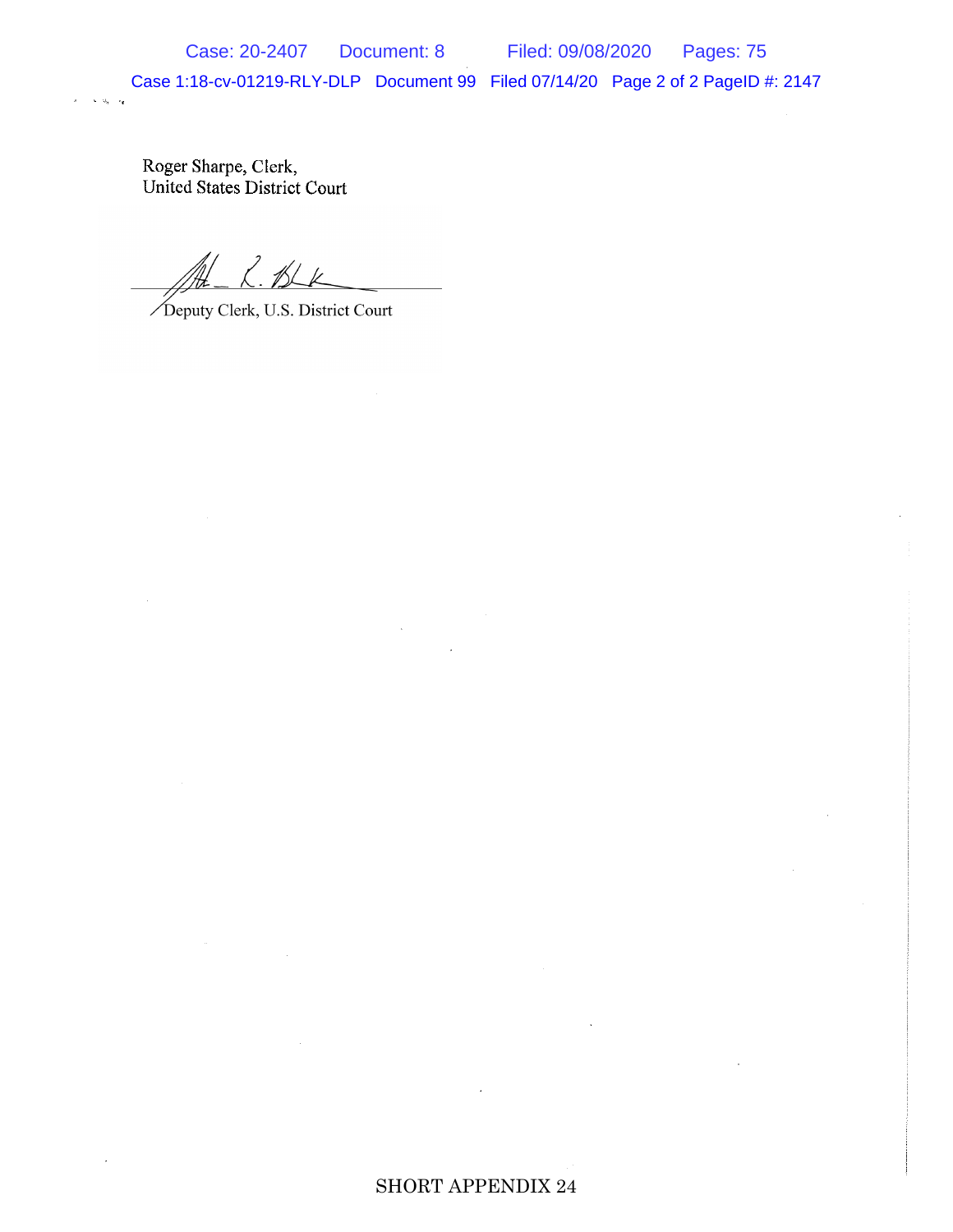## UNITED STATES DISTRICT COURT SOUTHERN DISTRICT OF INDIANA INDIANAPOLIS DIVISION

| PLANNED PARENTHOOD OF INDIANA AND<br>KENTUCKY, INC., |                           |
|------------------------------------------------------|---------------------------|
| Plaintiff,                                           |                           |
| V.                                                   | No. 1:18-cv-01219-RLY-DLP |
| COMMISSIONER, INDIANA STATE                          |                           |
| DEPARTMENT OF HEALTH,                                |                           |
| MARION COUNTY PROSECUTOR,                            |                           |
| LAKE COUNTY PROSECUTOR,                              |                           |
| MONROE COUNTY PROSECUTOR,                            |                           |
| TIPPECANOE COUNTY PROSECUTOR,                        |                           |
| THE INDIVIDUAL MEMBERS OF THE                        |                           |
| MEDICAL LICENSING BOARD,                             |                           |
|                                                      |                           |
| Defendants.                                          |                           |

## **AMENDED FINAL JUDGMENT**

 The court, having **GRANTED in part** and **DENIED in part** Plaintiff's Motion for Summary Judgment and having **GRANTED in part** and **DENIED in part** Defendants' Motion for Summary Judgment, now enters final judgment in favor of Plaintiff and against Defendants on Plaintiff's claim that Indiana Code § 16-34-2-4.7 is unconstitutionally vague and, finding that all the requirements are met, enters a **PERMANENT INJUNCTION** preventing enforcement of the statute. Accordingly, Defendants, and all their respective officers, agents, servants, employees, and persons acting in concert with them are **PERMANENTLY ENJOINED** from enforcing Indiana Code § 16-34-2-4.7.